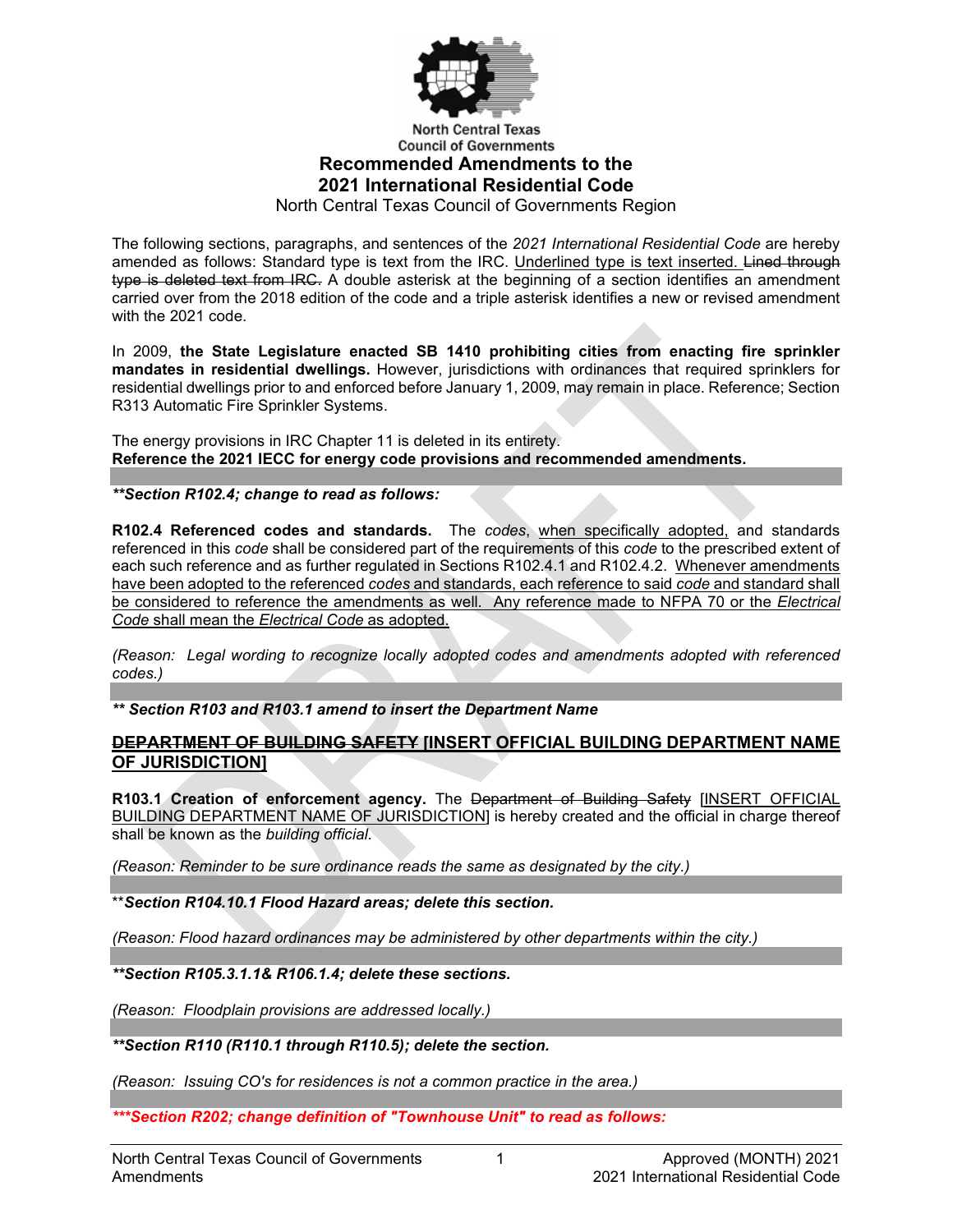

**TOWNHOUSE UNIT.** A single-family dwelling unit separated by property lines in a townhouse that extends from foundation to roof and that has a yard or public way on not less than two sides.

(Reason: To distinguish Townhouse Units within a Townhouse building on separate lots.)

#### *\*\*\*Table R301.2 (1); fill in as follows:*

| <b>GROUND</b><br><b>SNOW</b><br><b>LOAD</b> | <b>WIND DESIGN</b>                                |                                |                                |                             | <b>SEISMIC</b><br><b>DESIGN</b> | <b>SUBJECT TO</b><br><b>DAMAGE FROM</b> |                    |                      |                                 | <b>RIER</b><br>ᇰ                 | ರಾ                             | <b>FREEZING</b>                |                     |
|---------------------------------------------|---------------------------------------------------|--------------------------------|--------------------------------|-----------------------------|---------------------------------|-----------------------------------------|--------------------|----------------------|---------------------------------|----------------------------------|--------------------------------|--------------------------------|---------------------|
|                                             | <b>SPEED<sup>d</sup></b>                          | aphic                          | Wind                           | ε<br>Zone <sup>'</sup><br>Φ | <b>CATEGORY</b>                 | Weathering<br>a                         | Frost<br>Line      | Termite <sup>C</sup> | ጜ<br>TEM<br><b>NINT</b><br>DESI | <b>AYMEN</b><br>ICE BA<br>UNDER- | <b>RDS</b><br>≏<br>g<br>Ŋ<br>₫ | <b>NDEX<sup>1</sup></b><br>4IR | ANNUA<br>TEMPj<br>ш |
| $5$ lb/ft                                   | (MPH)                                             | ಿಕ್<br>ರ<br>opogr:<br>€fē<br>⊢ | Special<br>Region <sup>L</sup> | Vindborn<br>ebris<br>≏      | A                               |                                         | Depth <sup>b</sup> |                      |                                 |                                  | щ                              |                                | Σ                   |
|                                             | 115<br>(3<br>sec-<br>gust)/ 76<br>fastest<br>mile | No                             | No                             | No                          |                                 | Moderate                                | 6"                 | Very<br>Heavy        | $22^{\circ}$ F                  | No                               | Local<br>Code                  | 150                            | 64.90               |

*Delete remainder of table Manual J Design Criteria and footnote N*

*(Reason: To promote regional uniformity. Manual J is utilized by third party and not part of performed plan reviews. This is reference table only, not needed.)*

#### *\*\*Section R302.1; add exception #6 to read as follows:*

**Exceptions:** *{previous exceptions unchanged}*

6. Open non-combustible carport structures may be constructed when also approved within adopted ordinances.

*(Reason: Refers to other ordinances, such as zoning ordinances.)*

*\*\*Section R302.3; add Exception #3 to read as follows:*

#### **Exceptions:**

- 1. *{existing text unchanged}*
- 2. *{existing text unchanged}*
- 3. Two-family dwelling units that are also divided by a property line through the structure shall be separated as required for townhouses.

*(Reason: Provide guidance for a common construction method in this area. Correlates with amendment to IRC Section R202 Townhouse definition.)*

**\*\*\*Section R302.2.6; delete exception #6:**

**Exceptions:** {previous exceptions unchanged}

6. Townhouse units protected by a fire sprinkler system complying with Section P2904 13D.

( Reason: To remain consistent with separated townhouse units and property lines.)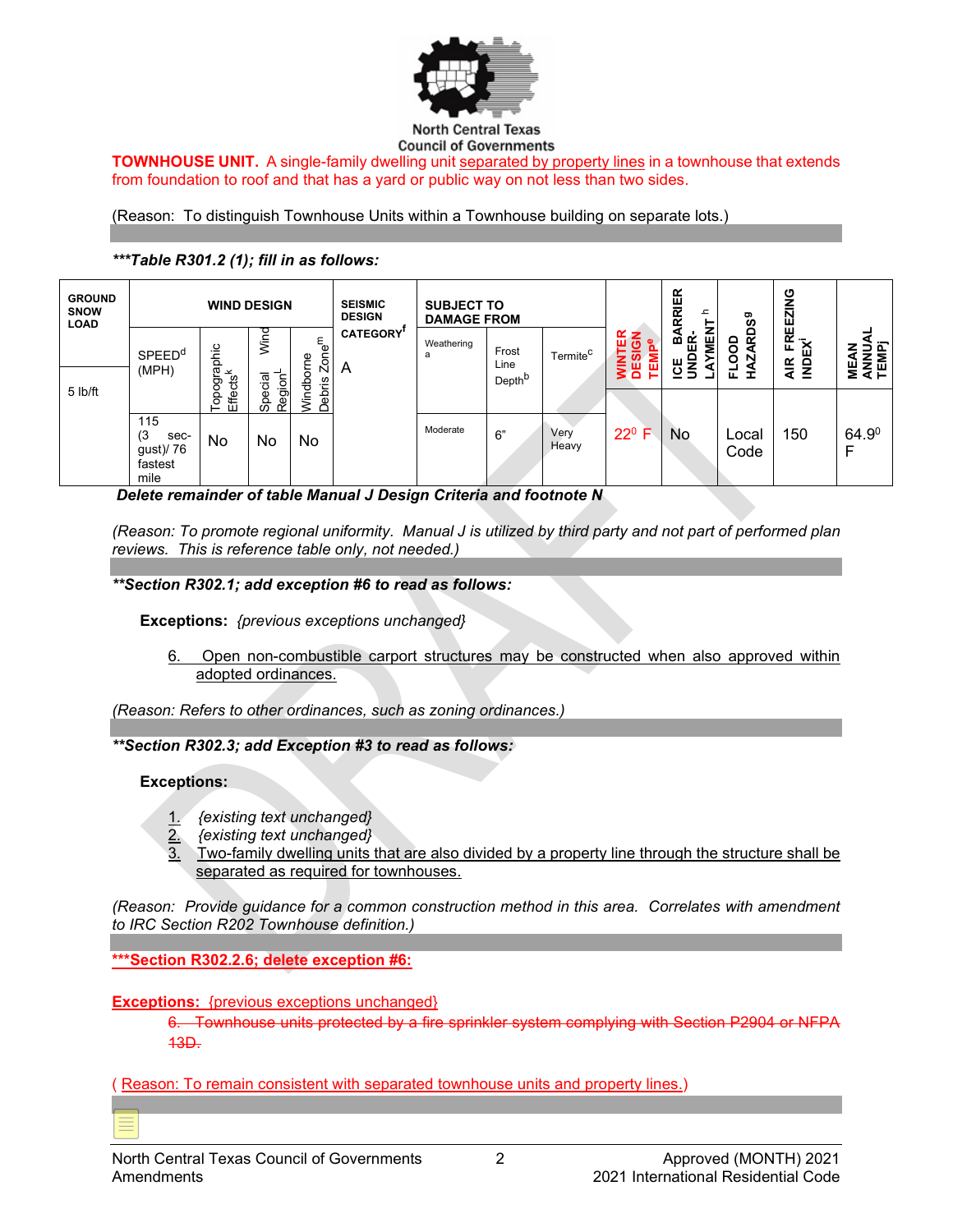

#### **\*\****Section R302.5.1; change to read as follows:*

**R302.5.1 Opening protection.** Openings from a private garage directly into a room used for sleeping purposes shall not be permitted. Other openings between the garage and residence shall be equipped with solid wood doors not less than 13/8 inches (35 mm) in thickness, solid or honeycomb core steel doors not less than 13/8 inches (35 mm) thick, or 20-minute fire-rated doors. Equipped with a self-closing or automatic closing device.

*(Reason: Absence of data linking self-closing devices to increased safety. Self-closing devices often fail to close the door entirely.)*

*\*\*Section R303.3, Exception; amend to read as follows:*

**Exception: {**existing text unchanged**}** Spaces containing only a water closet or water closet and a lavatory may be ventilated with an approved mechanical recirculating fan or similar device designed to remove odors from the air.

*(Reason: Consistent with common local practice as recirculating fans are recognized as acceptable air movement.)*

*\*\*\*Section 307.2.2.2 ; add to read as follows*

*Section 307.2.2.2 Location.* Depth of the swimming pool and spa shall maintain a ratio of 1:1 from the nearest building foundation or footing of a retaining wall. up to a maximum depth distance of 5'-0" (i.e. for a depth of 5'-0" the pool must be located 5'-0" from the nearest foundation) otherwise Exception:

a sealed engineered design drawing of the proposed new structure shall be submitted for approval is required

*(Reason: Some pool installations are in close proximity to an existing foundation which can cause a structural failure leading to warranty claim issues for homeowners and builders. Several area cities currently utilize this proposed amendment as an amendment or SOP policy.)*

**\*\*\*R307.3 Toilet space.** Required at one toilet at grade level. Blocking per Sec. R307.4 and Figure 307.4, shall be installed at a rear wall behind a toilet and at one adjacent wall where it is provided.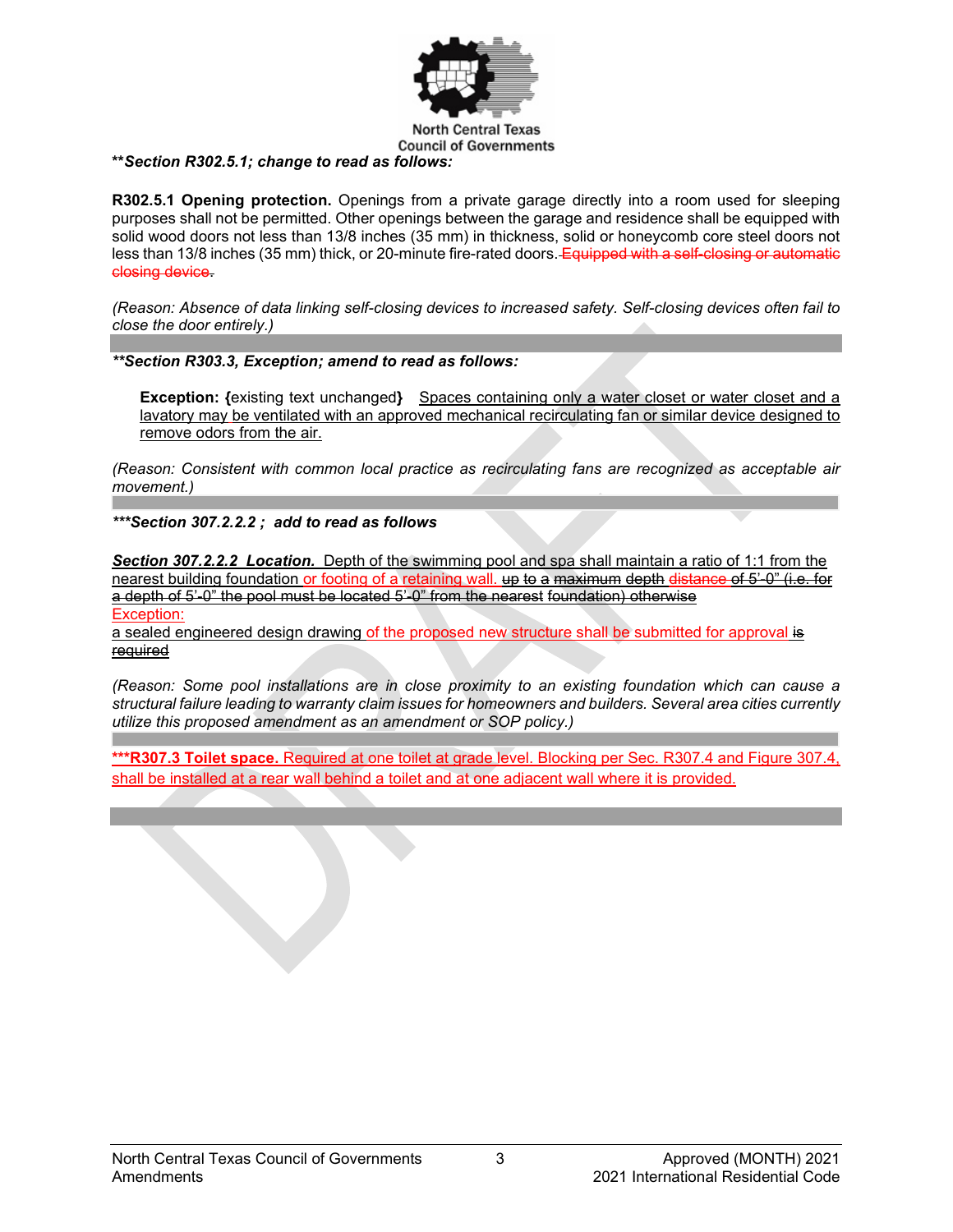

**North Central Texas Council of Governments** 





*(Reason: Blocking at initial construction allows for ease of use for future grab bar installation if desired for homeowners. Ties into Dallas Builders Association of Universal Design Elements concepts for CAPS (Certified Aging in Place Specialists) professionals.)*

## *\*\*Section R313.2 One and Two Family Dwellings; Delete this section and subsection in their entirety.*

*(Reason:* In 2009, the State Legislature enacted SB 1410, amending section 1301.551 subsection I of the occupation code, prohibiting cities from enacting fire sprinkler mandates one or two family dwellings only. However, jurisdictions with ordinances that required sprinklers for one or two family dwellings prior to and enforced before January 1, 2009, may remain in place.*)*

*\*\*\*Section R315.2.2 Alterations, repairs and additions; amend to read as follows:*

## **Exception:**

1. [existing text remains]

2. Installation, alteration or repairs of all electrically powered mechanical systems or plumbing appliances.

*(Reason: Revised exception for clarity. Code intent is to protect against the products of combustion.)*

*\*\*Section R322 Flood Resistant Construction; deleted section.*

*(Reason: Floodplain hazard ordinances may be administered by other departments within the city.)*

**\*\*Section R401.2; amended by adding a new paragraph following the existing paragraph to read as follows.** 

**Section R401.2. Requirements.** *{existing text unchanged} …*

Every foundation and/or footing, or any size addition to an existing post-tension foundation, regulated by this code shall be designed and sealed by a Texas-registered engineer.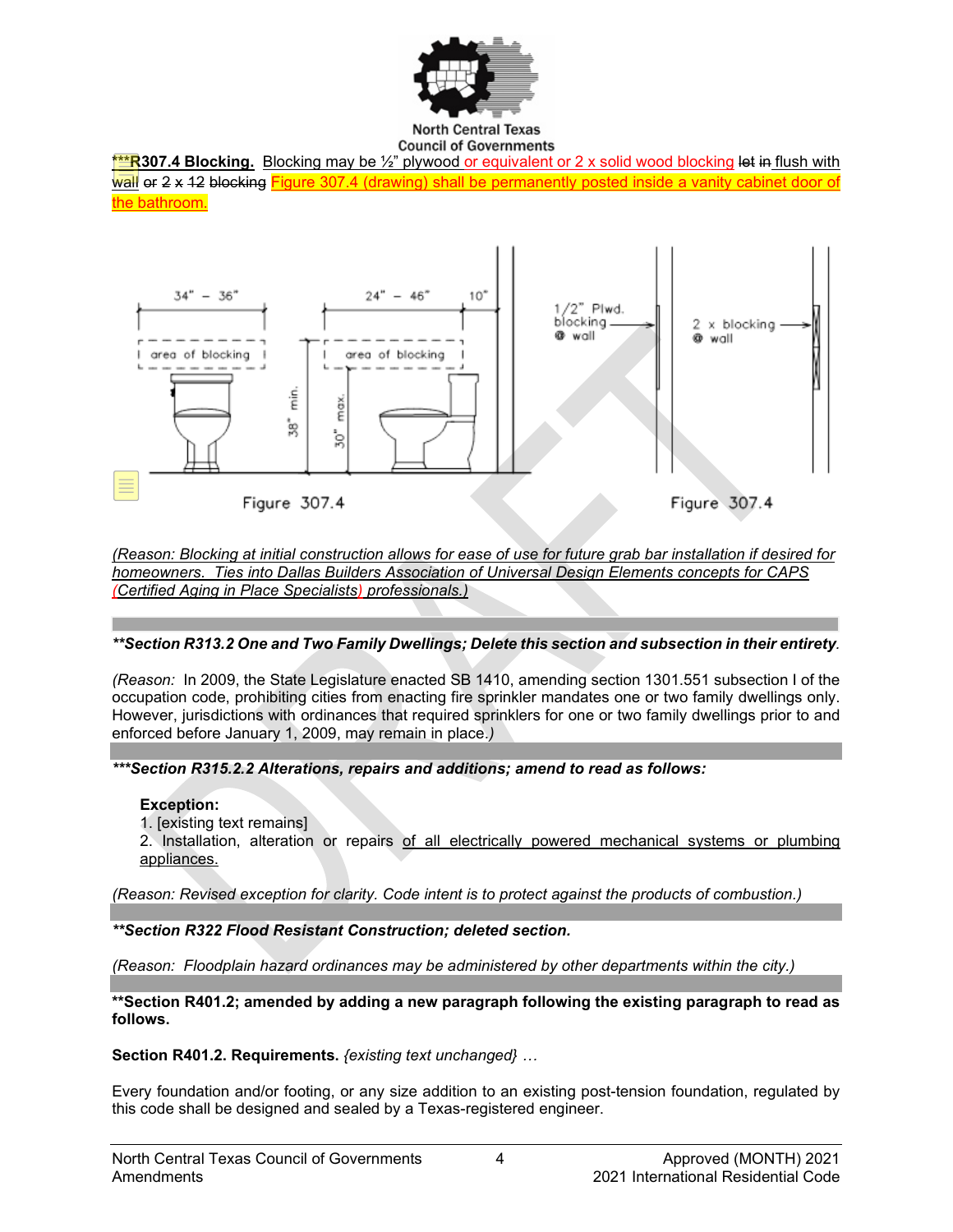

*(Amendment to 2015 IRC carried forward to 2018 IRC.)*

*\*\*Section R602.6.1; amend the following:*

**R602.6.1 Drilling and notching of top plate.** When piping or ductwork is placed in or partly in an exterior wall or interior load-bearing wall, necessitating cutting, drilling or notching of the top plate by more than 50 percent of its width, a galvanized metal tie not less than 0.054 inch thick  $(1.37 \text{ mm})$  (16 Ga) and  $1\frac{1}{2}$  inches (38) mm 5 inches (127 mm) wide shall be fastened across and to the plate at each side of the opening with not less than eight 10d (0.148 inch diameter) having a minimum length of 1 ½ inches (38 mm) at each side or equivalent. Fasteners will be offset to prevent splitting of the top plate material. The metal tie must extend a minimum of 6 inches past the opening. See figure R602.6.1. {remainder unchanged}

*(Amendment to 2015 IRC carried forward to 2018 IRC.)*



*(Amendment to 2015 IRC carried forward to 2018 IRC also provides additional assurance of maintaining the integrity of the framing by spreading the nailing pattern.)*

*\*\*\*Add section R703.8.4.1.2 Veneer Ties for Wall Studs; to read as follows:*

**R703.8.4.1.2 Veneer Ties for Wall Studs.** In stud framed exterior walls, all ties may be anchored to studs as follows:

- 1. When studs are 16 in (407 mm) o.c., stud ties shall be spaced no further apart than 24 in (737 mm) vertically starting approximately 12 in (381 mm) from the foundation; or
- 2. When studs are 24 in (610 mm) o.c., stud ties shall be spaced no further apart than 16 in (483 mm) vertically starting approximately 8 in (254 mm) from the foundation.

*(This amendment had been a carry over amendment for years to provide clear instruction for placement of brick ties. It is now retained with changes to reflect its correct placement and use for clarity when attachment to framing lumber (studs). It should remain for those purposes. It is in addition to the new new Table in 2018 which provides for brick ties directly to sheathing.)*

*\*\*Section R902.1; amend and add exception #5 to read as follows:*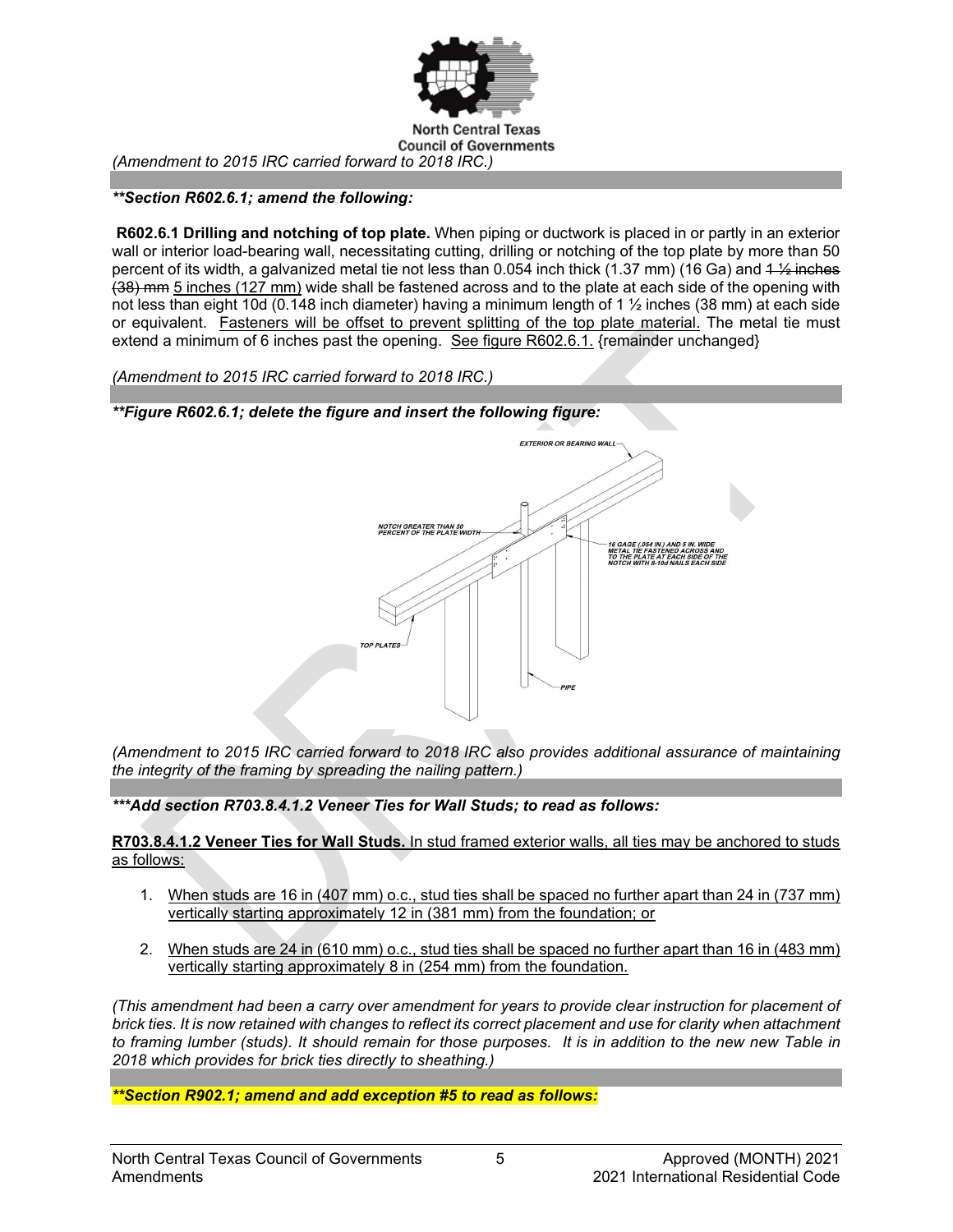

**North Central Texas Council of Governments** 

**R902.1 Roofing covering materials.** Roofs shall be covered with materials as set forth in Sections R904 and R905. Class A, B, or C roofing shall be installed in designated by law as requiring their use or when the edge of the roof is less than 3 feet from a lot line. *{remainder unchanged}*

#### **Exceptions:**

- 1. *{text unchanged}*
- 2. *{text unchanged}*
- 3**.** *{text unchanged}*
- 4**.** *{text unchanged}*
- 5. Non-classified roof coverings shall be permitted on one-story detached *accessory structures* used as tool and storage sheds, playhouses, and similar uses, provided the floor area does not exceed (area defined by jurisdiction).

*(Reason: to address accessory structures Group U exempt from permits per Section R105.2)*

**\*\*\* Chapter 11 [RE] – Energy Efficiency is deleted in its entirety; Reference the 2018 IECC for energy code provisions and recommended amendments.**

*(Reason: The recommended energy code changes from the Energy and Green Advisory Board update the amendments for Chapter 11. The 2018 International Energy Conservation Code should be referenced for residential energy provisions. This approach simply minimizes the number of amendments to the IRC.)*

#### *\*\*\*Section M1305.1.2; change to read as follows:*

**M1305.1.2 Appliances in attics.** *Attics containing appliances shall be provided . . . {bulk of paragraph unchanged} . . . side of the appliance. The clear access opening dimensions shall be a minimum of 20 inches by 30 inches (508 mm by 762 mm), and large enough to allow removal of the largest appliance. As a minimum, for access to the attic space, provide one of the following:*

- 1. A permanent stair.
- 2. A pull down stair with a minimum 300 lb (136 kg) capacity.
- 3. An *access* door from an upper floor level.

## **Exceptions:**

- 1. The passageway and level service space are not required where the *appliance* can be serviced and removed through the required opening.
- 2. Where the passageway is unobstructed*…{remaining text unchanged}*

*(Reason: To provide a safe means of accessibility to appliances in attics and to allow for different types of construction limitations. Consistent with regional amendment to IFGC and IMC 306.3.)*

*\*\*Section M1411.3; change to read as follows:* 

**M1411.3 Condensate disposal.** Condensate from all cooling coils or evaporators shall be conveyed from the drain pan outlet to an *approved* place of disposal a sanitary sewer through a trap, by means of a direct or indirect drain. *{remaining text unchanged}*

*(Reason: Reflects regional practice and to reduce excessive runoff into storm drains.)*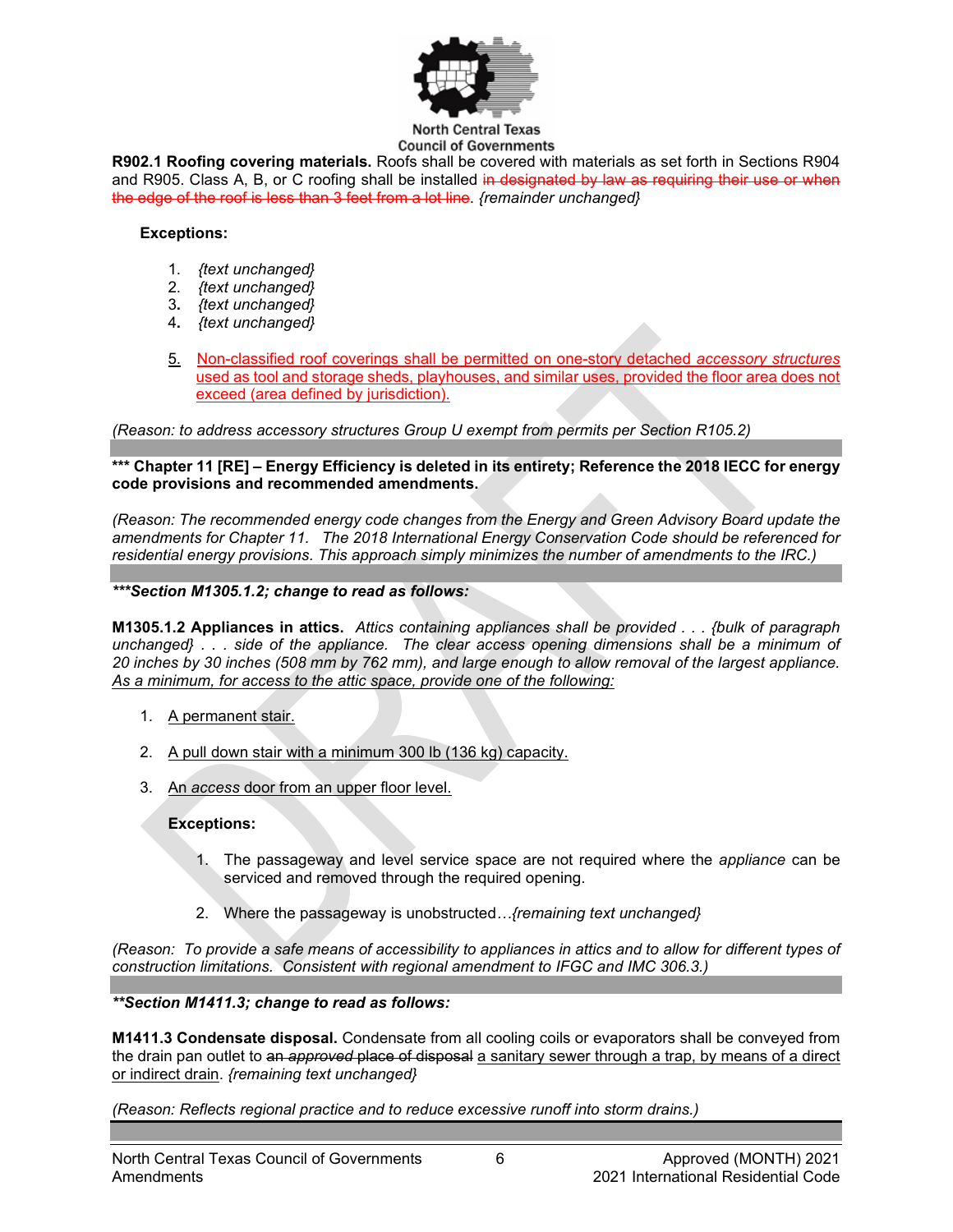

## *\*\*Section M1411.3.1, Items 3 and 4; add text to read as follows:*

## **M1411.3.1 Auxiliary and secondary drain systems**. *{bulk of paragraph unchanged}*

- 1. *{text unchanged}*
- 2. *{text unchanged}*
- 3. An auxiliary drain pan… *{bulk of text unchanged}…* with Item 1 of this section. A water level detection device may be installed only with prior approval of the *building official*.
- 4. A water level detection device… *{bulk of text unchanged}…* overflow rim of such pan. A water level detection device may be installed only with prior approval of the *building official*.

*(Reason: Reflects standard practice in this area.)*

#### *\*\*Section M1411.3.1.1; add text to read as follows:*

**M1411.3.1.1 Water-level monitoring devices.** On down-flow units …*{bulk of text unchanged}*… installed in the drain line. A water level detection device may be installed only with prior approval of the *building official.*

*(Reason: Reflects standard practice in this area.)*

#### *\*\*\*M1503.6 Makeup Air Required; amend and add exception as follows:*

**M1503.6 Makeup air required.** Where one or more gas, liquid or solid fuel-burning appliance that is neither direct-vent nor uses a mechanical draft venting system is located within a dwelling unit's air barrier, each exhaust system capable of exhausting in excess of 400 cubic feet per minute  $(0.19 \text{ m}^3/\text{s})$  shall be mechanically or passively provided with makeup air at a rate approximately equal to the difference between exhaust air rate and 400 cubic feet per minute. Such makeup air systems shall be equipped with not fewer than one damper complying with [Section M1503.6.2.](https://codes.iccsafe.org/premium/document/linkit/IRC2018_Pt05_Ch15_SecM1503.6.2/994/11681451/text-id-11681524)

**Exception***:* Makeup air is not required for exhaust systems installed for the exclusive purpose of space cooling and intended to be operated only when windows or other air inlets are open*.* Where all appliances in the house are of sealed combustion, power-vent, unvented, or electric, the exhaust hood system shall be permitted to exhaust up to 600 cubic feet per minute (0.28 m3/s) without providing makeup air. Exhaust hood systems capable of exhausting in excess of 600 cubic feet per minute (0.28 m3/s) shall be provided with a makeup air at a rate approximately to the difference between the exhaust air rate and 600 cubic feet per minute.

*(Reason: Exception requires makeup air equaling the amount above and beyond 400 cfm for larger fan*  which will address concerns related to "fresh" air from the outdoors in hot humid climates creating a burden *on HVAC equipment and negative efficiency impacts from back-drafting and wasted energy.)*

## *\*\*Section M2005.2; change to read as follows:*

**M2005.2 Prohibited locations.** Fuel-fired water heaters shall not be installed in a room used as a storage closet. Water heaters located in a bedroom or bathroom shall be installed in a sealed enclosure so that *combustion air* will not be taken from the living space. Access to such enclosure may be from the bedroom or bathroom when through a solid door, weather-stripped in accordance with the exterior door air leakage requirements of the *International Energy Conservation Code* and equipped with an *approved* self-closing device. Installation of direct-vent water heaters within an enclosure is not required.

*(Reason: Corresponds with the provisions of IFGC Section 303.3, exception #5.)*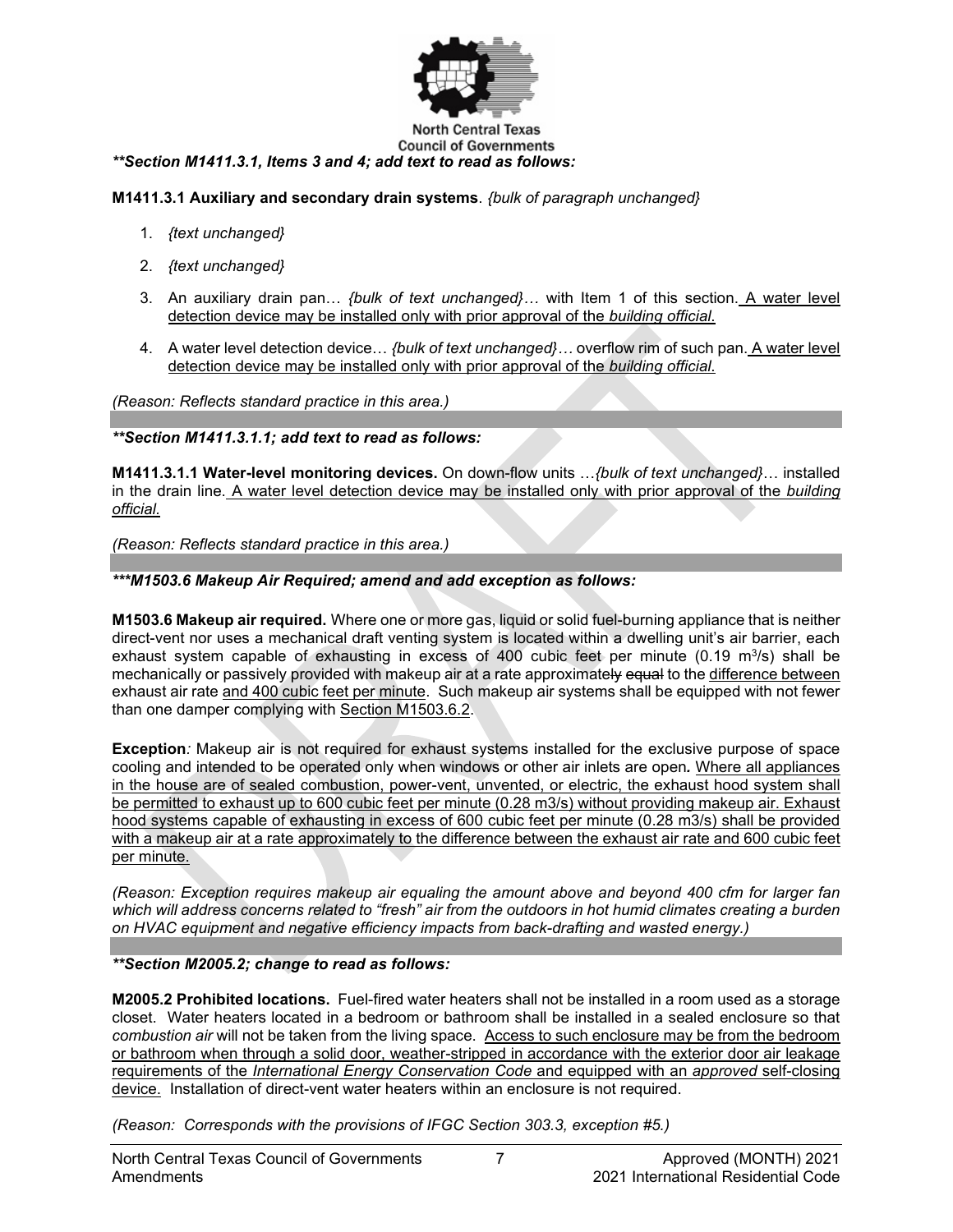

## *\*\*Section G2408.3 (305.5)Private Garages; delete this section in its entirety.*

*(Reason: This provision does not reflect standard practice in this area.)*

#### *\*\*Section G2415.2.1 (404.2.1) CSST; add a second paragraph to read as follows:*

Both ends of each section of medium pressure gas piping shall identify its operating gas pressure with an *approved* tag. The tags are to be composed of aluminum or stainless steel and the following wording shall be stamped into the tag:

"WARNING: 1/2 to 5 psi gas pressure - Do Not Remove"

*(Reason: To protect homeowners and plumbers.)*

#### *\*\*\*Section G2415.12 (404.12) and G2415.12.1 (404.12.1); change to read as follows:*

**G2415.12 (404.12) Minimum burial depth.** Underground *piping systems* shall be installed a minimum depth of 42 inches (305 mm) 18 inches (457 mm) below grade, except as provided for in Section G<sub>2415.12.1</sub>

## **G2415.12.1 (404.12.1) Individual Outdoor Appliances; Delete in its entirety**

*(Reason: To provide increased protection to piping systems.)*

#### *\*\*Section G2417.1 (406.1); change to read as follows:*

**G2417.1 (406.1) General.** Prior to acceptance and initial operation, all *piping* installations shall be inspected and *pressure tested* to determine that the materials, design, fabrication, and installation practices comply with the requirements of this *code*. The *permit* holder shall make the applicable tests prescribed in Sections 2417.1.1 through 2417.1.5 to determine compliance with the provisions of this *code*. The *permit* holder shall give reasonable advance notice to the *building official* when the *piping system* is ready for testing. The *equipment*, material, power and labor necessary for the inspections and test shall be furnished by the *permit* holder and the *permit* holder shall be responsible for determining that the work will withstand the test pressure prescribed in the following tests.

*(Reason: To utilize language used in the IPC regarding who is responsible for testing procedures.)*

*\*\*Section G2417.4; change to read as follows:* 

**G2417.4 (406.4) Test pressure measurement.** Test pressure shall be measured with a monometer or with a pressure-measuring device designed and calibrated to read, record, or indicate a pressure loss caused by leakage during the pressure test period. The source of pressure shall be isolated before the pressure tests are made. Mechanical gauges used to measure test pressures shall have a range such that the highest end of the scale is not greater than five times the test pressure.

*(Reason: To require the use of more accurate diaphragm gauges. Spring gauges do not provide accurate measurement below approximately 17 psig.)*

*\*\*Section G2417.4.1; change to read as follows:* 

**G2417.4.1 (406.4.1) Test pressure.** The test pressure to be used shall be no less than 3 psig (20 kPa gauge), or at the discretion of the Code Official, the piping and valves may be tested at a pressure of at least six (6) inches (152 mm) of mercury, measured with a manometer or slope gauge, irrespective of design pressure. Where the test pressure exceeds 125 psig (862 kPa gauge), the test pressure shall not exceed a value that produces a hoop stress in the piping greater than 50 percent of the specified minimum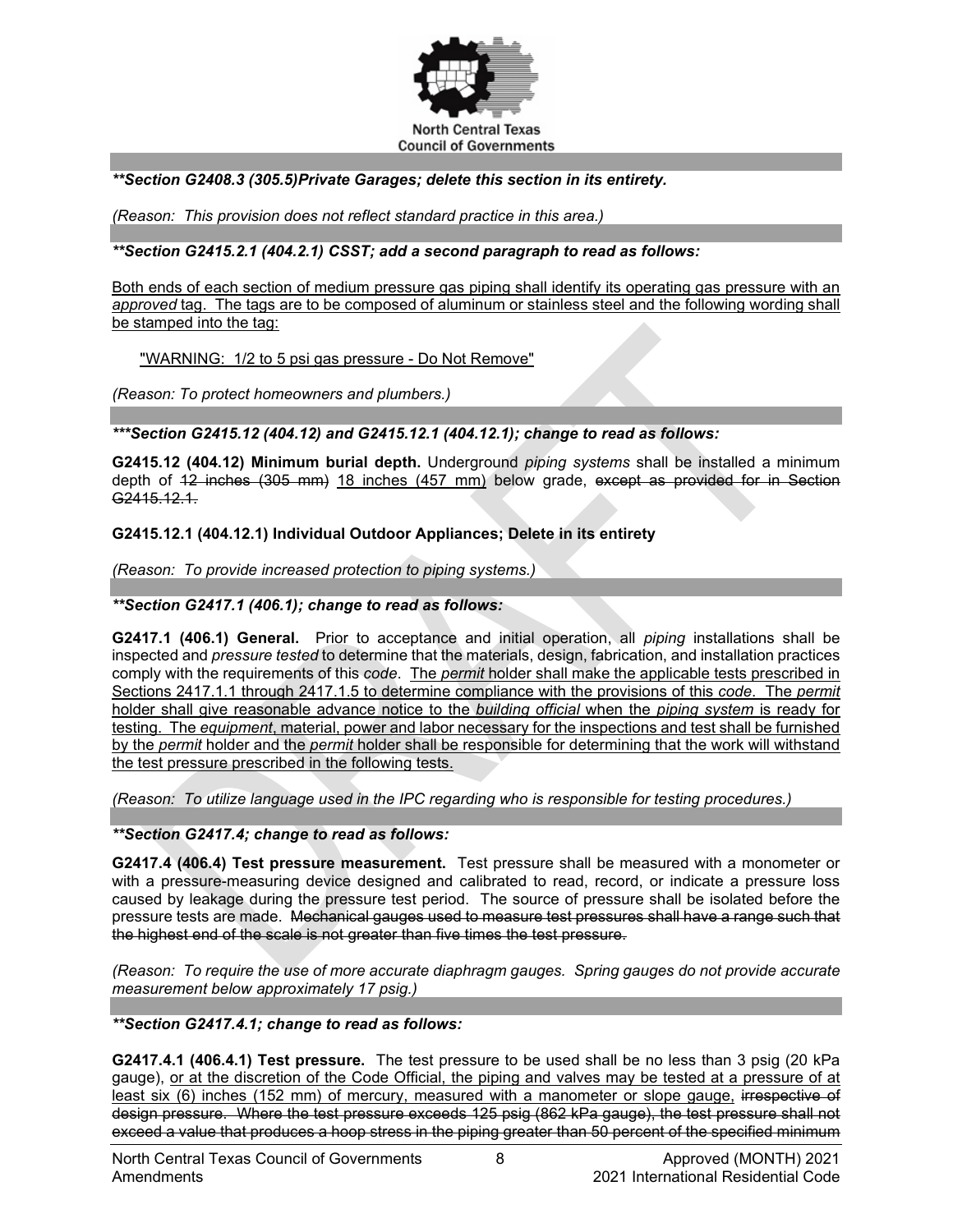

#### **North Central Texas Council of Governments**

yield strength of the pipe. For tests requiring a pressure of 3 psig, diaphragm gauges shall utilize a dial with a minimum diameter of three and one half inches  $(3 \frac{1}{2})$ , a set hand,  $1/10$  pound incrementation and pressure range not to exceed 6 psi for tests requiring a pressure of 3 psig. For tests requiring a pressure of 10 psig, diaphragm gauges shall utilize a dial with a minimum diameter of three and one-half inches (3  $\frac{1}{2}$ "), a set hand, a minimum of 2/10 pound incrementation and a pressure range not to exceed 20 psi. For welded piping, and for piping carrying gas at pressures in excess of fourteen (14) inches water column pressure (3.48 kPa) (1/2 psi) and less than 200 inches of water column pressure (52.2 kPa) (7.5 psi), the test pressure shall not be less than ten (10) pounds per square inch (69.6 kPa). For piping carrying gas at a pressure that exceeds 200 inches of water column (52.2 kPa) (7.5 psi), the test pressure shall be not less than one and one-half times the proposed maximum working pressure.

Diaphragm gauges used for testing must display a current calibration and be in good working condition. The appropriate test must be applied to the diaphragm gauge used for testing

*(Reason: To provide for lesser pressures to coordinate with the use of more accurate diaphragm gauges.)*

*\*\*Section G2417.4.2; change to read as follows:*

**G2417.4.2 (406.4.2) Test duration.** The test duration shall be held for a length of time satisfactory to the *Building Official*, but in no case for be not less than 10 fifteen (15) minutes. For welded *piping*, and for *piping* carrying gas at pressures in excess of fourteen (14) inches water column pressure (3.48 kPa), the test duration shall be held for a length of time satisfactory to the *Building Official*, but in no case for less than thirty (30) minutes.

*(Reason: To comply with accepted regional practices.)*

*\*\*Section G2420.1 (406.1); add Section G2420.1.4 to read as follows:* 

**G2420.1.4 Valves in CSST installations.** Shutoff *valves* installed with corrugated stainless steel (CSST) *piping systems* shall be supported with an approved termination fitting, or equivalent support, suitable for the size of the *valves*, of adequate strength and quality, and located at intervals so as to prevent or damp out excessive vibration but in no case greater than 12-inches from the center of the *valve*. Supports shall be installed so as not to interfere with the free expansion and contraction of the system's *piping*, fittings, and *valves* between anchors. All *valves* and supports shall be designed and installed so they will not be disengaged by movement of the supporting *piping*.

*(Reason: To provide proper security to CSST valves. These standards were established in this region in 1999 when CSST was an emerging technology.)*

*\*\*Section G2420.5.1 (409.5.1); add text to read as follows:* 

**G2420.5.1 (409.5.1) Located within the same room.** The shutoff valve…*{bulk of paragraph unchanged}…* in accordance with the appliance manufacturer's instructions. A secondary shutoff valve must be installed within 3 feet (914 mm) of the firebox if appliance shutoff is located in the firebox.

*(Reason: Reflects regional practice and provides an additional measure of safety.)*

*\*\*Section G2421.1 (410.1); add text and Exception to read as follows:* 

**G2421.1 (410.1) Pressure regulators.** A line *pressure regulator* shall be *… {bulk of paragraph unchanged}… approved* for outdoor installation. Access to *regulators* shall comply with the requirements for access to *appliances* as specified in Section M1305.

**Exception:** A passageway or level service space is not required when the *regulator* is capable of being serviced and removed through the required *attic* opening.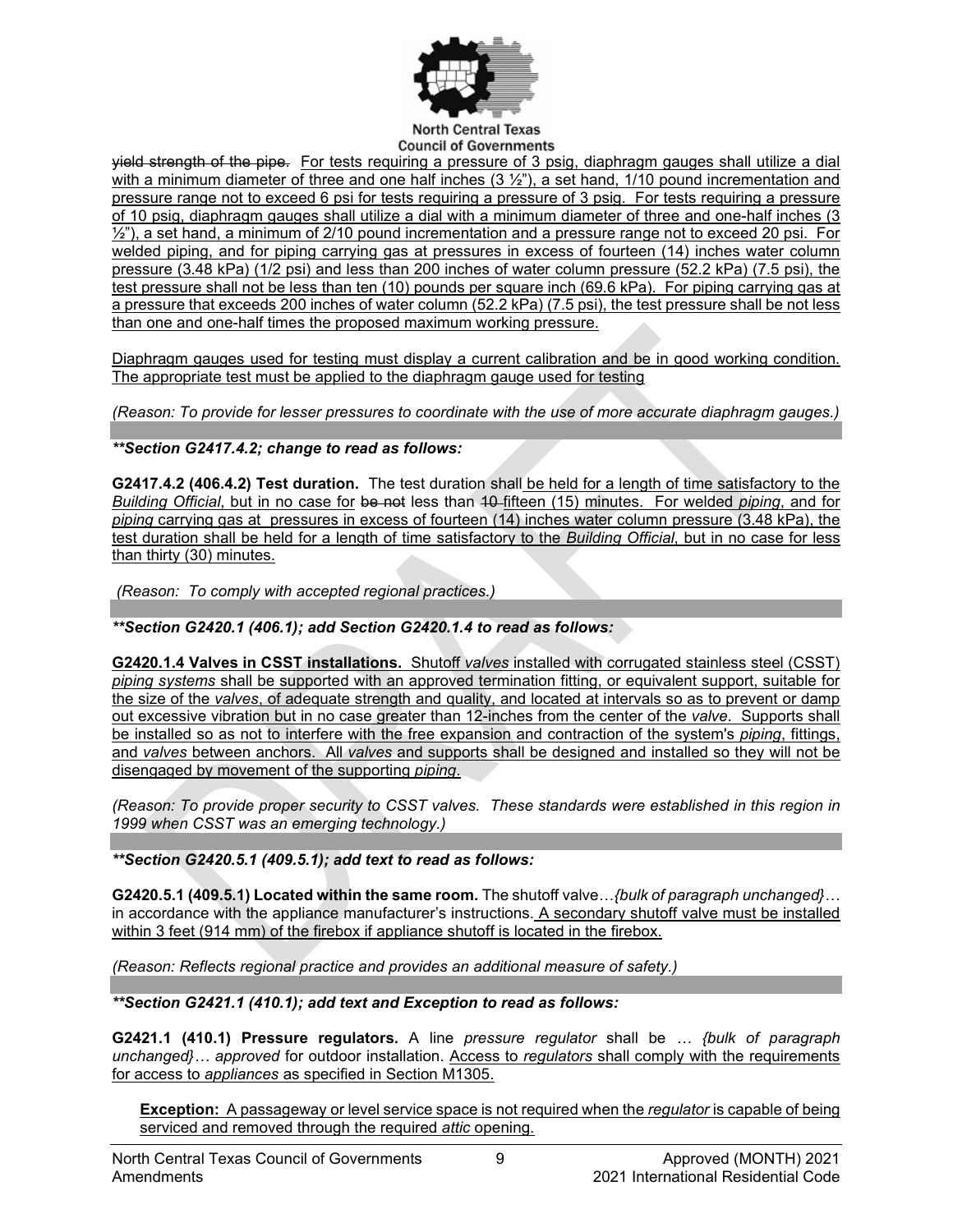

*(Reason: To require adequate access to regulators.)*

*\*\*Section G2422.1.2.3 (411.1.3.3) Prohibited locations and penetrations; delete Exception 1 and Exception 4.* 

*(Reason: To comply with accepted regional practices.)*

*\*\*Section G2445.2 (621.2); add Exception to read as follows:* 

**G2445.2 (621.2) Prohibited use.** One or more *unvented room heaters* shall not be used as the sole source of comfort heating in a *dwelling unit*.

**Exception:** Existing *approved unvented room heaters* may continue to be used in *dwelling units*, in accordance with the *code* provisions in effect when installed, when *approved* by the *Building Official* unless an unsafe condition is determined to exist as described in *International Fuel Gas Code* Section 108.7 of the Fuel Gas Code.

*(Reason: Gives code official discretion.)*

*\*\*Section G2448.1.1 (624.1.1); change to read as follows:* 

**G2448.1.1 (624.1.1) Installation requirements.** The requirements for *water heaters* relative to access, sizing, *relief valves*, drain pans and scald protection shall be in accordance with this *code.*

*(Reason: To clarify installation requirements. Also corresponds with amendments regarding water heater access.)*

*\*\*\*Section P2603; add to read as follows:*

**P2603.3 Protection against corrosion.** Metallic piping, except for cast iron, ductile iron and galvanized steel, shall not be placed in direct contact with steel framing members, concrete or cinder walls and floors or other masonry. Metallic piping shall not be placed in direct contact with corrosive soil. Where sheathing is used to prevent direct contact, the sheathing shall have a thickness of not less than 0.008 inch (8 mil) (0.203 mm) and the sheathing shall be made of approved material plastic. Where sheathing protects piping that penetrates concrete or masonry walls or floors, the sheathing shall be installed in a manner that allows movement of the piping within the sheathing.

*(Reason: Allows for other materials to be accepted.)*

*\*\*\*Section P2603.5.1 Sewer Depth; change to read as follows:*

**P2603.5.1 Sewer depth.** Building sewers that connect to private sewage disposal systems shall be a minimum of [number] inches (mm) below finished grade at the point of septic tank connection. Building sewers shall be a minimum of 12 inches (304 mm) below grade.

*(Reason: Provides sewer depth that is common in this region. Deleted reference to private sewage disposal because a private sewage disposal code is not typically adopted in this region.)*

*\*\*\*Section P2604; add to read as follows:* 

**P2604.2.1 Plastic sewer and DWV piping installation.** Plastic sewer and DWV piping installed underground shall be installed in accordance with the manufacturer's installation instructions. Trench width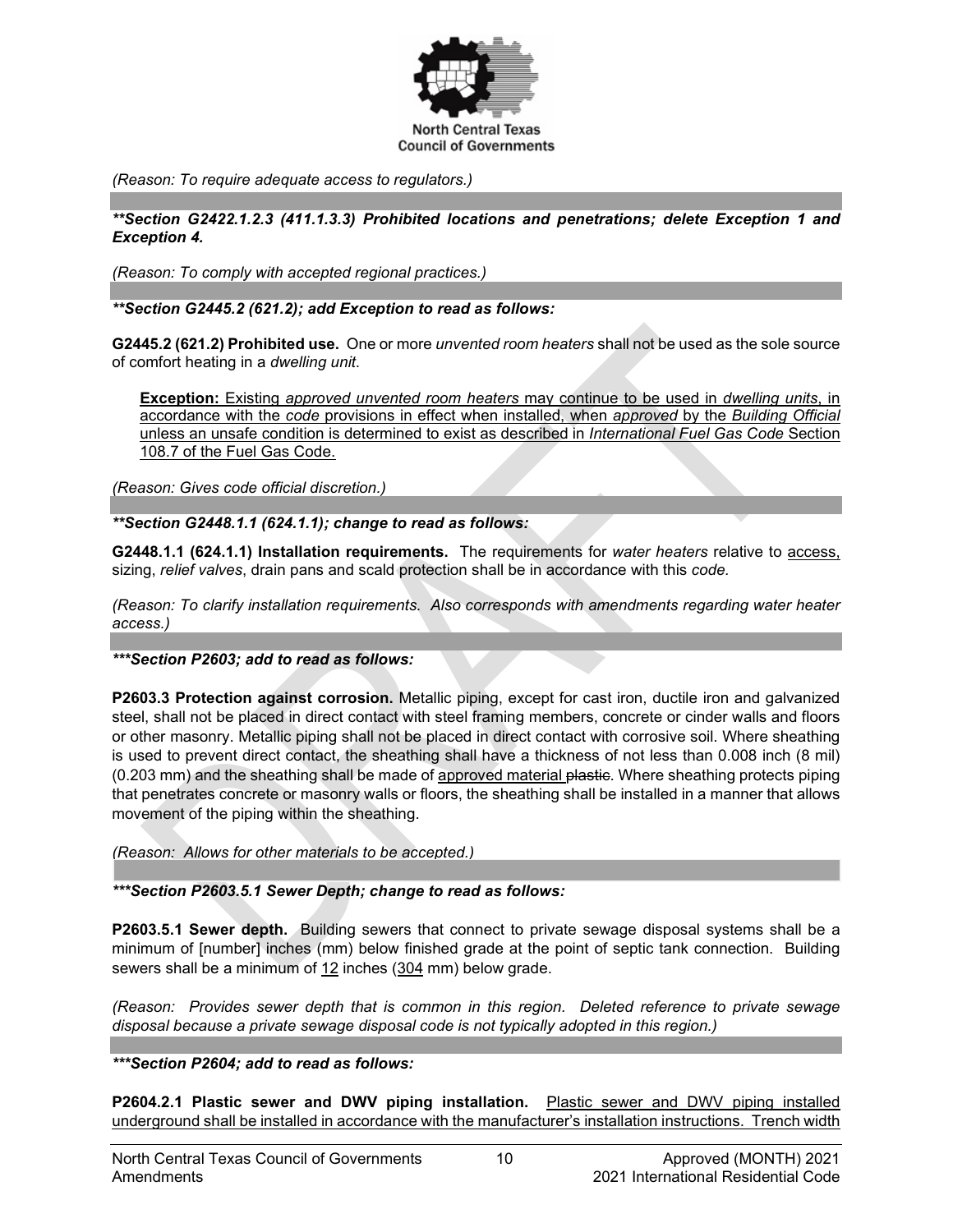

shall be controlled to not exceed the outside the pipe diameter plus 16 inches or in a trench which has a controlled width equal to the nominal diameter of the piping multiplied by 1.25 plus 12 inches. The piping shall be bedded in 4 inches of granular fill and then backfilled compacting the side fill in 6-inch layers on each side of the piping. The compaction shall be to minimum of 85 percent standard proctor density and extend to a minimum of 6 inches above the top of the pipe.

*(Reason: To follow manufacturer backfill requirements and to be clear to Inspectors out in the field.)*

## **\*\*\*** *Section P2801; change to read as follows:*

## **P2801.6 Required pan.**

Where a storage tank-type water heater or a hot water storage tank is installed in a location where water leakage from the tank will cause damage, the tank shall be installed in a pan constructed of one of the following:

- 1. Galvanized steel or aluminum of not less than 0.0236 inch (0.6010 mm) in thickness.
- 2. Plastic not less than 0.036 inch (0.9 mm) in thickness.
- 3. Other *approved* materials.

A plastic pan beneath a gas-fired water heater shall be constructed of material having a flame spread index of 25 or less and a smoke-developed index of 450 or less when tested in accordance with [ASTM E84](https://codes.iccsafe.org/premium/document/linkit/IRC2018_Pt09_Ch44_PromASTM_RefStdE84_2016/994/11696917/text-id-11696929) or [UL 723.](https://codes.iccsafe.org/premium/document/linkit/IRC2018_Pt09_Ch44_PromUL_RefStd723_08/994/11696917/text-id-11696929)

(*Reason: Plastic burns degrading material over time on gas fired water heaters and to maintaining protection level.)*

#### ] **\*\*Section P2801.6.1; change to read as follows:**

**Section P2801.6.1 Pan size and drain.** The pan shall be not less than 11/2 inches (38 mm) in depth and shall be of sufficient size and shape to receive all dripping or condensate from the tank or water heater. The pan shall be drained by an indirect waste pipe having a diameter of not less than 3/4 inch (19 mm). Piping for safety pan drains shall be of those materials listed in Table P2906.5.

Multiple pan drains may terminate to a single discharge piping system when *approved* by the administrative authority and permitted by the manufactures installation instructions and installed with those instructions. {*existing text unchanged}*

*(Reason: Regionally accepted practice.)*

*\*\*\* Section P2804.6.1; change to read as follows:*

*Section P2804.6.1 Requirements for discharge piping.* The discharge piping serving a pressure relief valve, temperature relief valve or combination thereof shall:

- 1. Not be directly connected to the drainage system.
- 2. Discharge through an air gap located in the same room as the water heater.
- 3. Not be smaller than the diameter of the outlet of the valve served and shall discharge full size to the air gap.
- 4. Serve a single relief device and shall not connect to piping serving any other relief device or equipment.

**Exception:** Multiple relief devices may be installed to a single T & P discharge piping system when approved by the administrative authority and permitted by the manufactures installation instructions and installed with those instructions.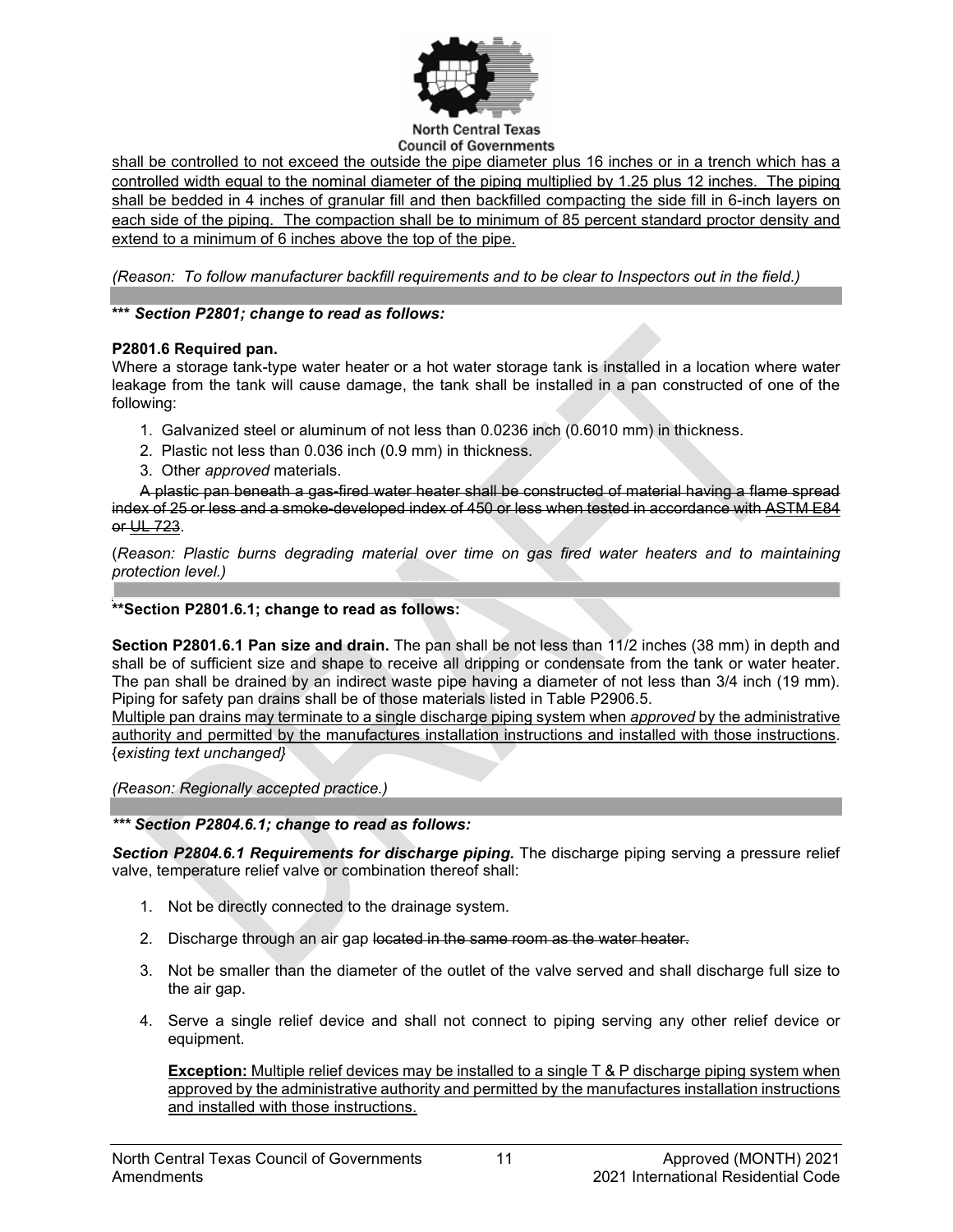

5. Discharge to the floor, to the pan serving the water heater or storage tank, to a waste receptor an approved location or to the outdoors.

[remainder unchanged]

*(Reason: To ensure the T&P is ran to the exterior.)* 

## *\*\*Section P2902.5.3; change to read as follows:*

**P2902.5.3 Lawn irrigation systems.** The potable water supply to lawn irrigation systems shall be protected against backflow by an atmospheric-type vacuum breaker, a pressure-type vacuum breaker, a doublecheck assembly or a reduced pressure principle backflow preventer. A valve shall not be installed downstream from an atmospheric vacuum breaker. Where chemicals are introduced into the system, the potable water supply shall be protected against backflow by a reduced pressure principle backflow preventer.

*(Reason: To provide clarity.)*

## **\*\*\*Section P3003.9; change to read as follows:**

**P3003.9.2 Solvent cementing.** Joint surfaces shall be clean and free from moisture. A purple primer that conforms to ASTM F 656 shall be applied. Solvent cement not purple in color and conforming to ASTM D 2564, CSA B137.3, CSA B181.2 or CSA B182.1 shall be applied to all joint surfaces. The joint shall be made while the cement is wet and shall be in accordance with ASTM D 2855. Solvent cement joints shall be permitted above or below ground.

Exception: A primer is not required where both of the following conditions apply:

- 1. The solvent cement used is third-party certified as conforming to ASTM D 2564
- 2. The solvent cement is used only for joining PVC drain, waste, and vent pipe and fittings in not pressure applications in sizes up to and including 4 inches (102mm) in diameter.

*(Reason: to keep the "process of joining PVC pipe".)*

*\*\*Section P3111Combination waste and vent systems; delete this section in its entirety.* 

*(Reason: A combination waste and vent system is not approved for use in residential construction.)* 

## *\*\*Section P3112.2 Vent Collection; delete and replace with the following:*

**P3112.2 Installation.** Traps for island sinks and similar equipment shall be roughed in above the floor and may be vented by extending the vent as high as possible, but not less than the drainboard height and then returning it downward and connecting it to the horizontal sink drain immediately downstream from the vertical fixture drain. The return vent shall be connected to the horizontal drain through a wye-branch fitting and shall, in addition, be provided with a foot vent taken off the vertical fixture vent by means of a wyebranch immediately below the floor and extending to the nearest partition and then through the roof to the open air or may be connected to other vents at a point not less than six (6) inches (152 mm) above the flood level rim of the fixtures served. Drainage fittings shall be used on all parts of the vent below the floor level and a minimum slope of one-quarter (1/4) inch per foot (20.9 mm/m) back to the drain shall be maintained. The return bend used under the drain-board shall be a one (1) piece fitting or an assembly of a forty-five (45) degree (0.79 radius), a ninety (90) degree (1.6 radius) and a forty-five (45) degree (0.79 radius) elbow in the order named. Pipe sizing shall be as elsewhere required in this Code. The island sink drain, upstream of the return vent, shall serve no other fixtures. An accessible cleanout shall be installed in the vertical portion of the foot vent.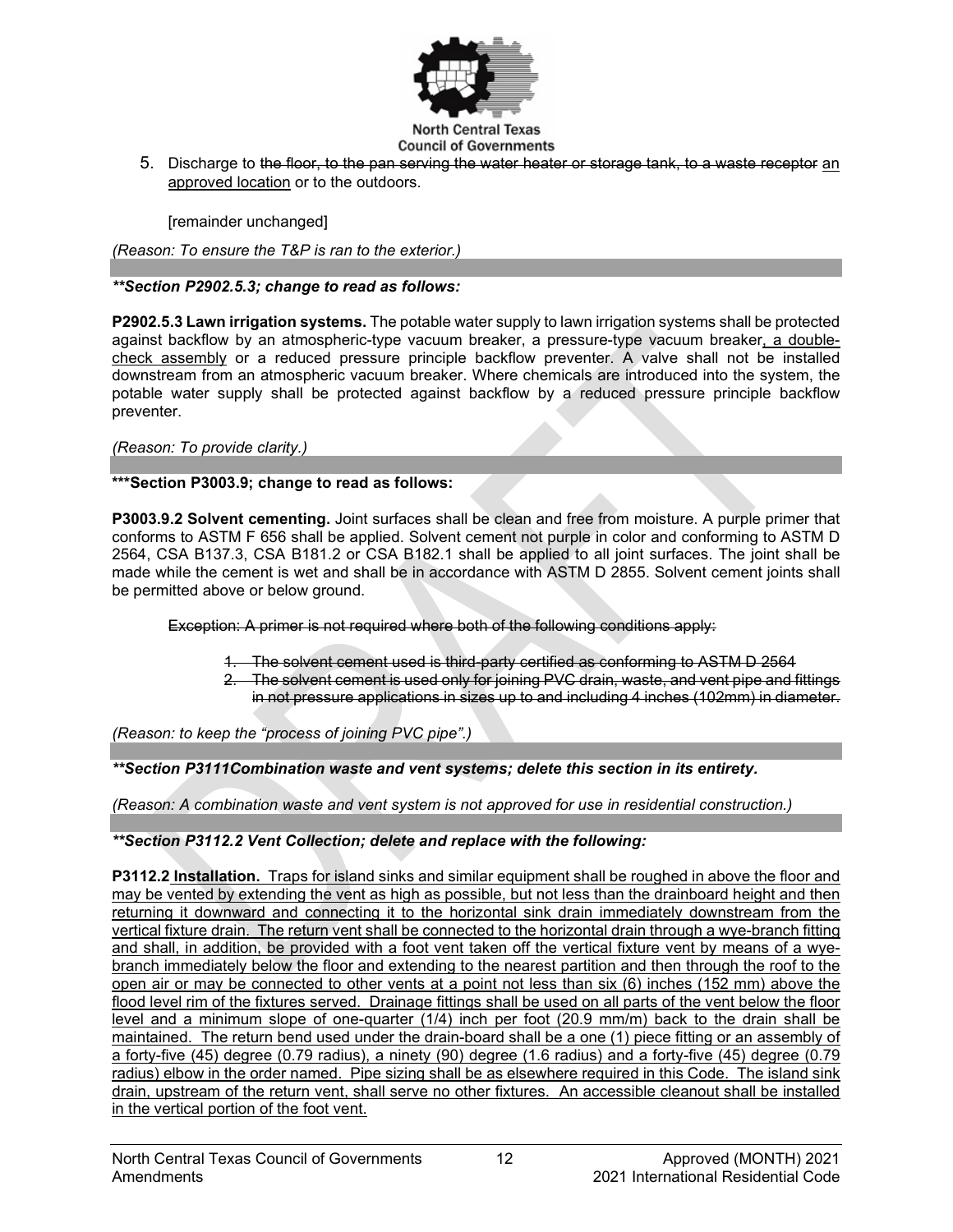

#### **North Central Texas Council of Governments**

*(Reason: To clarify the installation of island venting and to provide a regional guideline on a standard installation method for this region.)*

*END*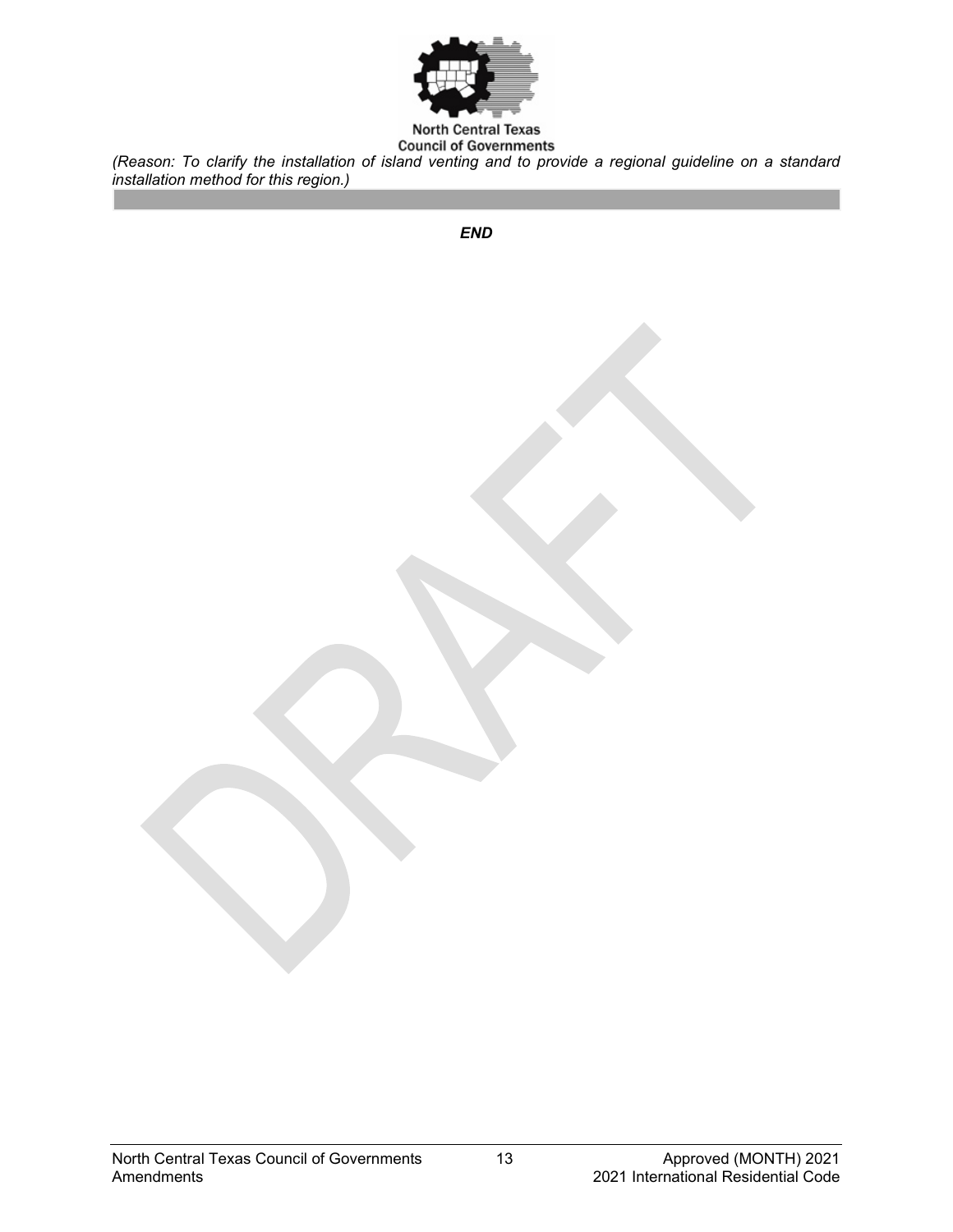

**North Central Texas Council of Governments Recommended Amendments to the 2021 International Building Code**

North Central Texas Council of Governments Region

The following sections, paragraphs, and sentences of the *2021 International Building Code* are hereby amended as follows: Standard type is text from the IBC. Underlined type is text inserted. Lined through type is deleted text from IBC. A double asterisk (\*\*) at the beginning of a section identifies an amendment carried over from the 2018 edition of the code and a triple asterisk (\*\*\*) identifies a new or revised amendment with the 2021 code.

Explanation of Options A and B:

Please note that as there is a wide range in fire fighting philosophies / capabilities of cities across the region, OPTION "A" and OPTION "B" are provided in the Fire and Building Code amendments. Jurisdictions should choose one or the other based on their fire fighting philosophies / capabilities when adopting code amendments.

*\*\*Section 101.4; change to read as follows:*

**101.4 Referenced codes.** The other codes listed in Sections 101.4.1 through 101.4.8 and referenced elsewhere in this code, when specifically adopted, shall be considered part of the requirements of this code to the prescribed extent of each such reference. Whenever amendments have been adopted to the referenced codes and standards, each reference to said code and standard shall be considered to reference the amendments as well. Any reference to NFPA 70 or the Electrical Code shall mean the Electrical Code as adopted.

*(Reason: Legal wording to recognize locally adopted codes and amendments adopted with referenced codes. The former ICC Electrical Code is now Appendix K Chapter 27 of this code but no longer called by that name.)*

\*\**Section 101.4.8; add the following:*

**101.4.8 Electrical.** The provisions of the Electrical Code shall apply to the installation of electrical systems, including alterations, repairs, replacement, equipment, appliances, fixtures, fittings and appurtenances thereto.

*(Reason: This was dropped when ICC quit publishing the ICC Electrical Code, but the Electrical Code still should be referenced regardless of how it is adopted.)*

*\*\* Section 103 and 103.1; amend to insert the Department Name*

## **DEPARTMENT OF BUILDING SAFETY [INSERT OFFICIAL BUILDING DEPARTMENT NAME OF JURISDICTION]**

**103.1 Creation of enforcement agency.** The Department of Building Safety [INSERT OFFICIAL BUILDING DEPARTMENT NAME OF JURISDICTION] is hereby created and the official in charge thereof shall be known as the *building official*.

*(Reason: Reminder to be sure ordinance reads the same as designated by the city.)*

\*\*\*Sections 101.1 and 103.1 should be adopted using the name of the jurisdiction. Also a reference in Chapter 16 (1612.3)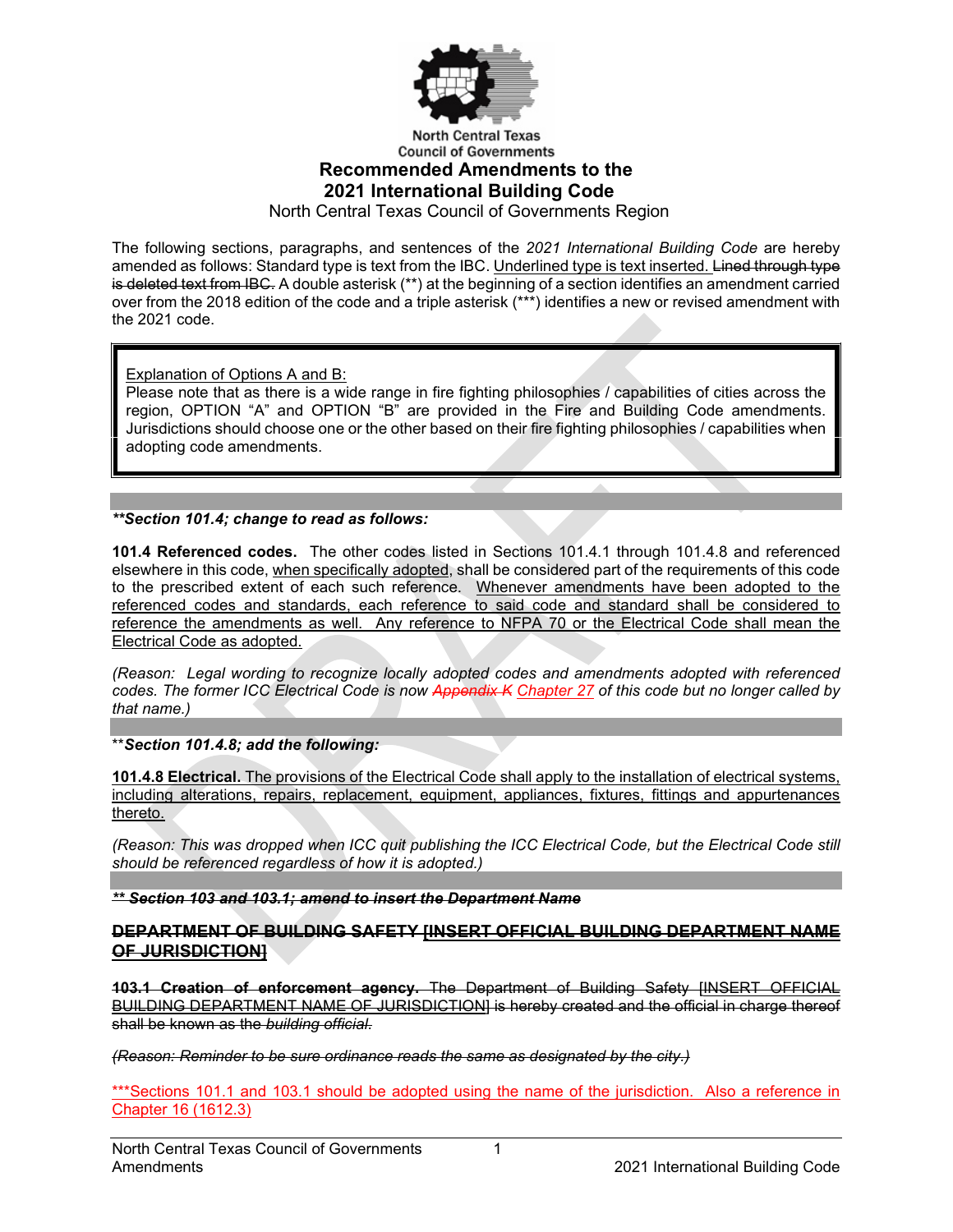

**\*\*\*Section [A] 104.2.1 Determination of substantially improved or substantially damaged existing buildings and structures in flood hazard areas***. (Jurisdictions may consider the option to amend or delete depending on local enforcement and flood hazard ordinances.)*

*(Reason: Flood hazard ordinances may be administered by other departments within the city.)*

\*\**Section 104.10.1; Flood hazard areas. (Jurisdictions may consider the option to amend or delete depending on local enforcement and flood hazard ordinances.)*

*(Reason: Flood hazard ordinances may be administered by other departments within the city.)*

*Note: Sections 104.2.1, 104.10.1, 110.3.12.1, 1612, and 3114 are all inter-connected related to flood hazard areas, and amendments or deletions should be considered as a whole.*

*\*\*Section 105.2 Work exempt from permit; under sub-title entitled "Building" delete items 1, 2, 10 and 11 and re-number as follows:*

#### **Building:**

- 1. One-story detached accessory structures used as tool and storage sheds, playhouses and similar uses, provided the floor area does not exceed 120 square feet  $(11 \text{ m}_2)$ .
- 2. Fences not over 7 feet (1829 mm) high.
- 3. 1. (Remainder Unchanged)
- 4. 2. (Remainder Unchanged)
- 5. 3. (Remainder Unchanged)
- 6. 4. (Remainder Unchanged)
- 7. 5. (Remainder Unchanged)
- 8. 6. ( Remainder Unchanged)
- 9. 7. (Remainder Unchanged)
- 10. Shade cloth structures constructed for nursery or agricultural purposes, not including service systems.
- 11. 8. (Remainder Unchanged)
- 12. 9. (Remainder Unchanged)
- 13. 10. (Remainder Unchanged)

*(Reason: Items deleted are for one- and two-family dwellings regulated by the International Residential Code. Accessory structures, fences and shade cloth structures would require a permit for commercial properties to ensure compliance with local ordinance, egress, accessibility, flame spread of fabric, wind/snow design load, etc.)*

*\*\*Section 109; add Section 109.7 to read as follows:*

**109.7 Re-inspection Fee.** A fee as established by city council resolution may be charged when:

- 1. The inspection called for is not ready when the inspector arrives;
- 2. No building address or permit card is clearly posted;
- 3. City approved plans are not on the job site available to the inspector;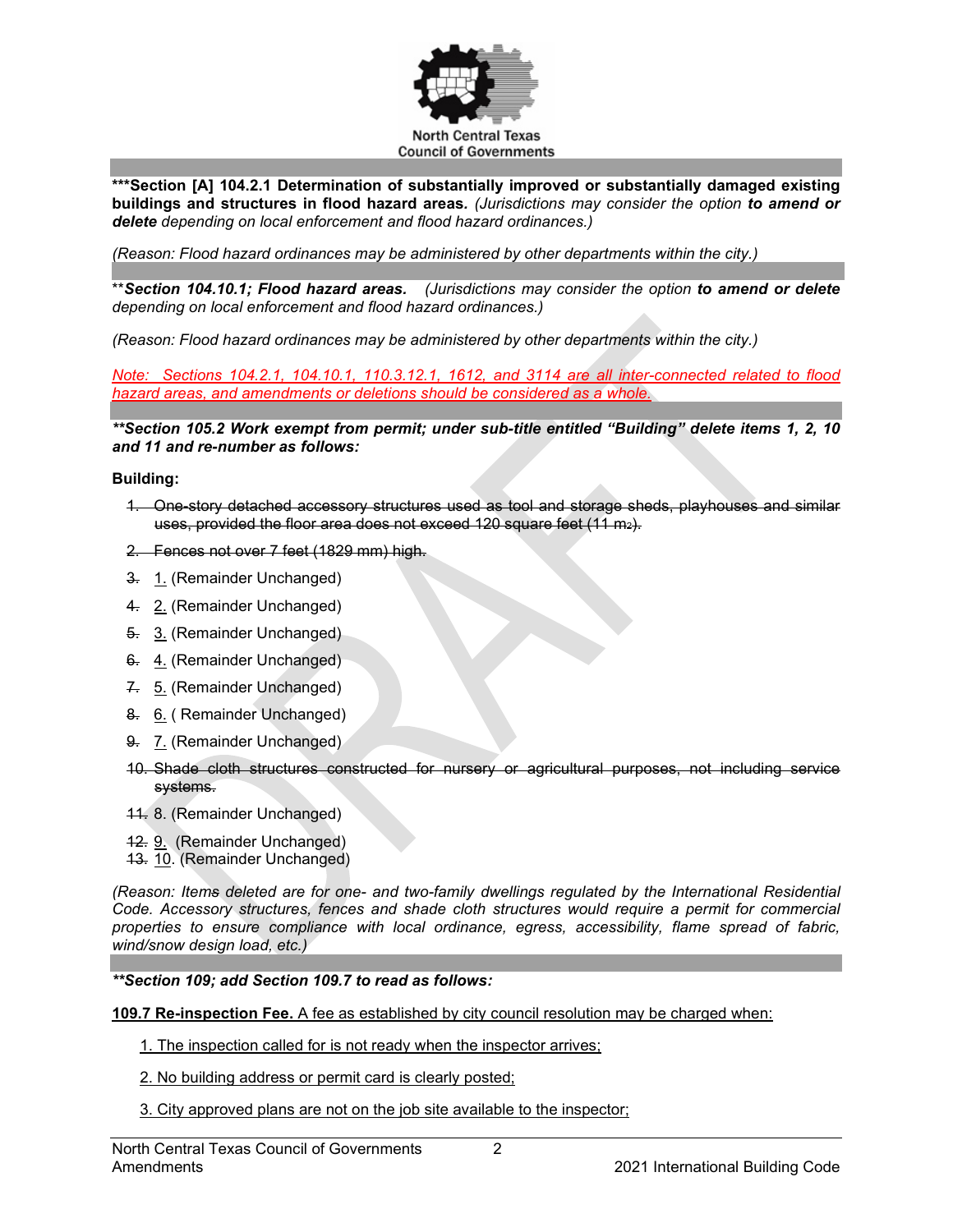

4. The building is locked or work otherwise not available for inspection when called;

5. The job site is red-tagged twice for the same item;

6. The original red tag has been removed from the job site.

7. Failure to maintain erosion control, trash control or tree protection.

Any re-inspection fees assessed shall be paid before any more inspections are made on that job site.

*(Reason: This fee is not a fine or penalty but is designed to compensate for time and trips when inspections are called for when not ready.)* 

*\*\*Section 109; add Section 109.8, 109.8.1, 109.8.2 and 109.9 to read as follows:*

*109.8 Work without a permit.*

*109.8.1 Investigation. Whenever work for which a permit is required by this code has been commenced without first obtaining a permit, a special investigation shall be made before a permit may be issued for such work.*

*109.8.2 Fee. An investigation fee, in addition to the permit fee, shall be collected whether or not a permit is subsequently issued. The investigation fee shall be equal to the amount of the permit fee required by this code or the city fee schedule as applicable. The payment of such investigation fee shall not exempt the applicant from compliance with all other provisions of either this code or the technical codes nor from penalty prescribed by law.*

*109.9 Unauthorized cover up fee. Any work concealed without first obtaining the required inspection in violation of Section 110 shall be assessed a fee as established by the city fee schedule.* 

*(Reason: This fee is not a fine or penalty but is designed to compensate for time and to remove incentive to attempt to evade permits and code compliance. Text taken from former Uniform Administrative Code.)*

*\*\*\*This change removed because section 109 has been amended, and these issues are addressed in the code without requiring a change.*

*\*\*\*Section 110.3.5; Lath, gypsum board and gypsum panel product inspection; Delete exception*

*Exception : Gypsum board and gypsum panel products that are not part of a fire resistance rated assembly or a shear assembly.*

*(Reason: Lath or gypsum board inspections are not typically performed in this area.)*

*Deleting the exception would then require all gypsum panels to be inspected; this issue is resolved by leaving the exception intact.*

*\*\*\*Section 202; amend definition of Ambulatory Care Facility as follows:*

**AMBULATORY CARE FACILITY. Buildings or portion**s thereof used to provide medical, surgical, psychiatric, nursing or similar care on a less than 24-hour basis to individuals persons who are rendered incapable of self-preservation by the services provided or staff has accepted responsibility for care recipients already incapable. This group may include but not be limited to the following:

- Dialysis centers

- Sedation dentistry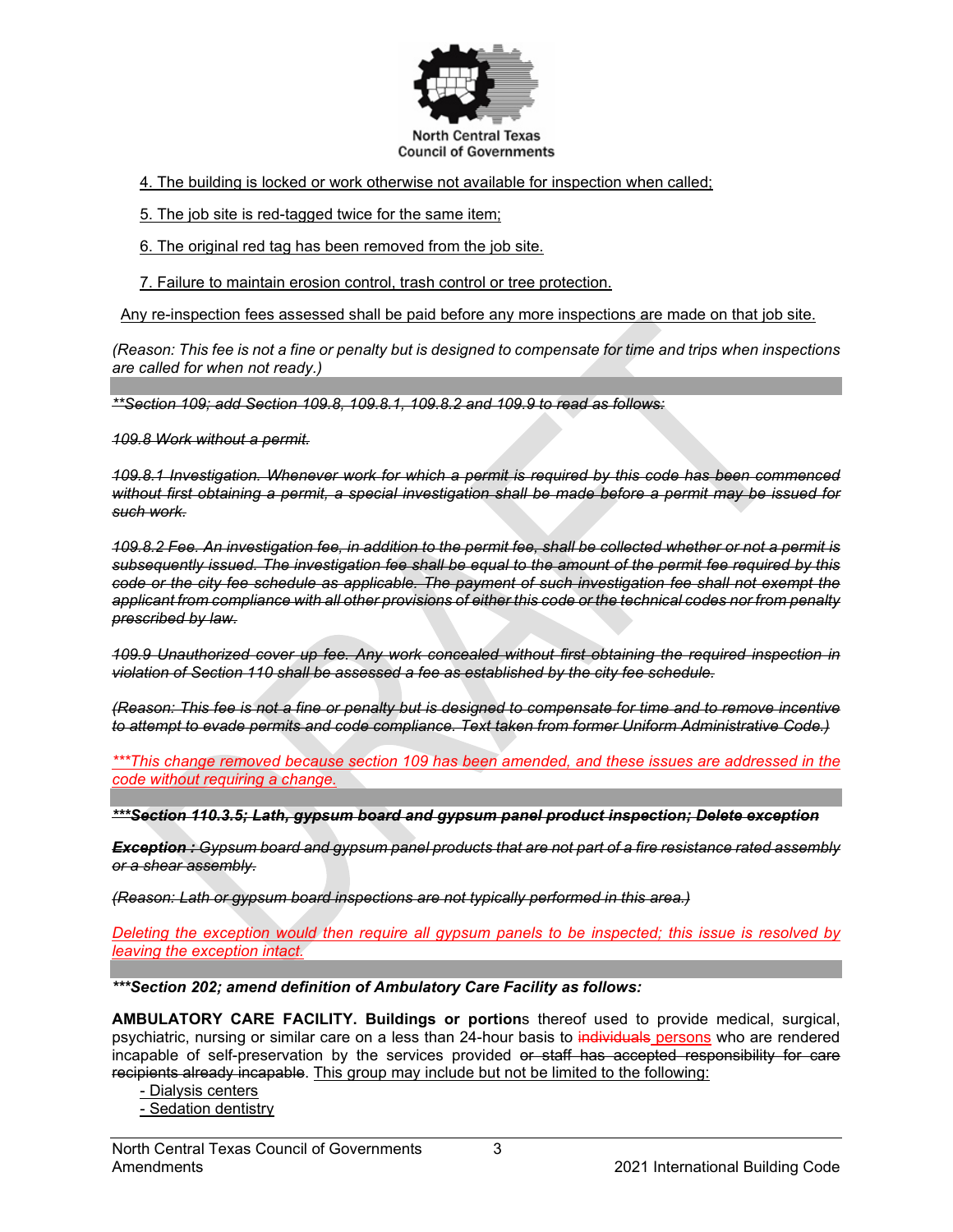

- Surgery centers

- Colonic centers

- Psychiatric centers

*(Reason: To clarify the range of uses included in the definition. [Explanatory note related to Ambulatory Care Facilities: This group of uses includes medical or dental offices where persons are put under for dental surgery or other services. Section 903.2.2 will now require such uses to be sprinklered if on other than the floor of exit discharge or if four or more persons are put under on the level of exit discharge. Recommend (1.) jurisdictions document any pre-existing non-conforming conditions prior to issuing a new C of O for a change of tenant and, (2.) On any medical or dental office specify on C of O the maximum number of persons permitted to be put under general anesthesia. It is recommended that before a Certificate of Occupancy is issued, a letter of intended use from the business owner shall be included and a C of O documenting the maximum number of care recipients incapable of self preservation allowed.)*

*\*\*Section 202; add definition of Assisting Living Facilities to read as follows.*

**ASSISTED LIVING FACILITIES.** *A building or part thereof housing persons, on a 24-hour basis, who because of age, mental disability or other reasons, live in a supervised residential environment which provides personal care services. The occupants are capable of responding to an emergency situation without physical assistance from staff.*

*(Reason: The code references Assisted Living facilities and definition was deleted.)* 

*\*\*Section 202; change definition of "Atrium" as follows:*

**ATRIUM.** An opening connecting two three or more stories… *{Balance remains unchanged}*

*(Reason: Accepted practice in the region based on legacy codes.)*

*Note: The definition of Atrium was changed in the 2021 IBC back to three stories, and two stories only in I-2 and I-3 occupancies.*

*\*\*\*Section 202; add amend definition of "Repair Garage" as follows:*

**REPAIR GARAGE.** A building, structure or portion thereof used for servicing or repairing motor vehicles. This occupancy shall also include garages involved in minor repair, modification and servicing of motor vehicles for items such as lube changes, inspections, windshield repair or replacement, shocks, minor part replacement and other such minor repairs.

*(Reason: The code references aligns with fire code.)* 

*\*\*Section 202; amend definition of SPECIAL INSPECTOR to read as follows:*

**SPECIAL INSPECTOR**. A qualified person employed or retained by an approved agency who shall prove to the satisfaction of the registered design professional in responsible charge and approved by the Building Official as having the competence necessary to inspect a particular type of construction requiring special inspection.

*(Reason: The registered design professional in responsible charge should be included.)* 

**Option A**

*\*\*Section 202; {No amendment necessary}*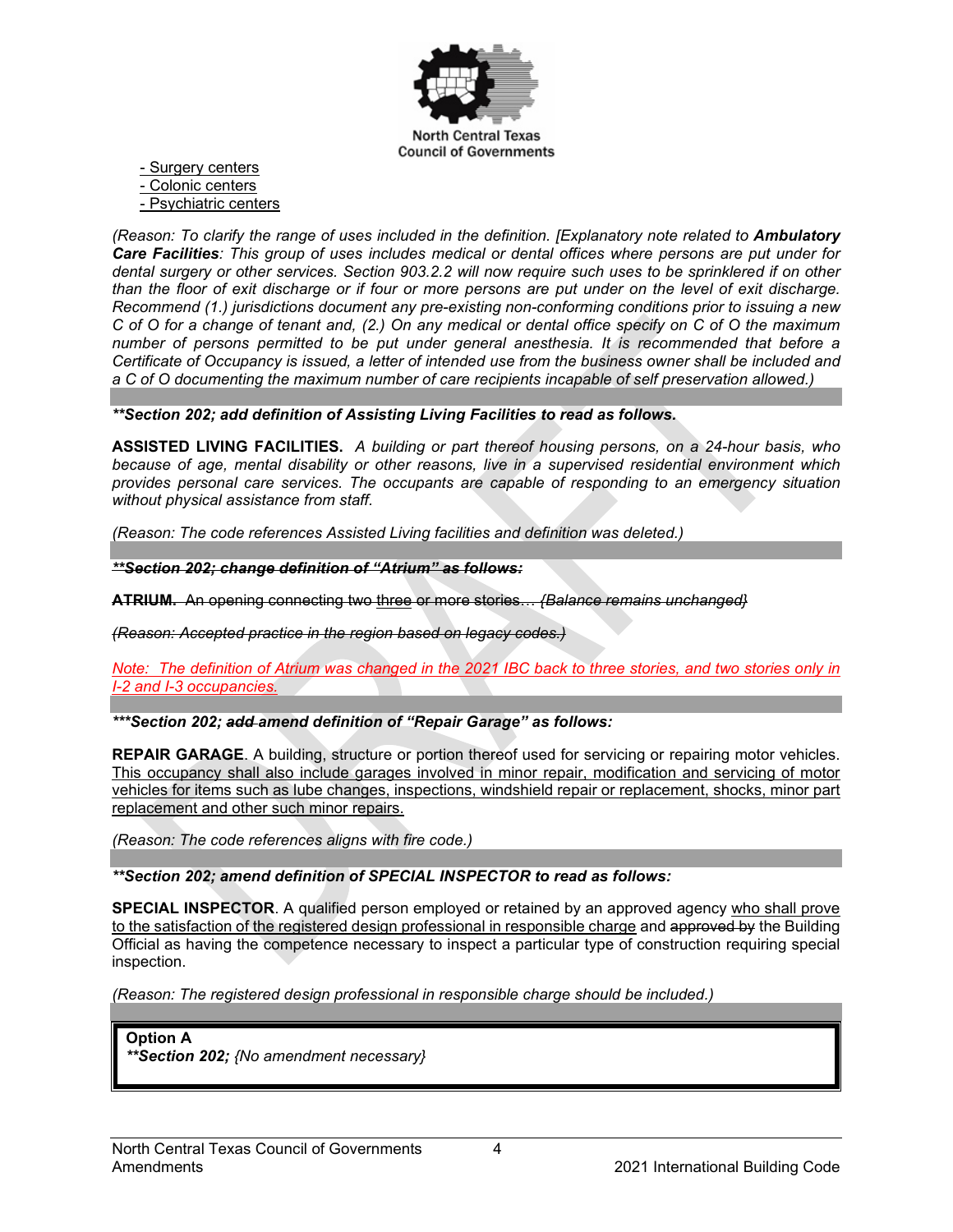

**Option B**

**\*\****Section 202; amend definition to read as follows:*

**HIGH-RISE BUILDING.** A building with an occupied floor located more than 75 55 feet (22 860 mm) (16 764 mm) above the lowest level of fire department vehicle access.

*(Reason: To define high-rise, as it influences sprinkler requirement thresholds based on the fire fighting capabilities of a jurisdiction.)*

*\*\*\*Section 303.1.3; add a sentence to read as follows:*

**303.1.3 Associated with Group E occupancies.** A room or space used for assembly purposes that is associated with a Group E occupancy is not considered a separate occupancy, Except when applying the assembly requirements of Chapters 10 and 11.

*(Reason: To clarify that egress and accessibility requirements are applicable for assembly areas, i.e. cafeteria, auditoriums, etc.)*

*\*\*Section 304.1; add the following to the list of occupancies:*

Fire stations Police stations with detention facilities for 5 or less

*(Reason: Consistent with regional practice dating back to the legacy codes.)*

*\*\*Section 307.1.1; add the following sentence to Exception 4:*

4. Cleaning establishments… *{Text unchanged}* …with Section 707 or 1-hour horizontal assemblies constructed in accordance with Section 711 or both. See also IFC Chapter 21, Dry Cleaning Plant provisions.

*(Reason: To call attention to detailed requirements in the Fire Code.)*

*\*\*Section 403.1, Exception 3; change to read as follows:*

3. The open air portion of a building *[remainder unchanged]*

*(Reason: To clarify enclosed portions are not exempt.)*

*\*\*\*Section 403.3, Delete Exception exception; delete item 2.*

*(Reason: To provide adequate fire protection to enclosed areas.)*

*\*\*Section 403.3.2; change to read as follows:*

**[F] 403.3.2 Water supply to required fire pumps.** In buildings that are more than 420 120 feet (36.5 m) in building height, required fire pumps shall be supplied by connections to no fewer than two water mains located in different streets. Separate supply piping shall be provided between each connection to the water main and the pumps. Each connection and the supply piping between the connection and the pumps shall be sized to supply the flow and pressure required for the pumps to operate.

**Exception:** {No change to exception.}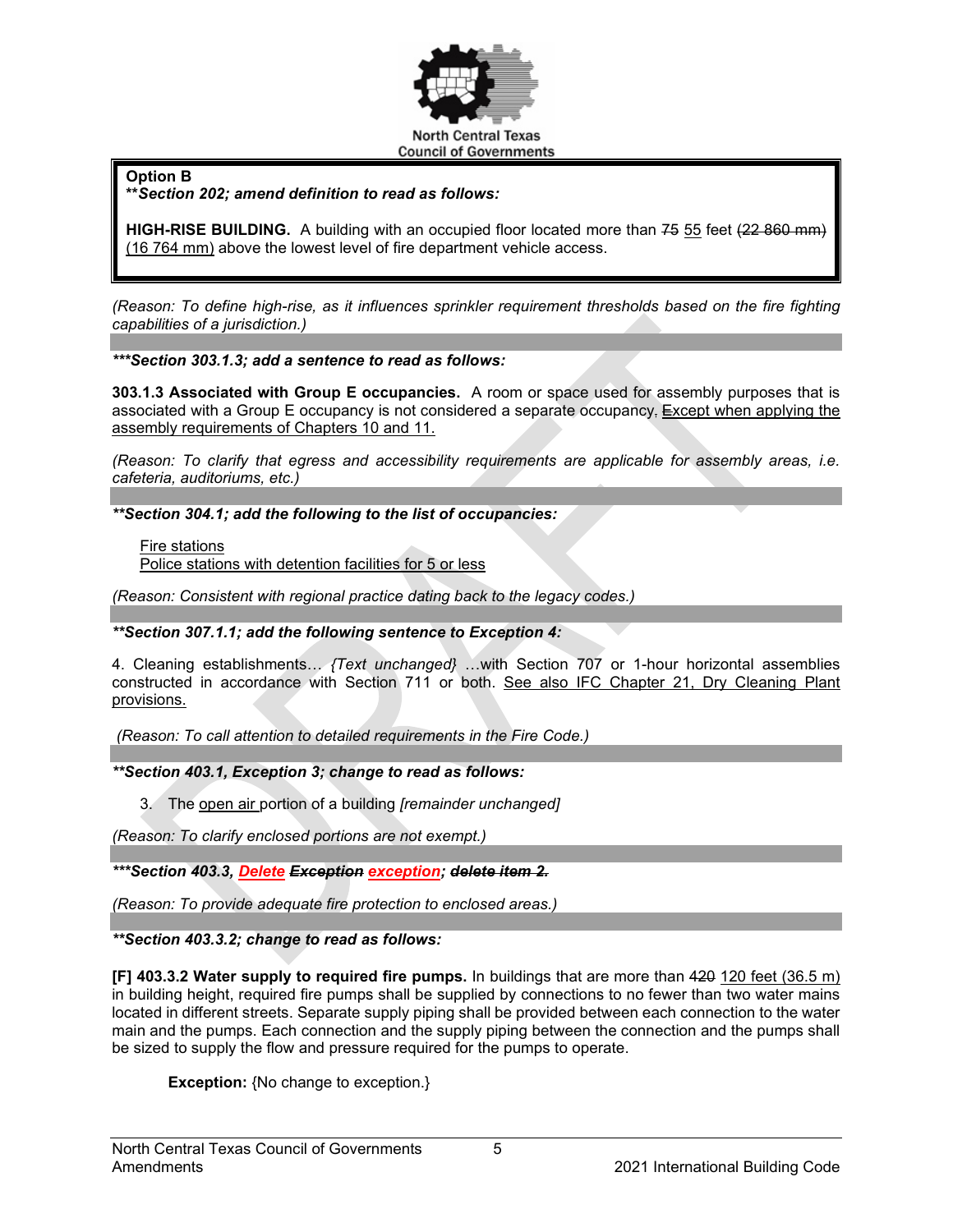

*(Reason: The 2009 edition of the IFC added this requirement based on a need for redundancy of the water supply similar to the redundancy of the power supply to the fire pumps required for such tall buildings, partially due to the fact that these buildings are rarely fully evacuated in a fire event. More commonly, the alarm activates on the floor of the event, the floor above and the floor below. Back-up power to the fire pump becomes critical for this reason. Certainly, the power is pointless if the water supply is impaired for any reason, so a similar requirement is provided here for redundant water supplies. The 2015 edition changed the requirement to only apply to very tall buildings over 420 ft. This amendment modifies/lowers the requirement to 120 ft., based on this same height requirement for fire service access elevators. Again, the language from the 2009 and 2012 editions of the code applied to any high-rise building. This compromise at 120 ft. is based on the above technical justification of defend-in-place scenarios in fire incidents in such tall structures.)*

*Note: This section changed in the 2021 IBC to reference ALL buildings over 420 ft. in height, and Type IV-A and IV-B buildings over 120 ft. This should be discussed with the Fire Code subcommittee to determine their intent to keep or modify this language in the 2021 code.*

#### *\*\*Section 404.5; delete Exception.*

*(Reason: Consistent with amended atrium definition.)*

*Note: This has been resolved with the change of definition for Atriums and the other changes related in Section 404.5 under smoke control.*

\*\*\*Section 404.10 Exit Stairways in an atrium. Where an atrium contains an interior exit access stairway all the following shall be met:

#### 1. - 5. Unchanged.

Reason: The five provisions within Section 404.10 are applicable to exit access stairways, not interior exit stairways. As printed, this is an error, that if left uncorrected, would change among other core code provisions, how to measure travel distance to an enclosed exit stairway. There is use of the terms "exit stairway in an atrium" vs. "interior exit stairway" vs. "exit access stairway" that will cause confusion as to which provisions are applicable.

*\*\*Section 406.3.3.1 Carport separation; add sentence to read as follows:*

A fire separation is not required between a Group R-2 and U carport provided that the carport is entirely open on all sides and that the distance between the two is at least 10 feet (3048 mm).

*(Reason: Simplifies the fire separation distance and eliminates the need to obtain opening information on existing buildings when adding carports in existing apartment complexes. Consistent with legacy codes in effect in region for years and no record of problems with car fires spreading to apartments as a result.)*

## *\*\*Section 423.5.1; change to read as follows:*

**423.5.1 Required occupant capacity.** The required occupant capacity of the storm shelter shall include all of the buildings on the site and shall be the greater of the following:

1. The Total occupant load of the classrooms, vocational rooms and offices in the Group E occupancy. 2.The occupant load of the largest indoor assembly space that is associated with the Group E occupancy.

## *Exceptions:*

1. Where a new building is being added on an existing Group E site, and where the new building is not of sufficient size to accommodate the required occupant capacity of the storm shelter for all of the buildings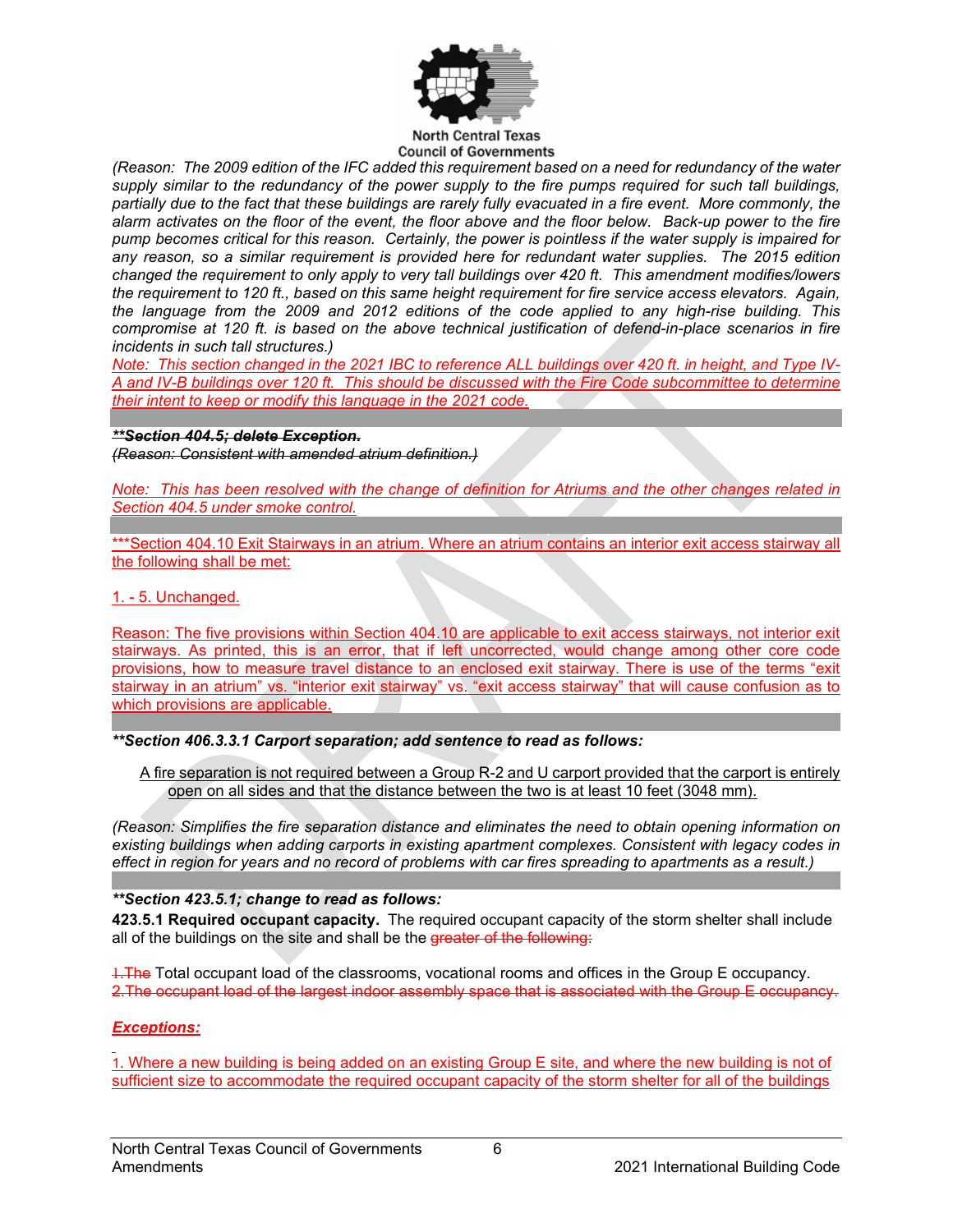

on the site, the storm shelter shall at a minimum accommodate the required occupant capacity for the new building.

2. Where approved by the building official, the required occupant capacity of the shelter shall be permitted to be reduced by the occupant capacity of any existing storm shelters on the site.

3. Where approved by the building official, the actual number of occupants for whom each occupied space, floor or building is designed, although less than those determined by occupant load calculation, shall be permitted to be used in the determination of the required design occupant capacity for the storm shelter.

*Reason: The language in the new exception is parallel to the language in Chapter 10 that gives an AHJ similar authority for fire egress occupant load, clarifying that an AHJ has the authority to reduce the required shelter occupant capacity based on rationale provided by a School District.)*

**\*\*\*Section 503.1.; add sentence to read as follows: 503.1. General.** [Existing Text to remain]

Where a building contains more than one distinct type of construction, the building shall comply with the most restrictive area, height, and stories, for the lesser type of construction or be separated by fire walls, except as allowed in Section 510.

(Reason: To create definite language that requires separation between dissimilar building types.)

*\*\*\*Table 506.2; delete sentence from table*

I. The maximum allowable area for a single-story non sprinklered Group U greenhouse is permitted to be 9000 square feet or the allowable area shall be permitted to comply with Table C102.1 of Appendix C.

*(Reason: To eliminate the need for Appendix C adoption and remain consistent with 6000 sq. ft. sprinklering provision.)*

*\*\*Section 506.3.1; add sentence to read as follows:*

**506.3.1 Minimum percentage of perimeter**. [Existing Text remains]

In order to be considered as accessible, if not in direct contact with a street or fire lane, a minimum 10-foot wide pathway meeting fire department access from the street or approved fire lane shall be provided.

*(Reason: To define what is considered accessible. Consistent with regional amendment to IFC*  503.1.1*504.1.) IFC 504.1 SECTION*

*\*\*\*Section 602.1.1; add sentence to read as follows:*

**602.1.1 Minimum Requirements.** [Existing Text to remain]

Where a building contains more than one distinct type of construction, the building shall comply with the most restrictive area, height, and stories, for the lesser type of construction or be separated by fire walls.

*(Reason: To create definite language that requires separation between dissimilar building types.)*

*\*\*\*Section 708.4.2; change sentence to read as follows:*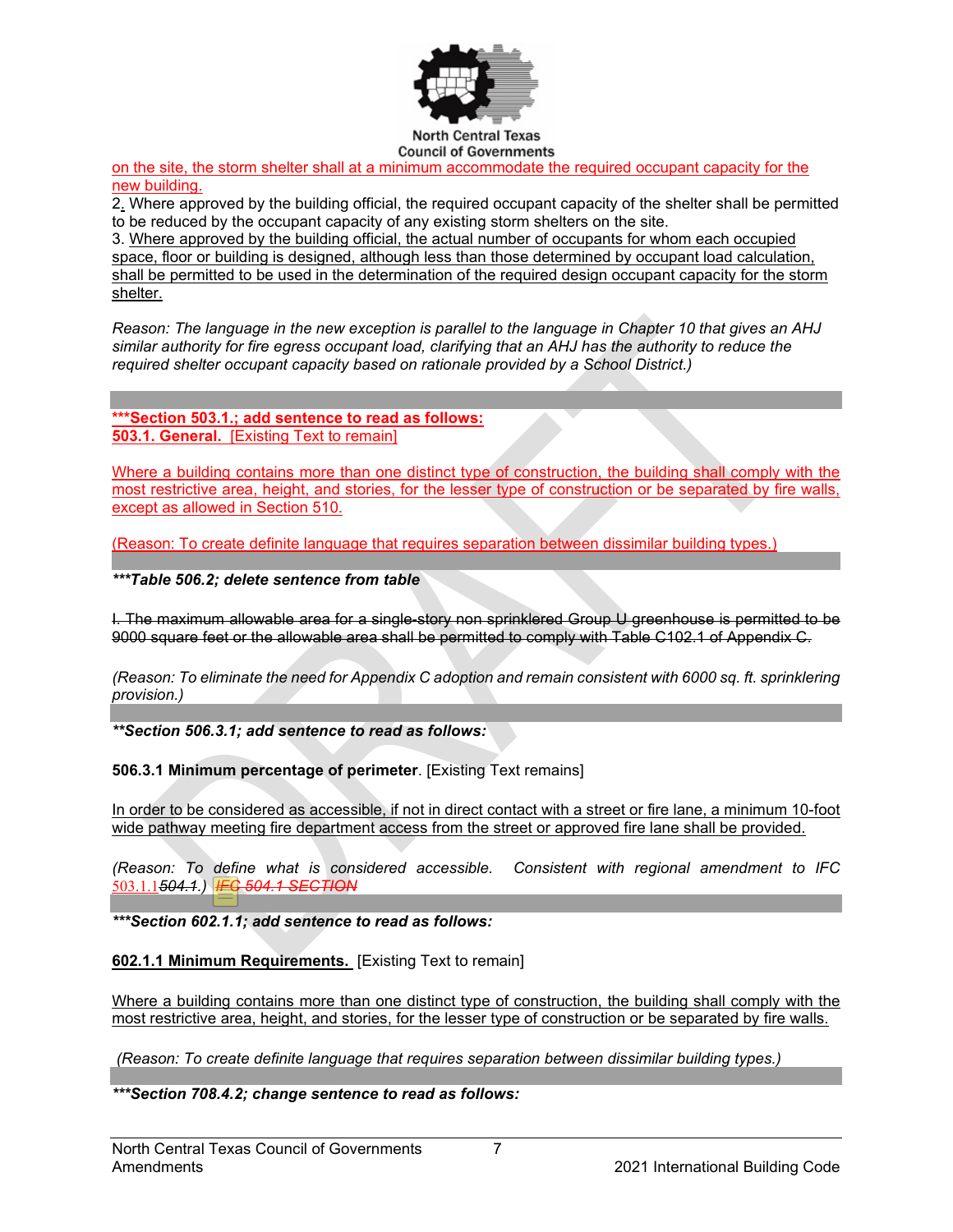

## **708.4.2 Fireblocks and draftstops in combustible construction.** *[Body of text unchanged]*

## **Exceptions:**

1. Buildings equipped with an automatic sprinkler system installed throughout in accordance with Section 903.3.1.1, or in accordance with Section 903.3.1.2 provided that sprinkler protection is provided in the space between the top of the fire partition and the underside of the floor or roof sheathing, deck or slab above as required for systems complying with Section 903.3.1.1. Portions of buildings containing concealed spaces filled with noncombustible insulation as permitted for sprinkler omission shall not apply to this exception for draftstopping. *[Remainder unchanged]*

*Reason: (The most common exception used to eliminate the need for sprinklers in concealed spaces of combustible construction is to fill the space with noncombustible insulation. This exception was changed in 2010 to permit a 2-inch air gap at the top of the filled space. A space compliant with the permitted omission above would allow hot gas and smoke to spread unimpeded throughout a building not provided with draftstopping. For this reason, omission of sprinklers permitted in accordance with NFPA 13 referenced standard should not be permitted with IBC exception requiring draftstopping in combustible construction.)*

## *\*\*Section 718.3; change sentence to read as follows:*

## **718.3 Draftstopping in floors.** *[Body of text unchanged]*

**Exceptions:** Buildings equipped throughout with an automatic sprinkler system in accordance with Section 903.3.1.1. and provided that in combustible construction, sprinkler protection is provided in the floor space.

*(Reason: To remain consistent with changes in 708.4.2 IBC code.)* CONSULT W/ FIRE TO VERIFY IF NEEDED

*\*\*Section 718.4; change sentence to read as follows:*

## **718.4 Draftstopping in attics.** *[Body of text unchanged]*

**Exceptions:** Buildings equipped throughout with an automatic sprinkler system in accordance with Section 903.3.1.1 and provided that in combustible construction, sprinkler protection is provided in the attic space.

*(Reason: To remain consistent with changes in 708.4.2 IBC code.) CONSULT WITH FIRE TO VERIFY IF NEEDED*

*\*\*Section 901.6.1; add Section 901.6.1.1 to read as follows:*

**901.6.1.1 Standpipe Testing.** Building owners/managers must maintain and test standpipe systems as per NFPA 25 requirements. The following additional requirements shall be applied to the testing that is required every 5 years:

1. The piping between the Fire Department Connection (FDC) and the standpipe shall be backflushed or inspected by approved camera when foreign material is present or when caps are missing, and also hydrostatically tested for all FDC's on any type of standpipe system. Hydrostatic testing shall also be conducted in accordance with NFPA 25 requirements for the different types of standpipe systems.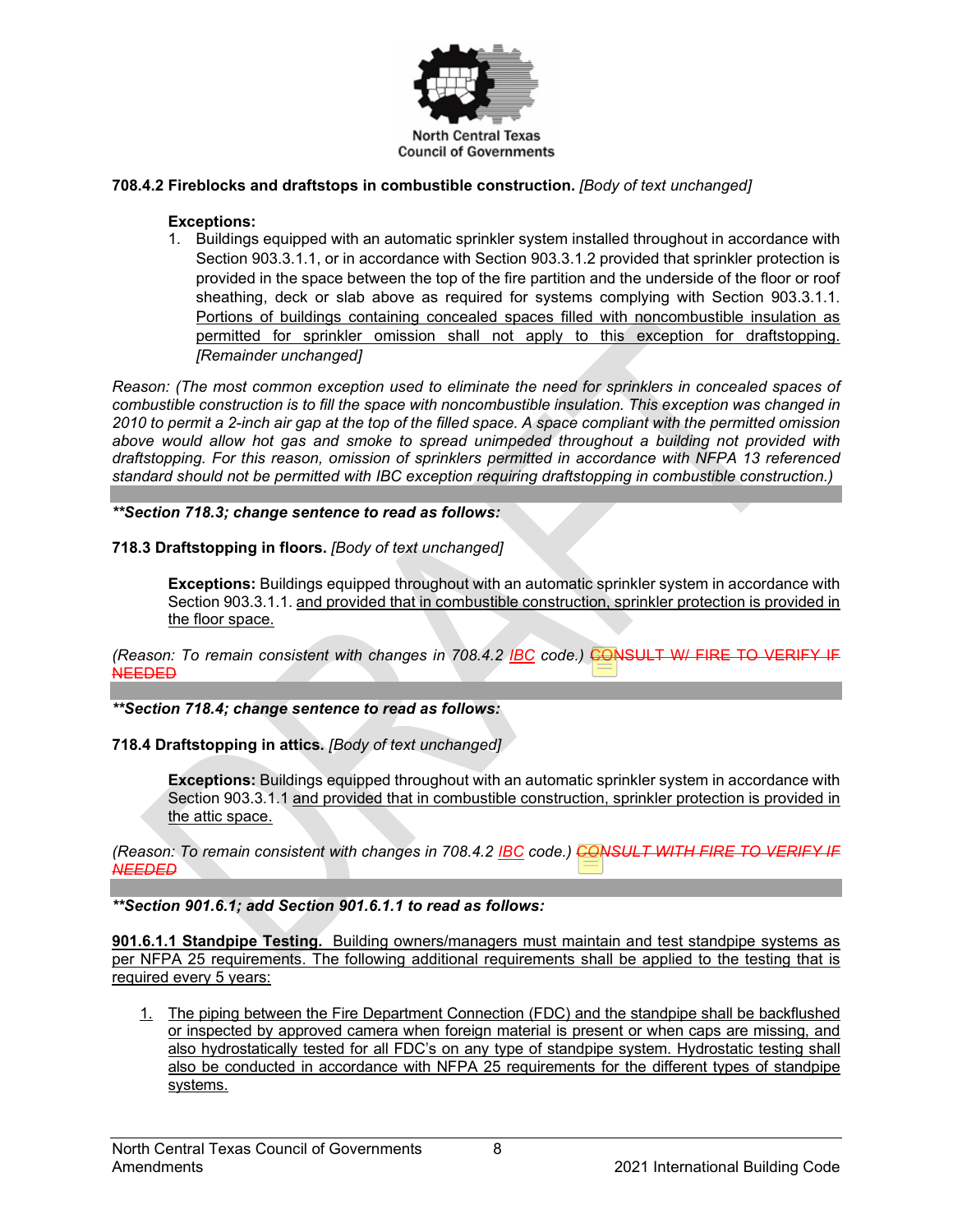

- 2. For any manual (dry or wet) standpipe system not having an automatic water supply capable of flowing water through the standpipe, the tester shall connect hose from a fire hydrant or portable pumping system (as approved by the *fire code official*) to each FDC, and flow water through the standpipe system to the roof outlet to verify that each inlet connection functions properly. Confirm that there are no open hose valves prior to introducing water into a dry standpipe. There is no required pressure criteria at the outlet. Verify that check valves function properly and that there are no closed control valves on the system.
- 3. Any pressure relief, reducing, or control valves shall be tested in accordance with the requirements of NFPA 25. All hose valves shall be exercised.
- 4. If the FDC is not already provided with approved caps, the contractor shall install such caps for all FDC's as required by the *fire code official*.
- 5. Upon successful completion of standpipe test, place a blue tag (as per Texas Administrative Code, Fire Sprinkler Rules for Inspection, Test and Maintenance Service (ITM) Tag) at the bottom of each standpipe riser in the building. The tag shall be check-marked as "Fifth Year" for Type of ITM, and the note on the back of the tag shall read "5 Year Standpipe Test" at a minimum.
- 6. The procedures required by Texas Administrative Code Fire Sprinkler Rules with regard to Yellow Tags and Red Tags or any deficiencies noted during the testing, including the required notification of the local Authority Having Jurisdiction (*fire code official*) shall be followed.
- 7. Additionally, records of the testing shall be maintained by the owner and contractor, if applicable, as required by the State Rules mentioned above and NFPA 25.
- 8. Standpipe system tests where water will be flowed external to the building shall not be conducted during freezing conditions or during the day prior to expected night time freezing conditions.
- 9. Contact the *fire code official* for requests to remove existing fire hose from Class II and III standpipe systems where employees are not trained in the utilization of this firefighting equipment. All standpipe hose valves must remain in place and be provided with an approved cap and chain when approval is given to remove hose by the *fire code official*.

*(Reason: Increases the reliability of the fire protection system and re-emphasizes the requirements of NFPA 25 relative to standpipe systems, as well as ensuring that FDC connections are similarly tested/maintained to ensure operation in an emergency incident.)*

## *\*\*Section 903.1.1; change to read as follows:*

**903.1.1 Alternative Protection.** Alternative automatic fire-extinguishing systems complying with Section 904 shall be permitted instead of in addition to automatic sprinkler protection where recognized by the applicable standard and, or as *approved* by the *fire code official*.

*(Reason: Such alternative systems do not provide the reliability of automatic sprinkler protection. Most gaseous type systems are highly susceptible to open doors, ceiling or floor tile removal, etc. However, an applicant could pursue an Alternate Method request to help mitigate the reliability issues with these alternative systems with the fire code official if so desired, or there may be circumstances in which the fire code official is acceptable to allowing an alternate system in lieu of sprinklers, such as kitchen hoods or paint booths.)*

*\*\*Section 903.2; add paragraph to read as follows and delete the exception:*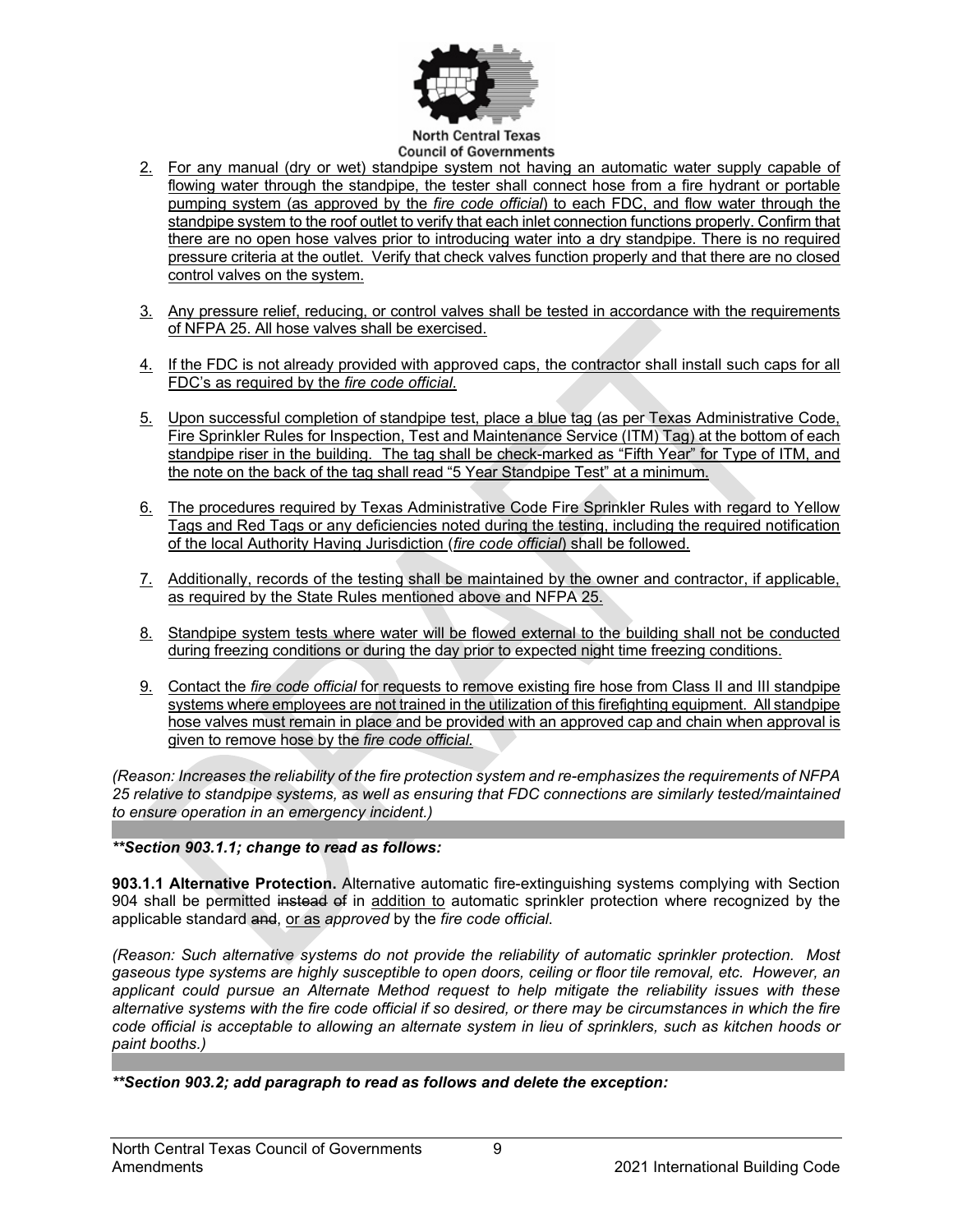

Automatic Sprinklers shall not be installed in elevator machine rooms, elevator machine spaces, and elevator hoistways, other than pits where such sprinklers would not necessitate shunt trip requirements under any circumstances. Storage shall not be allowed within the elevator machine room. Signage shall be provided at the entry doors to the elevator machine room indicating "ELEVATOR MACHINERY – NO STORAGE ALLOWED."

*(Reason: Firefighter and public safety. This amendment eliminates the shunt trip requirement of the International Building Code Section 3005.5 for the purpose of elevator passenger and firefighter safety. This amendment is contingent on the Building Code amendment eliminating the Exceptions to Section 3005.4, such that passive fire barriers for these areas are maintained. The exception deletion is due to the fact that such telecom areas pose an undue fire risk to the structural integrity of the building.)*

*\*\*Section 903.2.9; add Section 903.2.9.3 to read as follows:*

**903.2.9.3 Self-Service Storage Facility.** An automatic sprinkler system shall be installed throughout all self-service storage facilities.

*(Reason: Fire departments are unable to inspect these commercial occupancies and are unaware of the contents being stored. Previous allowance to separate units by fire barriers is difficult to enforce maintenance after opening.)*

#### **\*\*\*Section 903.2.10; Group S-2 parking garages.**

3. Where the fire area of the open parking garage in accordance with Section 406.5 exceeds 48,000 square feet or 10-foot fire access on one open side adjacent to the parking garage.

(Reason: Provide Fire department better access in lieu of sprinklers)

## **\*\*Option A**

*Section 903.2.11; change 903.2.11.3 and add 903.2.11.7 and 903.2.11.8, as follows:*

**903.2.11.3 Buildings 55 Feet or more in Height.** An automatic sprinkler system shall be installed throughout buildings that have one or more stories with an occupant load of 30 or more, other than penthouses in compliance with Section 1510 of the *International Building Code*, located 55 feet (16 764 mm) or more above the lowest level of fire department vehicle access, measured to the finished floor.

#### **Exceptions:**

1. Open parking structures in compliance with Section 406.5 of the *International Building Code, having no other occupancies above the subject garage.*

2. Cocupancies in Group

**903.2.11.7 High-Piled Combustible Storage.** For any building with a clear height exceeding 12 feet (4572 mm), see Chapter 32 to determine if those provisions apply. (4572 mm), see Chapter 32 to determine if those provisions apply.

**903.2.11.8 Spray Booths and Rooms.** New and existing spray booths and spraying rooms shall be protected by an approved automatic fire-extinguishing system.

#### **\*\*Option B**

*Section 903.2.11; change 903.2.11.3 and add 903.2.11.7, 903.2.11.8, and 903.2.11.9 as follows:*

**903.2.11.3 Buildings 55 35 feet or more in height.** An automatic sprinkler system shall be installed throughout buildings that have one or more stories with an occupant load of 30 or more, other than penthouses in compliance with Section 1510 of the *International Building Code*, located 55 35 feet (16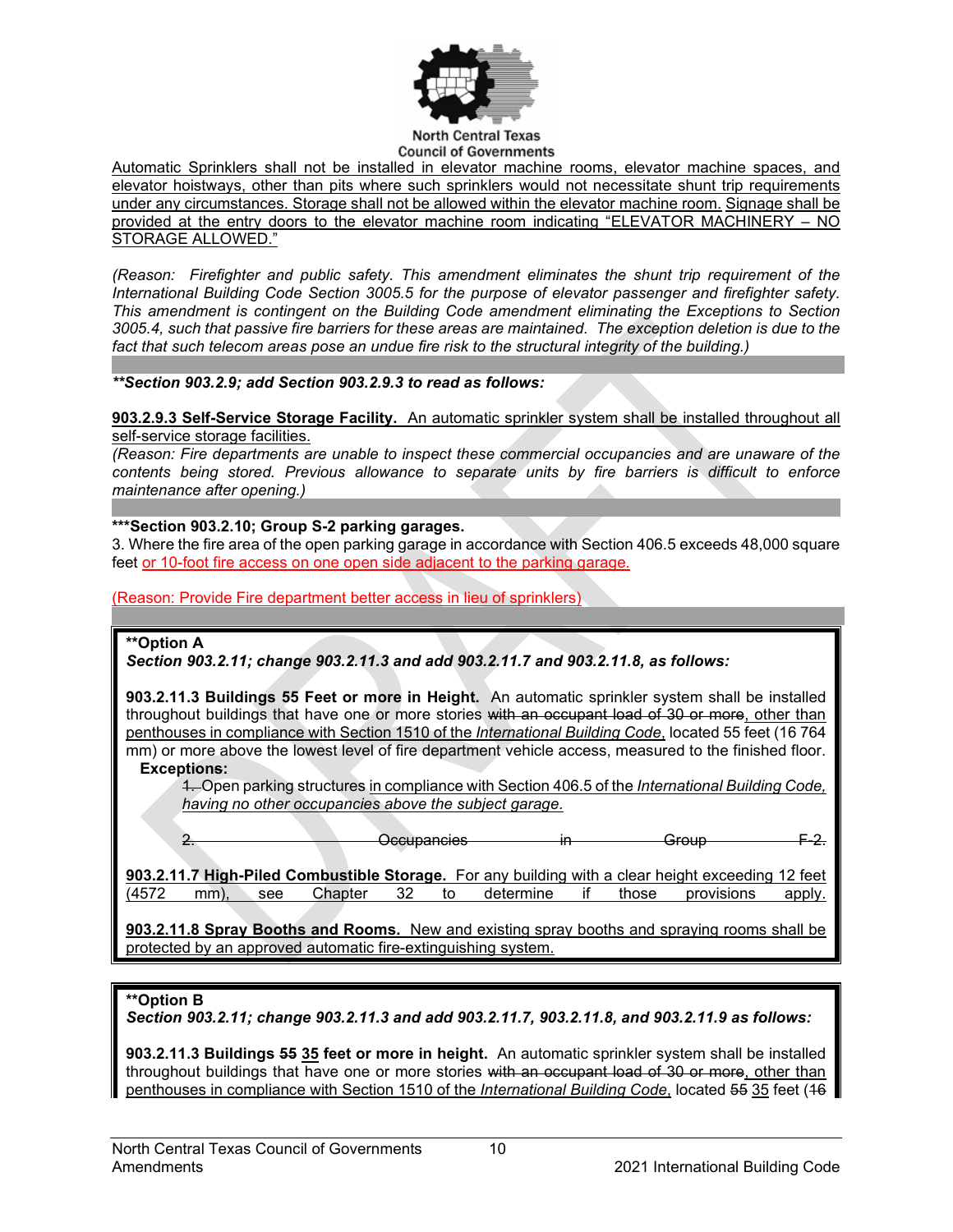

**North Central Texas Council of Governments** 

764 10 668 mm) or more above the lowest level of fire department vehicle access, measured to the finished floor.

**Exceptions:**

1. Open parking structures in compliance with Section 406.5 of the *International Building Code, having no other occupancies above the subject garage*.

2. Occupancies in Group F-2.

**903.2.11.7 High-Piled Combustible Storage.** For any building with a clear height exceeding 12 feet (4572 mm), see Chapter 32 to determine if those provisions apply.

**903.2.11.8 Spray Booths and Rooms.** New and existing spray booths and spraying rooms shall be protected by an approved automatic fire-extinguishing system.

**903.2.11.9 Buildings Over 6,000 sq. ft.** An automatic sprinkler system shall be installed throughout all buildings with a building area 6,000 sq. ft. or greater and in all existing buildings that are enlarged to be 6,000 sq. ft. or greater. For the purpose of this provision, fire walls shall not define separate buildings.

**Exception:** Open parking garages in compliance with Section 406.5 of the *International Building Code*.

## *\*\*Section 903.3.1.1.1; change to read as follows:*

**903.3.1.1.1 Exempt Locations.** When approved by the *fire code official*, automatic sprinklers shall not be required in the following rooms or areas where such *...{text unchanged}…* because it is damp, of fireresistance-rated construction or contains electrical equipment.

- 1. Any room where the application of water, or flame and water, constitutes a serious life or fire hazard.
- 2. Any room or space where sprinklers are considered undesirable because of the nature of the contents, when approved by the fire code official.
- 3. Generator and transformer rooms, under the direct control of a public utility, separated from the remainder of the building by walls and floor/ceiling or roof/ceiling assemblies having a fireresistance rating of not less than 2 hours.
- 4. In rooms or areas that are of noncombustible construction with wholly noncombustible contents.
- 5. Fire service access Elevator machine rooms, and machinery spaces, and hoistways, other than pits where such sprinklers would not necessitate shunt trip requirements under any circumstances.
- 6. {Delete.}

*(Reason: Gives clarification. Exception 4 deleted to provide protection where fire risks are poorly addressed. Amendment 903.2 addresses Exception 5 above relative to the elimination of sprinkler protection in these areas to avoid the shunt trip requirement.)*

*\*\*\*Section 903.3.1.2; delete item to read as follows: 903.3.1.2 NFPA 13R Sprinkler Systems.* 

*2. The floor level of the highest story is 30 feet or less above the lowest level of fire department vehicle access.*

*3. 2. The floor level of the lowest story is 30 35 feet or less below the lowest level of fire department vehicle access.*

*(Reason: To continue to allow 4 story Group R buildings with continued use of NFPA 13R.)*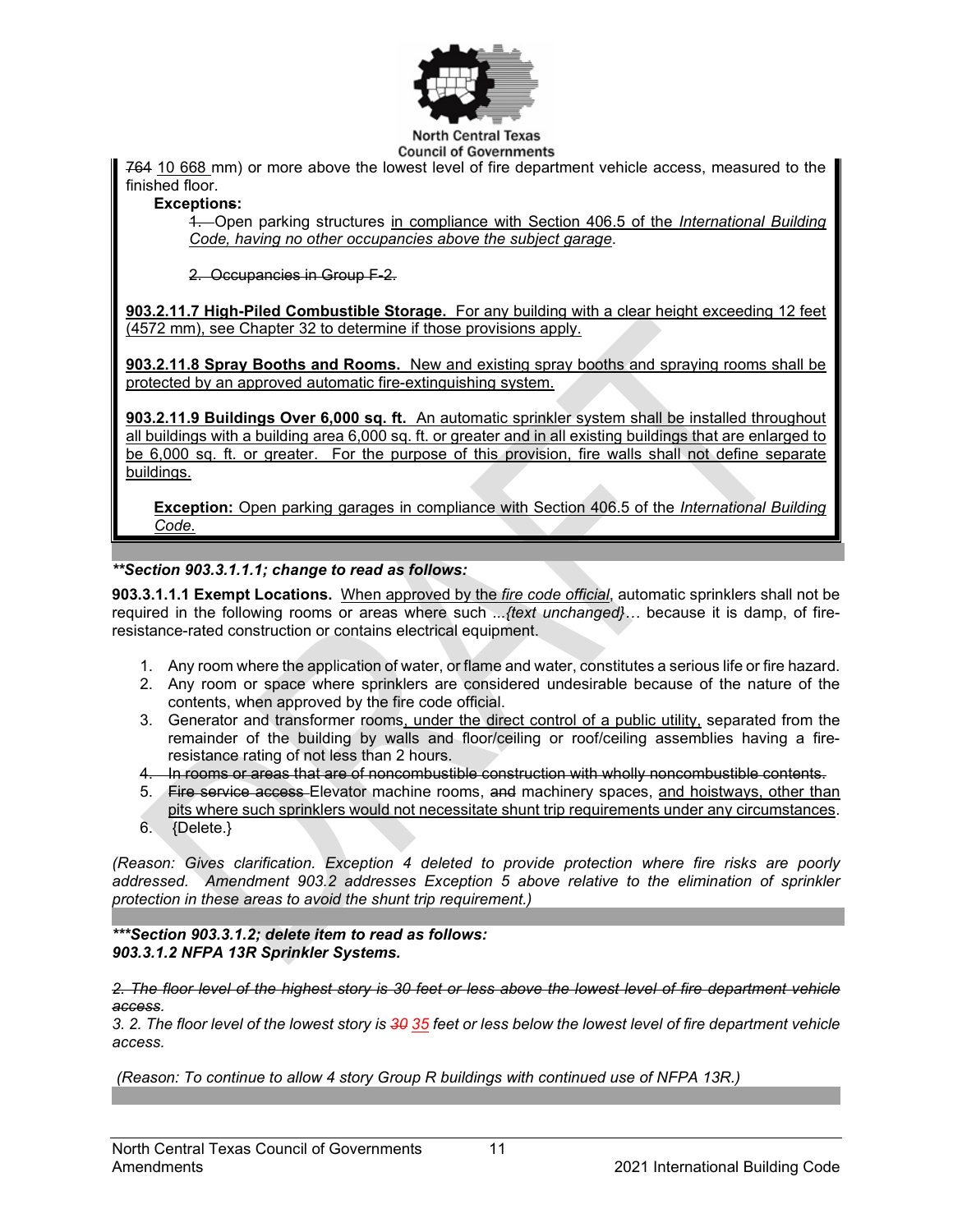

**North Central Texas Council of Governments** *\*\*\*Section 903.3.1.2.3; delete sections and replace as follows:*

**[F] Section 903.3.1.2.3 Attached Garages and Attics.** Sprinkler protection is required in attached garages, and in the following attic spaces:

- 1. [Remainder Unchanged]
- 2. [Remainder Unchanged]
- 3. Attic spaces of buildings of combustible construction with attic spaces that are two or more stories in height above grade plane or above the lowest level of fire department vehicle access.
- 4. Group R-4, Condition 2 occupancy attics not required by Item 1 or 3 to have sprinklers shall comply with one of the following: [Remainder Unchanged]

*(Reason: Attic protection is required due to issues with fire exposure via soffit vents, as well as firefighter*  safety. Several jurisdictions indicated experience with un-protected attic fires resulting in displacement of *all building occupants. NFPA 13 provides for applicable attic sprinkler protection requirements, as well as exemptions to such, based on noncombustible construction, etc. Attached garages already require sprinklers via NFPA 13R – this amendment just re-emphasizes the requirement.)*

**\*\*\*Section 903.3.1.2.4 Attached Garages.** Sprinkler protection is required in attached garages accessory to Group R occupancies required to be sprinklered.

(Reason: Attached garages already require sprinklers via NFPA 13R – this amendment just re-emphasizes the requirement.)

## *\*\*Section 903.3.1.3; change to read as follows:*

**903.3.1.3 NFPA 13D Sprinkler Systems.** *Automatic sprinkler systems* installed in one- and two-family *dwellings*; Group R-3; Group R-4, Condition 1; and *townhouses* shall be permitted to be installed throughout in accordance with NFPA 13D or in accordance with state law.

*(Reason: To allow the use of the Plumbing section of the International Residential Code (IRC) and recognize current state stipulations in this regard.)*

*\*\*Section 903.3.1.4; add to read as follows:*

**[F] 903.3.1.4 Freeze protection.** Freeze protection systems for automatic fire sprinkler systems shall be in accordance with the requirements of the applicable referenced NFPA standard and this section.

**903.3.1.4.1 Attics.** Only dry-pipe, preaction, or listed antifreeze automatic fire sprinkler systems shall be allowed to protect attic spaces.

**Exception:** Wet-pipe fire sprinkler systems shall be allowed to protect non-ventilated attic spaces where:

- 1. The attic sprinklers are supplied by a separate floor control valve assembly to allow ease of draining the attic system without impairing sprinklers throughout the rest of the building, and
- 2. Adequate heat shall be provided for freeze protection as per the applicable referenced NFPA standard, and
- 3. The attic space is a part of the building's thermal, or heat, envelope, such that insulation is provided at the roof deck, rather than at the ceiling level.

**903.3.1.4.2 Heat trace/insulation.** Heat trace/insulation shall only be allowed where approved by the fire code official for small sections of large diameter water-filled pipe.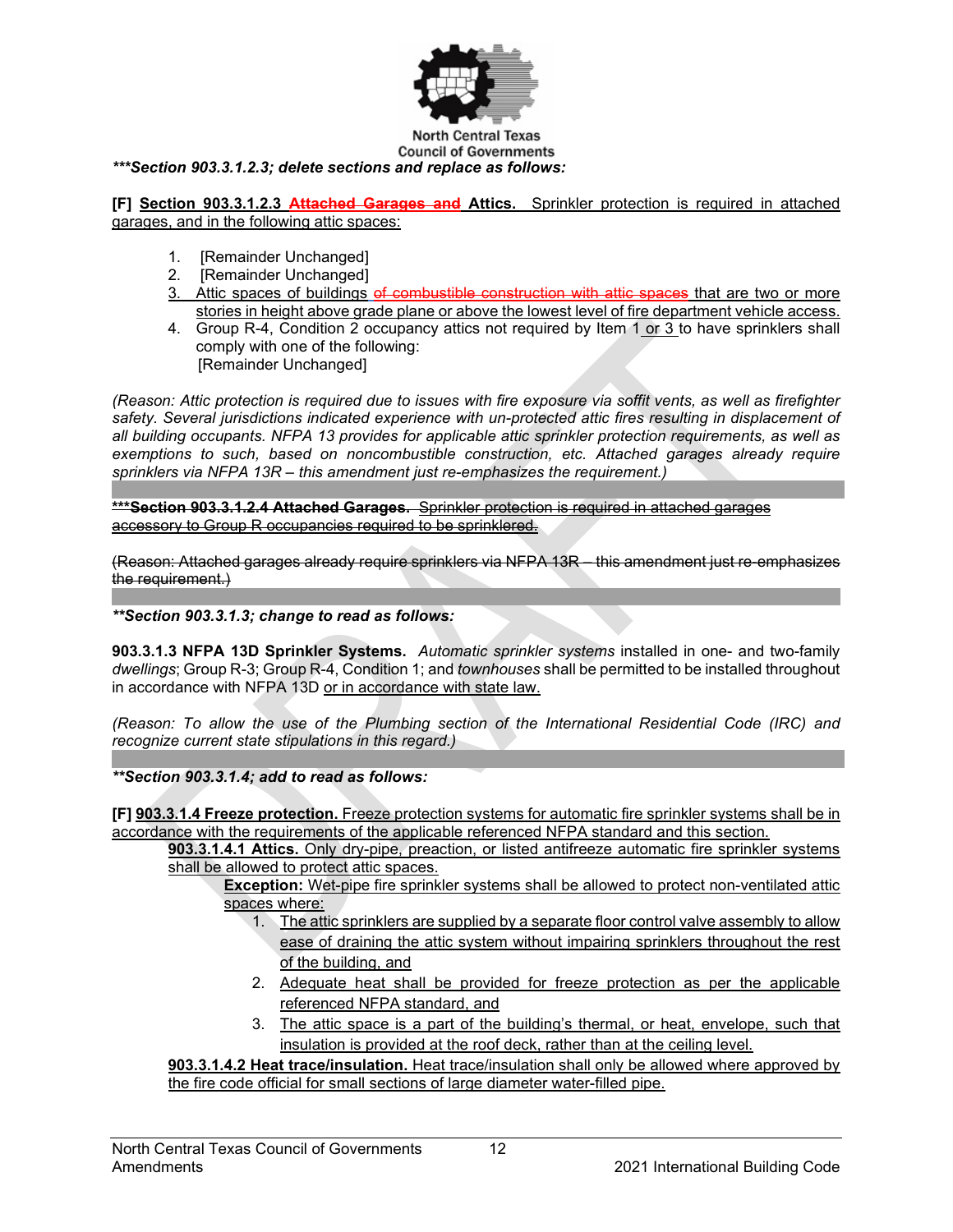

*(Reason: In the last few years, severe winters brought to light several issues with current practices for sprinklering attics, not the least of which was wet-pipe sprinklers in ventilated attics provided with space heaters, etc. for freeze protection of such piping. This practice is not acceptable for the protection of waterfilled piping in a ventilated attic space as it does not provide a reliable means of maintaining the minimum 40 degrees required by NFPA, wastes energy, and presents a potential ignition source to the attic space. Listed antifreeze is specifically included because NFPA currently allows such even though there is no currently listed antifreeze at the time of development of these amendments. The intent of this amendment is to help reduce the large number of freeze breaks that have occurred in the past with water-filled wet-pipe sprinkler systems in the future, most specifically in attic spaces.)*

#### *\*\*Section 903.3.5; add a second paragraph to read as follows:*

Water supply as required for such systems shall be provided in conformance with the supply requirements of the respective standards; however, every water-based fire protection system shall be designed with a 10 psi safety factor. Reference Section 507.4 for additional design requirements.

*(Reason: To define uniform safety factor for the region.)*

*\*\*Section 903.4; add a second paragraph after the exceptions to read as follows:*

Sprinkler and standpipe system water-flow detectors shall be provided for each floor tap to the sprinkler system and shall cause an alarm upon detection of water flow for more than 45 seconds. All control valves in the sprinkler and standpipe systems except for fire department hose connection valves shall be electrically supervised to initiate a supervisory signal at the central station upon tampering.

*(Reason: To avoid significant water losses. Consistent with amendment to IFC 905.9.)*

## *\*\*Section 903.4.2; add second paragraph to read as follows:*

The alarm device required on the exterior of the building shall be a weatherproof horn/strobe notification appliance with a minimum 75 candela strobe rating, installed as close as practicable to the fire department connection.

*(Reason: Fire department connections are not always located at the riser; this allows the fire department faster access.)*

#### *\*\*Section 905.2; change to read as follows:*

**905.2 Installation Standard.** Standpipe systems shall be installed in accordance with this section and NFPA 14. Manual dry standpipe systems shall be supervised with a minimum of 10 psig and a maximum of 40 psig air pressure with a high/low alarm.

*(Reason: To define manual dry standpipe supervision requirements. Helps ensure the integrity of the standpipe system via supervision, such that open hose valves will result in a supervisory low air alarm.)*

*\*\*\*Section 905.3; add Section 905.3.9 and exception to read as follows:*

**905.3.9 Buildings Exceeding 10,000 sq. ft.** In buildings exceeding 10,000 square feet in area per story and where any portion of the building's interior area is more than 200 feet (60960 mm) of travel, vertically and horizontally, from the nearest point of fire department vehicle access, Class I automatic wet or manual wet standpipes shall be provided.

## **Exceptions:**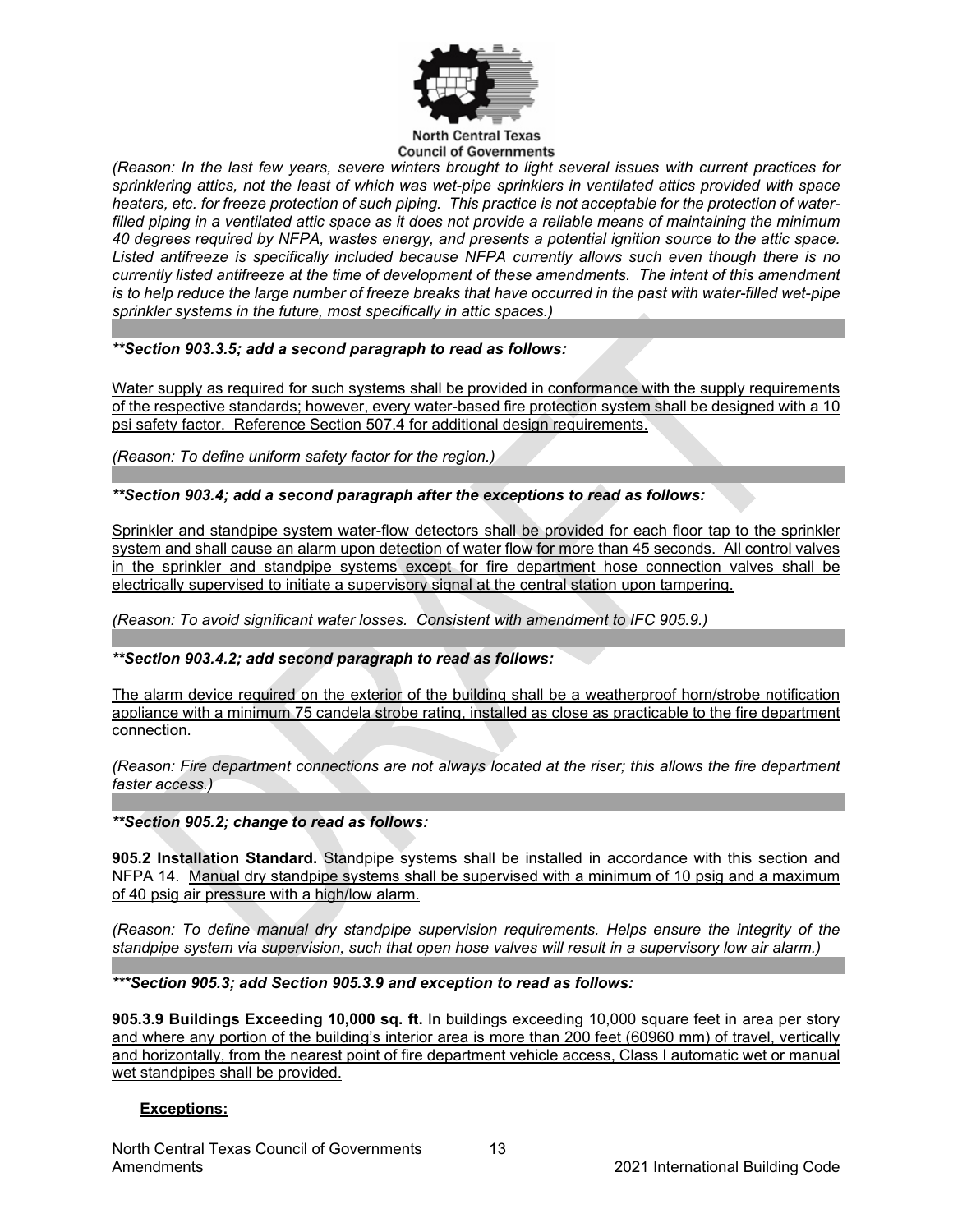

- 1. Automatic dry, semi-automatic dry, and manual dry standpipes are allowed as provided for in NFPA 14 where approved by the fire code official.
- 2. R-2 occupancies of four stories or less in height having no interior corridors.

*(Reason: Allows for the rapid deployment of hose lines to the body of the fire. Manual dry option added this edition.)*

#### *\*\*Section 905.4, change Item 1, 3, and 5, and add Item 7 to read as follows:*

- 1. In every required interior exit stairway, a hose connection shall be provided for each story above and below grade plane. Hose connections shall be located at the main floor landing between stories, unless otherwise approved by the fire code official.
- 2. {No change.}
- 3. In every exit passageway, at the entrance from the exit passageway to other areas of a building.

**Exception:** Where floor areas adjacent to an exit passageway are reachable from an interior exit stairway hose connection by a {No change to rest.}

- 4. {No change.}
- 5. Where the roof has a slope less than four units vertical in 12 units horizontal (33.3-percent slope), each standpipe shall be provided with a two-way a-hose connection shall be located to serve the roof or at the highest landing of an interior exit stairway with stair access to the roof provided in accordance with Section 1011.12.
- 6. {No change.}
- *7.* When required by this Chapter, standpipe connections shall be placed adjacent to all required exits to the structure and at two hundred feet (200') intervals along major corridors thereafter, or as otherwise approved by the fire code official.

*(Reason: Item 1, 3, and 5 amendments to remove 'interior' will help to clarify that such connections are required for all 'exit' stairways, to ensure firefighter capabilities are not diminished in these tall buildings, simply because the stair is on the exterior of the building. Item 5 reduces the amount of pressure required to facilitate testing, and provides backup protection for fire fighter safety. Item 7 allows for the rapid deployment of hose lines to the body of the fire.)*

#### *\*\*Section 905.9; add a second paragraph after the exceptions to read as follows:*

Sprinkler and standpipe system water-flow detectors shall be provided for each floor tap to the sprinkler system and shall cause an alarm upon detection of water flow for more than 45 seconds. All control valves in the sprinkler and standpipe systems except for fire department hose connection valves shall be electrically supervised to initiate a supervisory signal at the central station upon tampering.

*(Reason: To avoid significant water losses. Consistent with amendment to IFC 903.4.)*

*\*\*Section 907.1; add Section 907.1.4 to read as follows:*

**907.1.4 Design Standards.** Where a new fire alarm system is installed, the devices shall be addressable. Fire alarm systems utilizing more than 20 smoke detectors shall have analog initiating devices.

*(Reason: Provides for the ability of descriptive identification of alarms, and reduces need for panel replacement in the future. Updated wording to match the language of the new requirement at 907.5.2.3. Change of terminology allows for reference back to definitions of NFPA 72.)*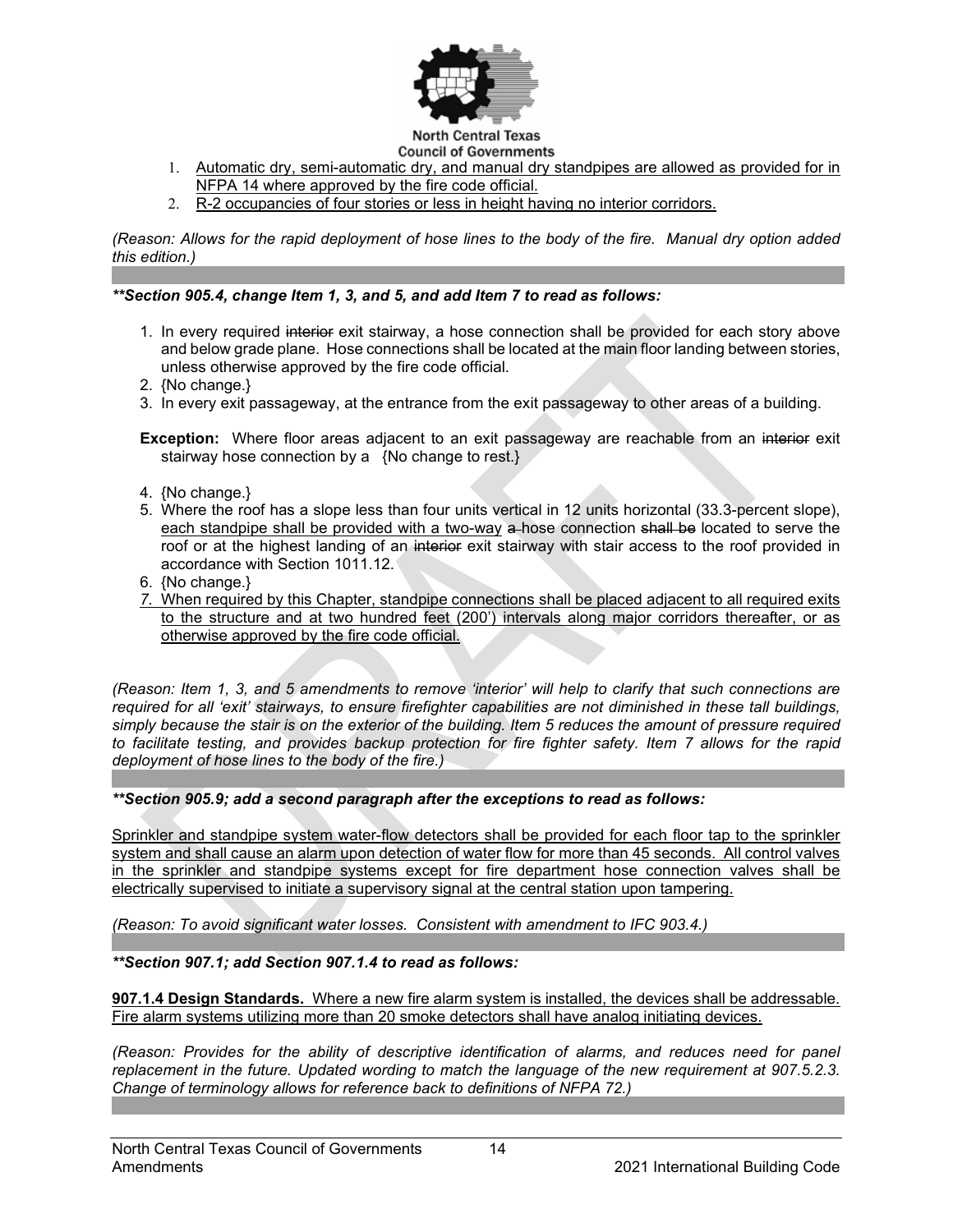

#### *\*\*Section 907.2.1; change to read as follows:*

**907.2.1 Group A.** A manual fire alarm system that activates the occupant notification system in accordance with Section 907.5 shall be installed in Group A occupancies where the having an occupant load due to the assembly occupancy is of 300 or more persons, or where the Group A occupant load is more than 100 persons above or below the *lowest level of exit discharge*. Group A occupancies not separated from one another in accordance with Section 707.3.10 of the *International Building Code* shall be considered as a single occupancy for the purposes of applying this section. Portions of Group E occupancies occupied for assembly purposes shall be provided with a fire alarm system as required for the Group E occupancy.

**Exception:** {No change.}

Activation of fire alarm notification appliances shall:

- 1. Cause illumination of the *means of egress* with light of not less than 1 foot-candle (11 lux) at the walking surface level, and
- 2. Stop any conflicting or confusing sounds and visual distractions.

*(Reason: Increases the requirement to be consistent with Group B requirement. Also addresses issue found in Group A occupancies of reduced lighting levels and other A/V equipment that distracts from fire alarm notification devices or reduces ability of fire alarm system to notify occupants of the emergency condition.)*

## *\*\*Section 907.2.3; change to read as follows:*

**907.2.3 Group E.** A manual fire alarm system that initiates the occupant notification signal utilizing an emergency voice/alarm communication system meeting the requirements of Section 907.5.2.2 and installed in accordance with Section 907.6 shall be installed in Group E educational occupancies. When *automatic sprinkler systems* or smoke detectors are installed, such systems or detectors shall be connected to the building fire alarm system. An approved smoke detection system shall be installed in Group E day care occupancies. Unless separated by a minimum of 100' open space, all buildings, whether portable buildings or the main building, will be considered one building for alarm occupant load consideration and interconnection of alarm systems.

## **Exceptions:**

- 1. {No change.}
	- 1.1. Residential In-Home day care with not more than 12 children may use interconnected single station detectors in all habitable rooms. (For care of more than five children 2 1/2 or less years of age, see Section 907.2.6.) {No change to remainder of exceptions.}

*(Reason: To distinguish educational from day care occupancy minimum protection requirements. Further, to define threshold at which portable buildings are considered a separate building for the purposes of alarm systems. Exceptions provide consistency with State law concerning such occupancies.)*

## *\*\*Section 907.2.12, Exception 3; change to read as follows:*

3. Open air portions of buildings with an occupancy in Group A-5 in accordance with Section 303.1 of the *International Building Code*; however, this exception does not apply to accessory uses including but not limited to sky boxes, restaurants, and similarly enclosed areas.

*(Reason: To indicate that enclosed areas within open air seating type occupancies are not exempted from automatic fire alarm system requirements.)*

*\*\*Section 907.4.2; add Section 907.4.2.7 to read as follows:*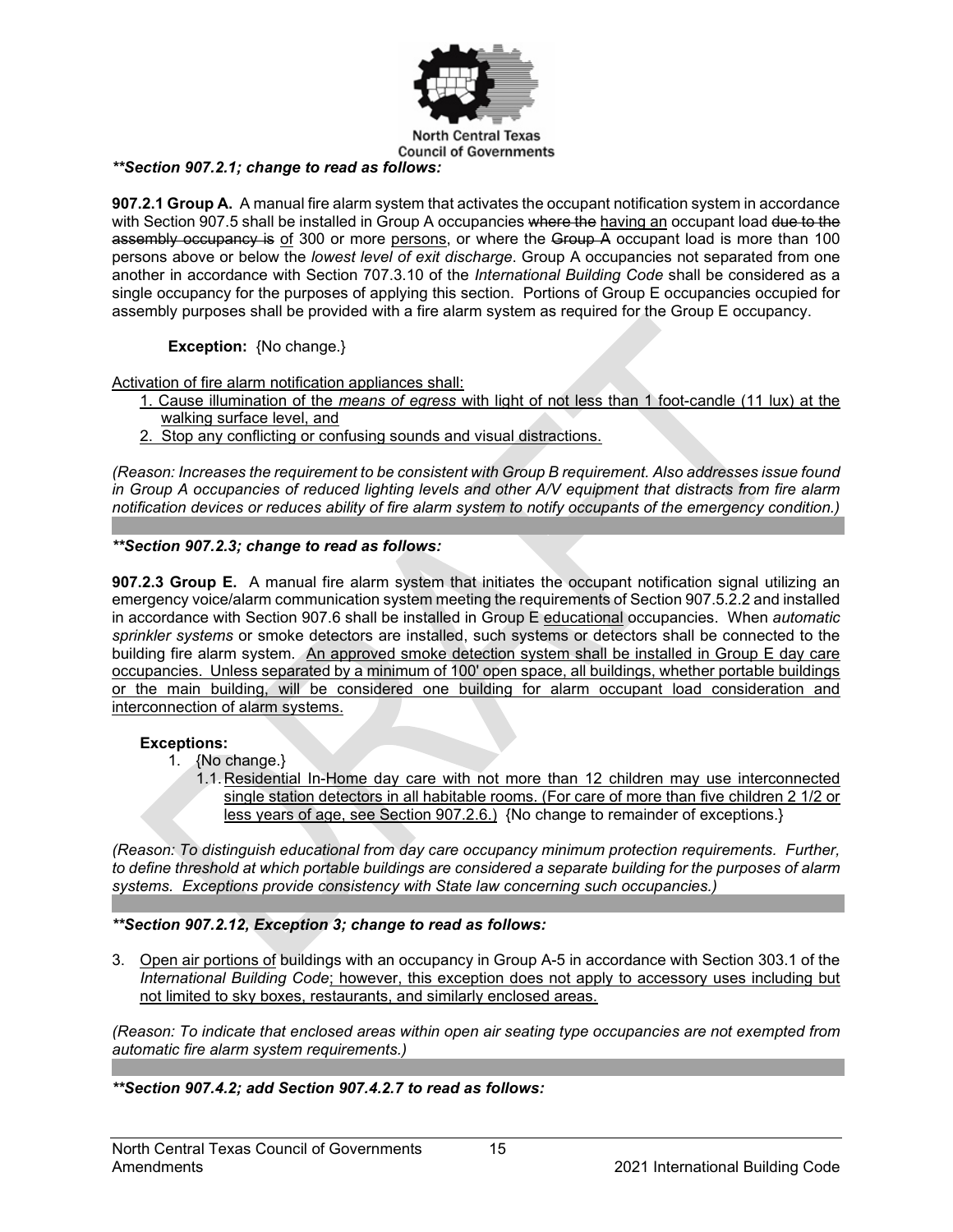

**907.4.2.7 Type.** Manual alarm initiating devices shall be an approved double action type.

*(Reason: Helps to reduce false alarms.)*

## *\*\*Section 907.6.1; add Section 907.6.1.1 to read as follows:*

**907.6.1.1 Wiring Installation.** All fire alarm systems shall be installed in such a manner that a failure of any single initiating device or single open in an initiating circuit conductor will not interfere with the normal operation of other such devices. All signaling line circuits (SLC) shall be installed in such a way that a single open will not interfere with the operation of any addressable devices (Class A). Outgoing and return SLC conductors shall be installed in accordance with NFPA 72 requirements for Class A circuits and shall have a minimum of four feet separation horizontal and one foot vertical between supply and return circuit conductors. The initiating device circuit (IDC) from a signaling line circuit interface device may be wired Class B, provided the distance from the interface device to the initiating device is ten feet or less.

*(Reason: To provide uniformity in system specifications and guidance to design engineers. Improves reliability of fire alarm devices and systems.)*

*\*\*Section 907.6.3; delete all four Exceptions.*

*(Reason: To assist responding personnel in locating the emergency event for all fire alarm systems.)*

#### *\*\*Section 907.6.6; add sentence at end of paragraph to read as follows:*

See 907.6.3 for the required information transmitted to the supervising station.

*(Reason: To assist responding personnel in locating the emergency event for all fire alarm systems.)*

*(Reason: Deleted Previous code amendment Section 909.22, For removal because it is already in the code in Sections 909.20.5, 909.20.6, 909.20.6.1, 909.20.6.2, and 909.20.6.3.)*

#### *\*\*Section 910.2; change Exception 2 and 3 to read as follows:*

- 2.Only manual smoke and heat removal shall not be required in areas of buildings equipped with early suppression fast-response (ESFR) sprinklers. Automatic smoke and heat removal is prohibited.
- 3. Only manual smoke and heat removal shall not be required in areas of buildings equipped with control mode special application sprinklers with a response time index of  $50(m^*S)^{1/2}$  or less that are listed to control a fire in stored commodities with 12 or fewer sprinklers. Automatic smoke and heat removal is prohibited.

*(Reason: Allows the fire department to control the smoke and heat during and after a fire event, while still prohibiting such systems from being automatically activated, which is a potential detriment to the particular sprinkler systems indicated.)*

*\*\*Section 910.2; add subsections 910.2.3 with exceptions to read as follows:*

**910.2.3 Group H.** Buildings and portions thereof used as a Group H occupancy as follows:

1. In occupancies classified as Group H-2 or H-3, any of which are more than 15,000 square feet (1394 m2) in single floor area.

**Exception:** Buildings of noncombustible construction containing only noncombustible materials.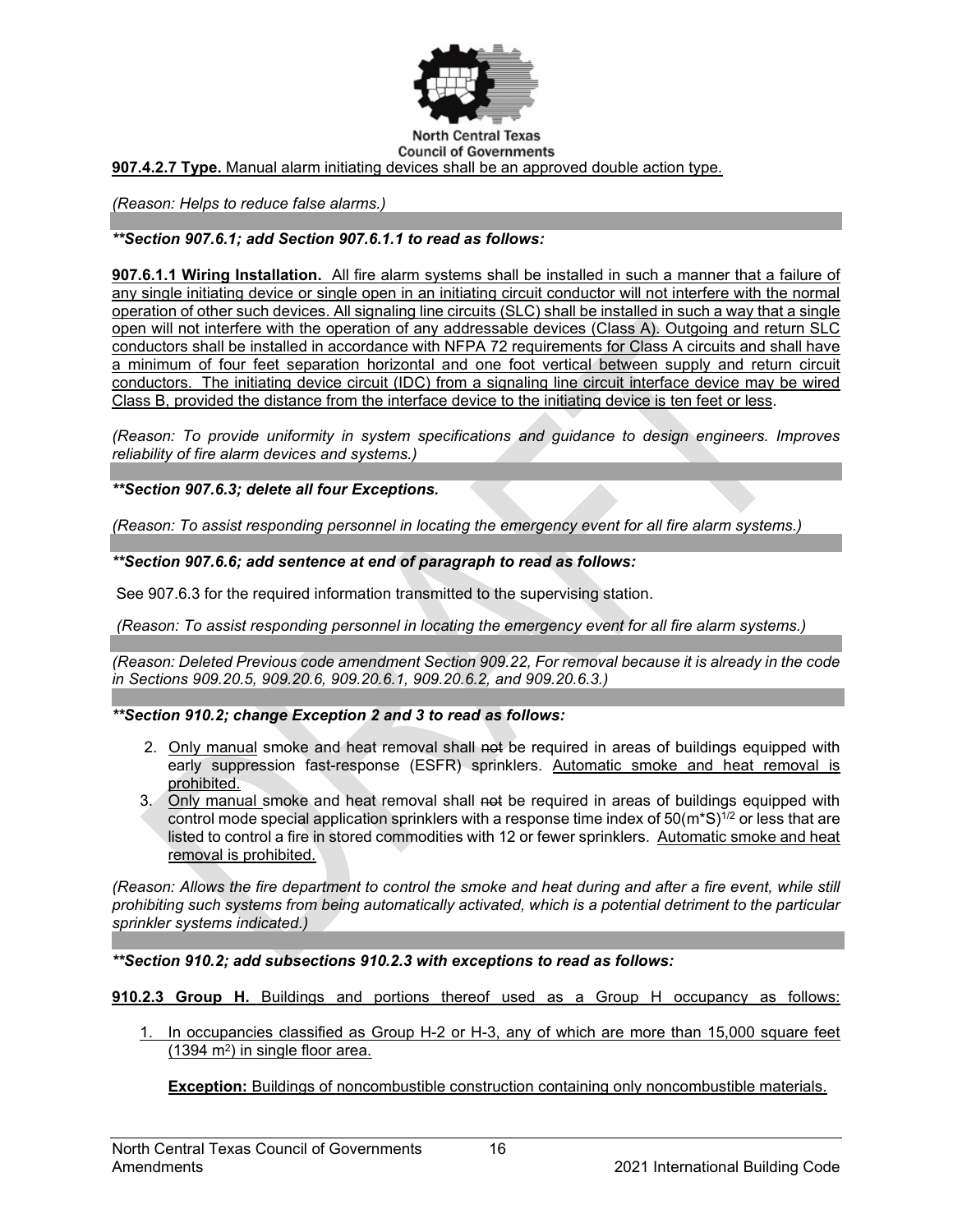

2. In areas of buildings in Group H used for storing Class 2, 3, and 4 liquid and solid oxidizers, Class 1 and unclassified detonable organic peroxides, Class 3 and 4 unstable (reactive) materials, or Class 2 or 3 water-reactive materials as required for a high-hazard commodity classification.

**Exception:** Buildings of noncombustible construction containing only noncombustible materials.

*(Reason: Maintains a fire protection device utilized in such occupancies where it is sometimes necessary to allow chemicals to burn out, rather than extinguish.)*

## *\*\*Section 910.3; add section 910.3.4 to read as follows:*

**910.3.4 Vent Operation.** Smoke and heat vents shall be capable of being operated by approved automatic and manual means. Automatic operation of smoke and heat vents shall conform to the provisions of [Sections 910.3.2.1](javascript:Next() through [910.3.2.3.](javascript:Next()

**910.3.4.1 Sprinklered buildings.** Where installed in buildings equipped with an approved automatic sprinkler system, smoke and heat vents shall be designed to operate automatically.

The automatic operating mechanism of the smoke and heat vents shall operate at a temperature rating at least 100 degrees F (approximately 38 degrees Celsius) greater than the temperature rating of the sprinklers installed.

**Exception:** Manual only systems per Section 910.2.

**910.3.4.2 Nonsprinklered Buildings.** Where installed in buildings not equipped with an approved automatic sprinkler system, smoke and heat vents shall operate automatically by actuation of a heatresponsive device rated at between 100°F (56°C) and 220°F (122°C) above ambient. **Exception:** Listed gravity-operated drop out vents.

*(Reason: Amendment continues to keep applicable wording from prior to the 2012 edition of the IFC. Specifically, automatic activation criteria is no longer specifically required in the published code. Specifying a temperature range at which smoke and heat vents should activate in sprinklered buildings helps to ensure that the sprinkler system has an opportunity to activate and control the fire prior to vent operation.)*

*\*\*Section 910.4.3.1; change to read as follows:*

**910.4.3.1 Makeup Air.** Makeup air openings shall be provided within 6 feet (1829 mm) of the floor level. Operation of makeup air openings shall be manual or automatic. The minimum gross area of makeup air inlets shall be 8 square feet per 1,000 cubic feet per minute (0.74 m2 per 0.4719 m3/s) of smoke exhaust.

*(Reason: Makeup air has been required to be automatic for several years now in this region when mechanical smoke exhaust systems are proposed. This allows such systems to be activated from the smoke control panel by first responders without having to physically go around the exterior of the building opening doors manually. Such requires a significant number of first responders on scene to conduct this operation and significantly delays activation and/or capability of the smoke exhaust system.)*

## *\*\*Section 912.2; add Section 912.2.3 to read as follows:*

**912.2.3 Hydrant Distance.** An approved fire hydrant shall be located within 100 feet of the fire department connection as the fire hose lays along an unobstructed path.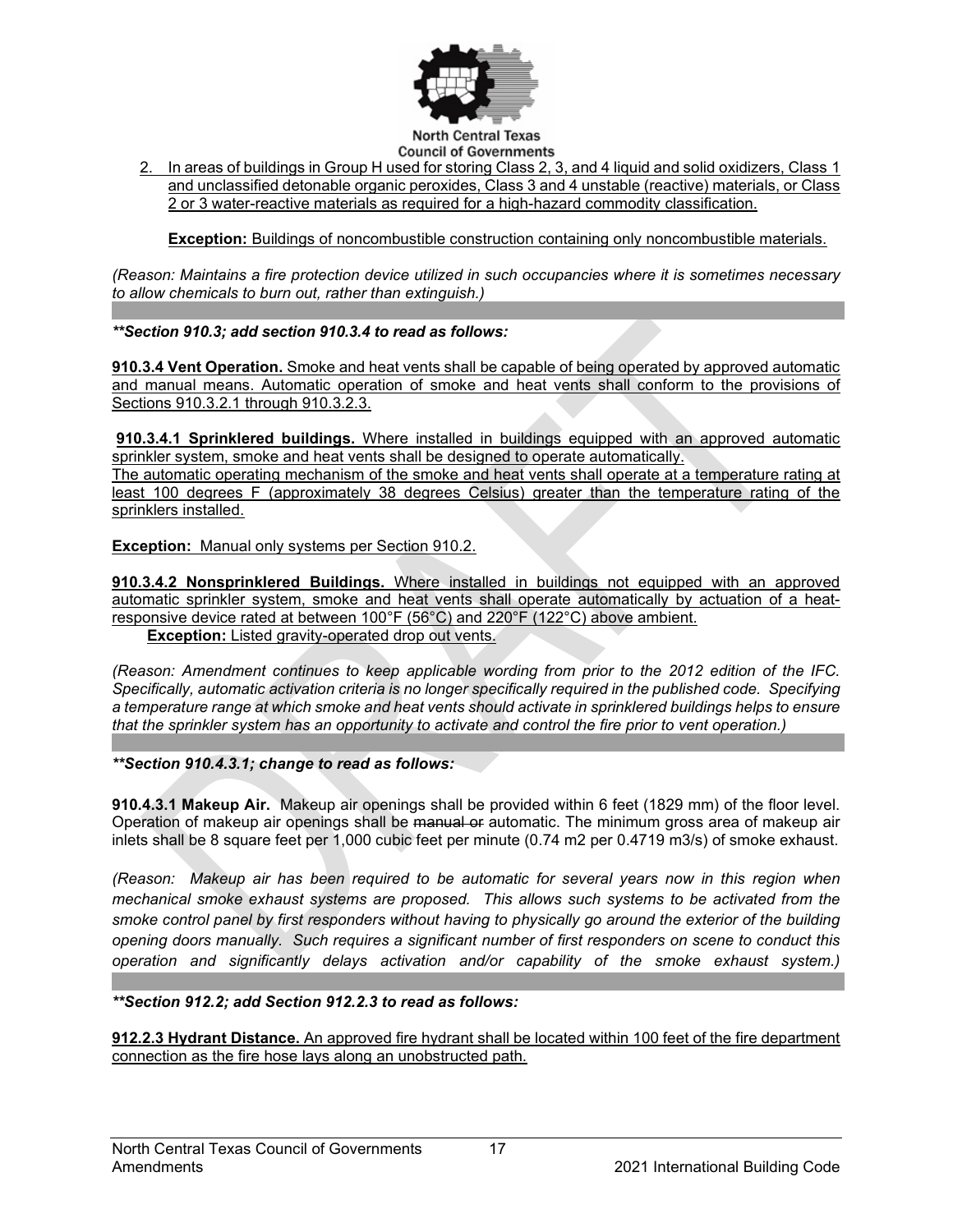

*(Reason: To accommodate limited hose lengths, improve response times where the FDC is needed to achieve fire control, and improve ease of locating a fire hydrant in those situations also. Also, consistent with NFPA 14 criteria.)*

*\*\*\*Section 913.2.1; add Section 913.2.1.1 and exception to read as follows:*

**913.2.1.1 Fire Pump Room Access.** When located on the ground level at an exterior wall, the fire pump room shall be provided with an exterior fire department access door that is not less than 3 ft. in width and 6 ft. – 8 in. in height, regardless of any interior doors that are provided. A key box shall be provided at this door, as required by IFC Section 506.1.

**Exception:** When it is necessary to locate the fire pump room on other levels or not at an exterior wall, the corridor leading to the fire pump room access from the exterior of the building shall be provided with equivalent fire resistance as that required for the pump room, or as approved by the *fire code official*. Access keys shall be provided in the key box as required by IFC Section 506.1.

*(Reason: This requirement allows fire fighters safer access to the fire pump room. The requirement allows access without being required to enter the building and locate the fire pump room interior access door during a fire event. The exception recognizes that this will not always be a feasible design scenario for some buildings, and as such, provides an acceptable alternative to protect the pathway to the fire pump room.)*

*Section 1006.2.1; Egress based on occupant load and common path of egress travel distance. Two exits or exit doorways from any space shall be provided where the design occupant load or the common path of egress travel distance exceeds the values listed in Table 1006.2.1. The cumulative occupant load from adjacent rooms, areas or space shall be determined in accordance with Section 1004.2. Exceptions:*

- *1. Unchanged*
- *2. Unchanged*

*3. Unoccupied rooftop mechanical rooms and penthouses are not required to comply with the common path of egress travel distance measurement.*

*(Reason: Add "rooftop" to Exception No. 3 to clarify that only such mechanical rooms located on the roof maybe exempted.)*

**\*\*Section 1006.2.2.7; add Section 1006.2.2.7 as follows:** 

**1006.2.2.7 Electrical Rooms.** For electrical rooms, special exiting requirements may apply. Reference the electrical code as adopted.

*(Reason: Cross reference necessary for coordination with the NEC which has exiting requirements as well.)* **NO LONGER NEEDED DUE TO 1006.2.2.4**

**\*\*Section 1009.8; add the following Exception 7:**

**1009.8 Two Way Communication.** A two-way communication system complying with Sections 1009.8.1 and 1009.8.2 shall be provided at the landing serving each elevator required to be accessible on each accessible floor that is one or more stories above or below the level of exit discharge.

## **Exceptions:**

7. Buildings regulated under State Law and built in accordance with State registered plans, including variances or waivers granted by the State, shall be deemed to be in compliance with the requirements of Section 1009 and Chapter 11.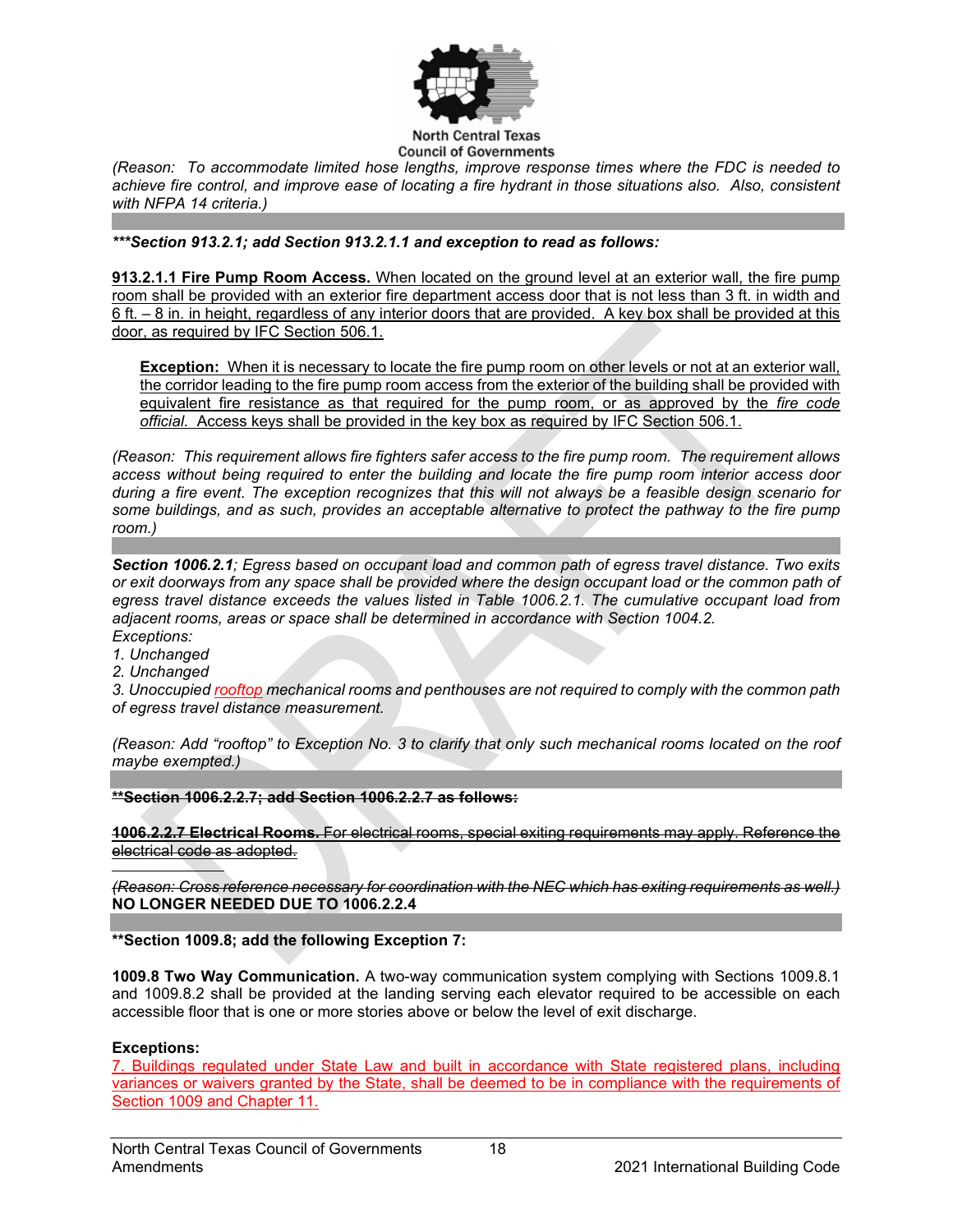

*(Reason: To accommodate buildings regulated under Texas State Law and to be consistent with amendments in Chapter 11.)* 

## **\*\*Section 1010.1.9.5 Bolt Locks; amend exceptions 3 and 4 as follows:**

#### **Exceptions:**

3. Where a pair of doors serves an occupant load of less than 50 persons in a Group B, F, M or S occupancy. (remainder unchanged)

4. Where a pair of doors serves a Group A, B, F, M or S occupancy (remainder unchanged)

*(Reason: Application to M occupancies reflects regional practice; No. 4 expanded to Group A due to it being a similar scenario to other uses; No. 4 was regional practice.)*

#### *\*\*Section 1010.2.5 Bolt Locks; amend exceptions 3 and 4 as follows: Exceptions:*

*3. Where a pair of doors serves an occupant load of less than 50 persons in a Group B, F, M or S occupancy. (remainder unchanged)*

*4. Where a pair of doors serves a Group A, B, F, M or S occupancy (remainder unchanged)*

*(Reason: It is common in our region to see the 2nd leaf locked, when that leaf is not part of the required egress door clear width, such as in a typical Group M. Exception No. 4 was expanded to Group A due to it being a similar situation for Group A restaurants.)*

**\*\*Section 1020.2 Construction; add new exception 6 as follows:**

6. In unsprinklered group B occupancies, corridor walls and ceilings need not be of fire-resistive construction within a single tenant space when the space is equipped with approved automatic smokedetection within the corridor. The actuation of any detector must activate self-annunciating alarms audible in all areas within the corridor. Smoke detectors must be connected to an approved automatic fire alarm system where such system is provided.

**Reason**: Similar concept was previously in UBC. This scenario occurs primarily in existing, non-sprinklered buildings, which under current IBC would be required to have a fire resistance rated corridor. New exception provides a cost-effective solution for single tenant space in lieu of the base IBC requirement to retrofit a fire sprinkler system throughout the building.

#### **\*\*Section 1020.1 Construction; add exception 6 to read as follows:**

6. In group B occupancies, corridor walls and ceilings need not be of fire-resistive construction within a single tenant space when the space is equipped with approved automatic smoke-detection within the corridor. The actuation of any detector must activate self-annunciating alarms audible in all areas within the corridor. Smoke detectors must be connected to an approved automatic fire alarm system where such system is provided.

*(Reason: Regionally accepted alternate method.)*

## *\*\*Section 1020.2 Construction; add exception 6 to read as follows:*

*6. In existing group B occupancies, corridor walls and ceilings need not be of fire-resistive construction within a single tenant space when the space is equipped with approved automatic smoke-detection within the corridor. The actuation of any detector must activate self-annunciating alarms audible in all areas within*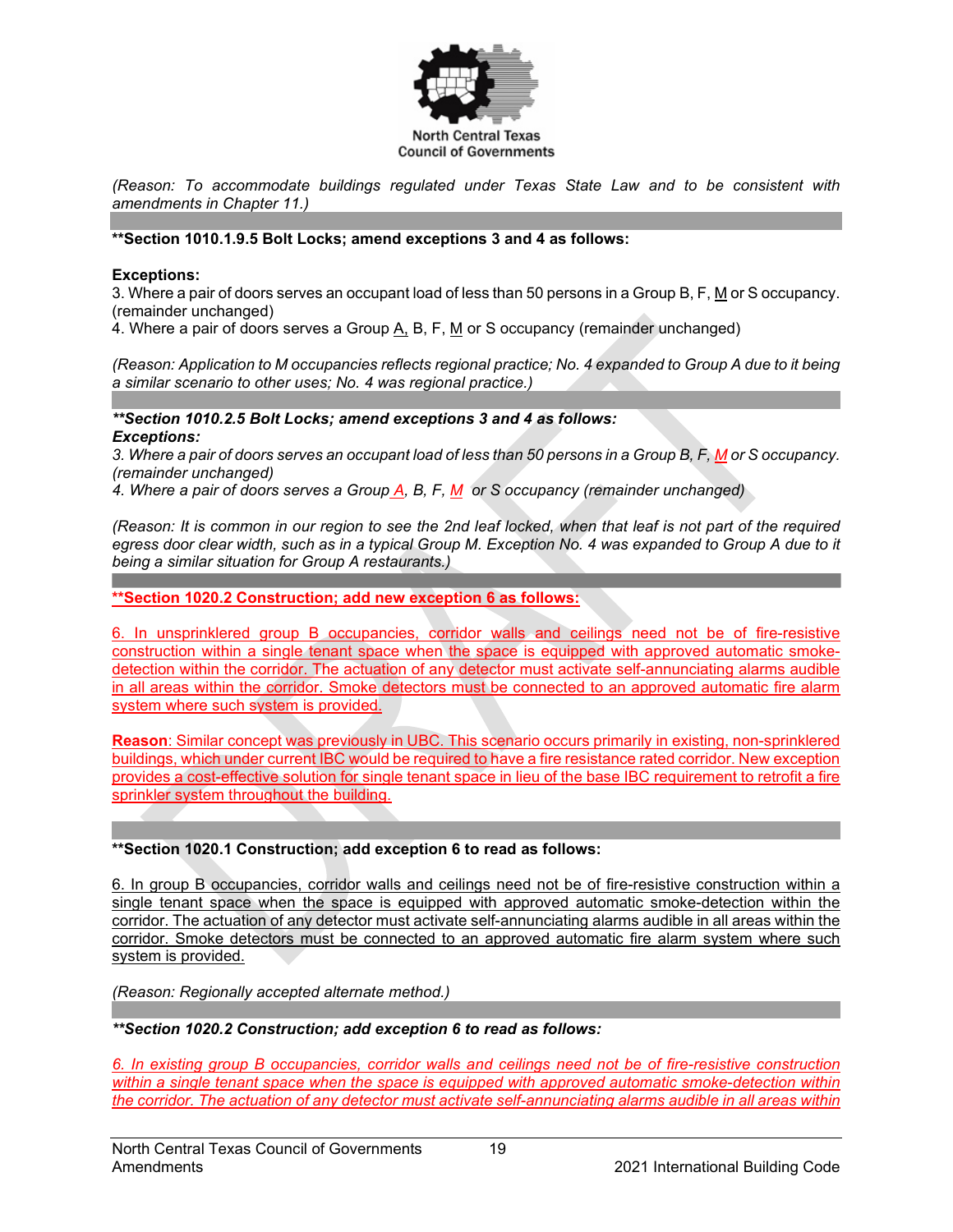

*the corridor. Smoke detectors must be connected to an approved automatic fire alarm system where such system is provided.*

*(Reason: Similar concept was previously in UBC. This scenario occurs primarily in existing, non-sprinklered buildings, which under current IBC would be required to have a fire resistance rated corridor. New exception provides a costeffective solution for single tenant space in lieu of the base IBC requirement to retrofit a fire sprinkler system throughout the building.)*

**\*\*Section 1029.1.1.1 Spaces under grandstands and bleachers; delete this section.**

*(Reason: Unenforceable.)*

**\*\*Section 1030.1.1.1 Spaces under grandstands and bleachers.**

*Exception No. 4: Where alternate means or methods are submitted to and approved by the Building and Fire Officials.*

*Reason: This base IBC provision applies to all grandstands and bleachers and does not differentiate between open air grandstands & bleachers, smaller, less complex grandstands and bleachers and or movable/non-fixed grandstands and bleachers. The new exception permits the AHJ to be presented with alternate means or methods that take into consideration these differentiators that are unique to the specific grandstand and or bleacher.*

**\*\*Section 1101.1 Scope; add exception to Section 1101.1 as follows:**

**Exception:** Components of projects regulated by and registered with Architectural Barriers Division of Texas Department of Licensing and Regulation shall be deemed to be in compliance with the requirements of this chapter.

*(Reason: To accommodate buildings regulated under state law. Further clarified in 2015 to mean components that are specifically addressed by TDLR shall be exempt.)*

*\*\*\*Section 1809.5.1; delete :*

1809.5.1 Frost Protection at required exits. Frost protection shall be provided at exterior landing for all required exits with outward-swing doors. Frost protection shall only be required to the extent necessary to ensure the unobstructed opening of the required exit doors.

*(Reason: frost protection at exit doors is not needed in our climate zone )*

**\*\*\*Section 2702; add Section 2702.5 to read as follows:**

2702.5 Designated Critical Operations Areas (DCOA) In areas within a facility or site requiring continuous operation for the purpose of public safety, emergency management, national security or business continuity, the power systems shall comply with NFPA 70 Article 708.

(Reason: Identifying these areas of critical operations in the building code ensures designers are advised of the requirements outlined in the National Electrical Code which defines specific Critical Operations Power System (COPS) requirements.) Michael

*\*\*Section 2901.1; add a sentence to read as follows:*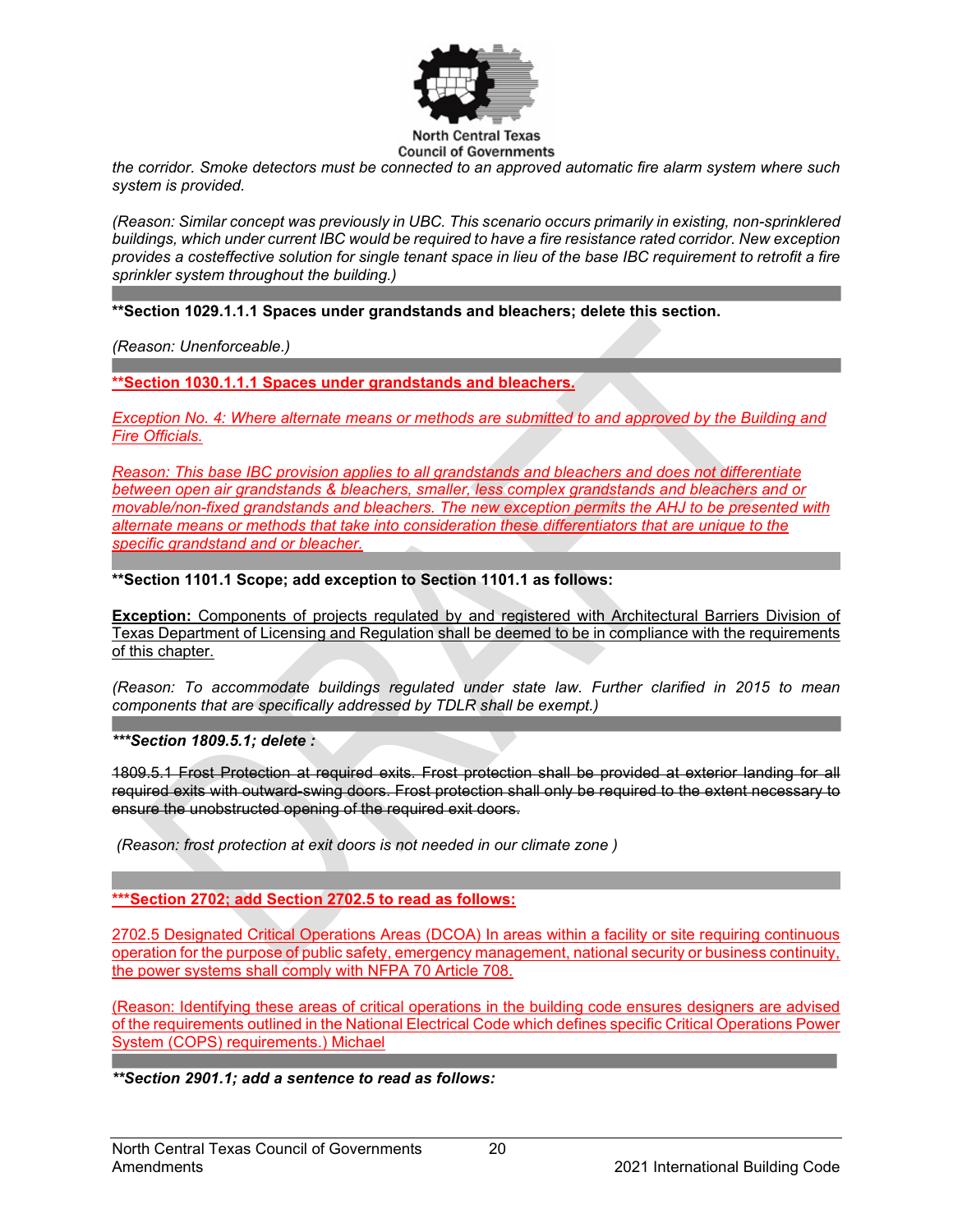

**[P] 2901.1 Scope.** {*existing text to remain*} The provisions of this Chapter are meant to work in coordination with the provisions of Chapter 4 of the International Plumbing Code. Should any conflicts arise between the two chapters, the Building Official shall determine which provision applies.

*(Reason: Gives building official discretion.)*

## *\*\*Section 2902.1; add a second paragraph to read as follows:*

In other than E Occupancies, the minimum number of fixtures in Table 2902.1 may be lowered, if requested in writing, by the applicant stating reasons for a reduced number and approved by the Building Official.

*(Reason: To allow flexibility for designer to consider specific occupancy needs.)*

*\*\*Table 2902.1; add footnote g to read as follows: (readdress for Covid – coordinate with plumbing)*

*g. Drinking fountains are not required in M Occupancies with an occupant load of 100 or less, B Occupancies with an occupant load of 25 or less, and for dining and/or drinking establishments. \*\*Table 2902.1; add footnote g to read as follows:*

g. Drinking fountains are not required in M Occupancies with an occupant load of 100 or less, B Occupancies with an occupant load of 25 or less, and for dining and/or drinking establishments.

*(Reason: Adjustment meets the needs of specific occupancy types.)*

**\*\*Add new Section 2902.1.4 to read as follows:** 

**2902.1.4 Additional fixtures for food preparation facilities.** In addition to the fixtures required in this Chapter, all food service facilities shall be provided with additional fixtures set out in this section.

**2902.1.4.1 Hand washing lavatory.** At least one hand washing lavatory shall be provided for use by employees that is accessible from food preparation, food dispensing and ware washing areas. Additional hand washing lavatories may be required based on convenience of use by employees.

**2902.1.4.2 Service sink.** In new or remodeled food service establishments, at least one service sink or one floor sink shall be provided so that it is conveniently located for the cleaning of mops or similar wet floor cleaning tool and for the disposal of mop water and similar liquid waste. The location of the service sink(s) and/or mop sink(s) shall be approved by the **<Jurisdiction's>** health department.

*(Reason: Coordinates Health law requirements with code language for consistent regional practice.)*

\*\*\***Section 3001.2 Emergency Elevator Communication Systems for the deaf, hard of hearing and speech impaired; delete this section.**

*(Reason: Per Elevator manufacturers input, they were not consulted prior to code approval and technology of elevator provisions as submitted are not currently available to provide this feature.)* **NO LONGER NEEDED DUE TO REWRITE OF 3001.2 (above)**

**\*\*\*Section 3002.1 Hoistway Enclosure Protection required. Add exceptions to Section 3002.1 as follows:**

## **Exceptions:**

- 1. Elevators completely located within atriums shall not require hoistway enclosure protection.
- 2. Elevators in open or enclosed parking garages that serve only the parking garage, shall not require hoistway enclosure protection.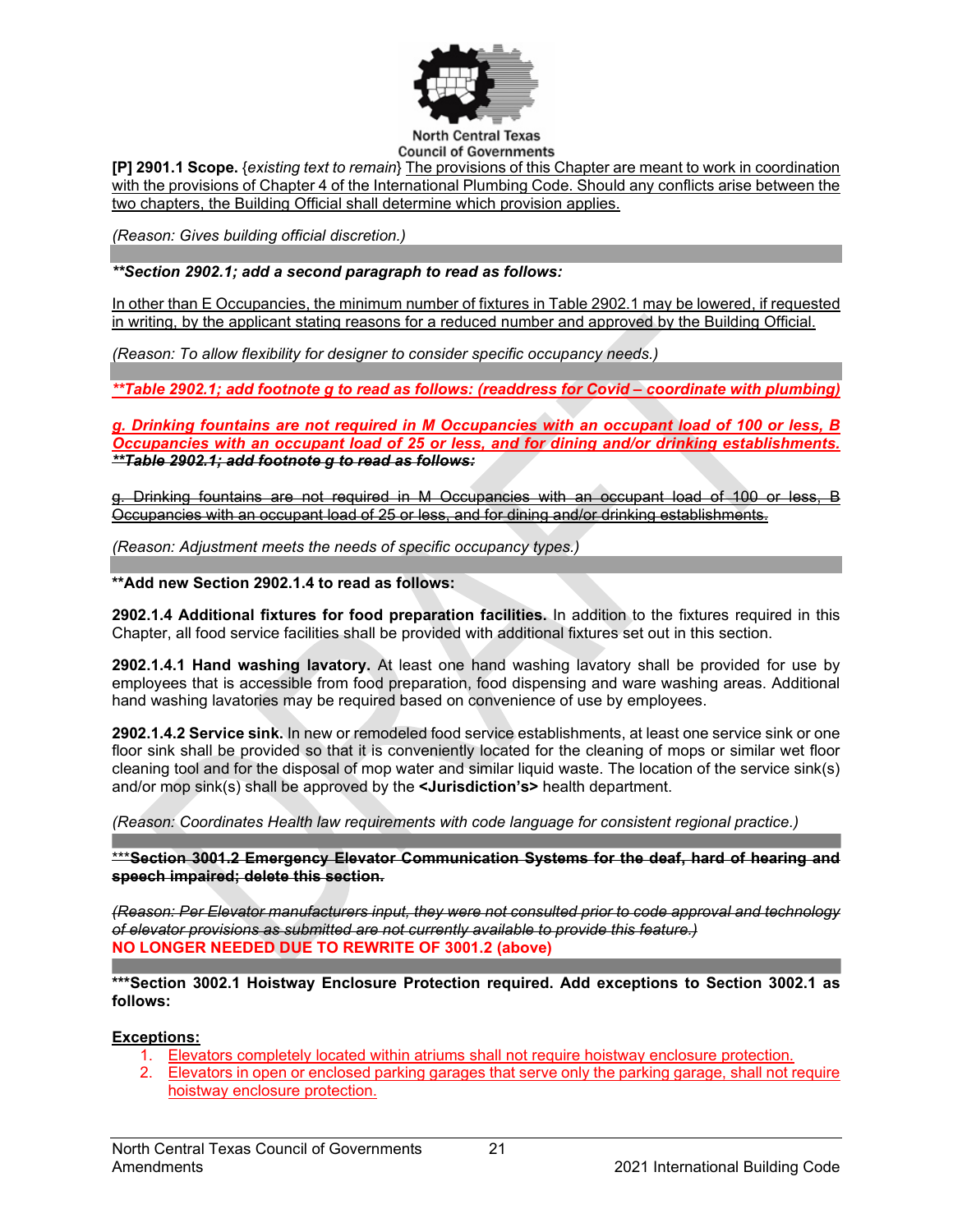

*(Reason: Provides specific Code recognition that elevators within atriums and within parking garages do not require hoistway enclosure protection. Amendment needed since specific Code language does not currently exist.)*

#### **(Part 1) NO LONGER NEEDED DUE TO REWRITE OF 3005.4**

**\*\*Section 3005.4 Machine rooms, control rooms, machinery spaces and control spaces; delete text as follows:**

Elevator machine rooms, control rooms, control spaces and machinery spaces outside of but attached to a hoistway that have openings into the hoistway shall be enclosed with fire barriers constructed in accordance with Section 707 or horizontal assemblies constructed in accordance with Section 711, or both.

#### **Revise text to read:**

Elevator machine rooms, control rooms, control spaces and machinery spaces shall be enclosed with fire barriers constructed in accordance with Section 707 or horizontal assemblies constructed in accordance with Section 711, or both.

#### (Remainder unchanged)

*(Reason: This amendment eliminates code language to be consistent with the regional goal to require passive enclosures of these areas unless a hoistway enclosure is not required by other Code provisions. See companion change to eliminate fire sprinklers thereby eliminating shunt trip.)* 

**\*\*\*Section 3005.4 Machine rooms, control rooms, machinery spaces and control spaces;**

**Delete exceptions and add two new exceptions to Section 3005.4 as follows:** 

#### **Exceptions**:

 1. Elevator machine rooms, control rooms, machinery spaces and control spaces completely located within atriums shall not require enclosure protection.

2. Elevator machine rooms, control rooms, machinery spaces and control spaces in open or enclosed parking garages that serve only the parking garage, shall not require enclosure protection.

*(Reason: This amendment eliminates the Exceptions to Section 3005.4 such that passive enclosures for*  these areas are to be provided and maintained. The fire rating of these enclosures is permitted to be omitted *by the above added exceptions where allowed by other provisions of the code such as in atriums and parking structures. See companion change to eliminate fire sprinklers to eliminate the need for shunt trip system.)*

**\*\*Section 3005.5: Add a new subsection to Section 3005.5.1 as follows:**

**3005.5.1 Fire Protection in Machine rooms, control rooms, machinery spaces and control spaces.**

**3005.5.1.1 Automatic sprinkler system.** The building shall be equipped throughout with an automatic sprinkler system in accordance with Section 903.3.1.1, except as otherwise permitted by Section 903.3.1.1.1 and as prohibited by Section 3005.5.1.1.1.

**3005.5.1.1.1 Prohibited locations.** Automatic sprinklers shall not be installed in machine rooms, elevator machinery spaces, control rooms, control spaces and elevator hoistways.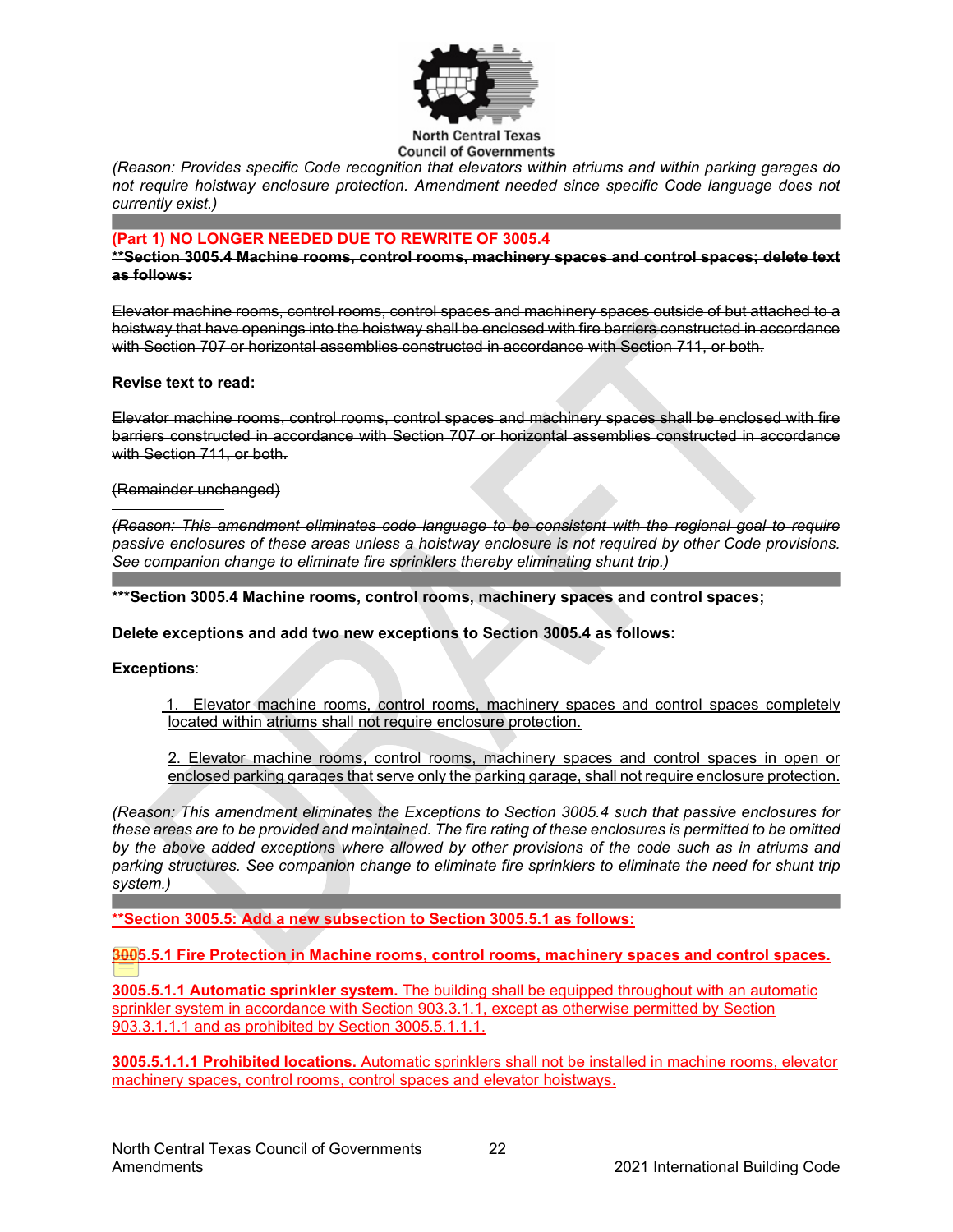

**3005.5.1.1.2 Sprinkler system monitoring.** The sprinkler system shall have a sprinkler control valve supervisory switch and water-flow initiating device provided for each floor that is monitored by the building's fire alarm system.

**3005.5.1.2 Water protection.** An approved method to prevent water from infiltrating into the hoistway enclosure from the operation of the automatic sprinkler system outside the elevator lobby shall be provided.

**3005.5.1.3 Omission of Shunt trip.** Means for elevator shutdown in accordance with Section 3005.5 shall not be installed.

*(Reason: Firefighter and public safety. This amendment eliminates the shunt trip requirement of the International Building Code Section 3005.5 for the purpose of elevator passenger and firefighter safety. The new section above is intended to be identical to Sections 3007.2, 3007.3, and 3007.4 for Fire Service Access Elevators and Sections 3008.2, 3008.3 and 3008.4 for Occupant Evacuation Elevators.)*

**\*\*Section 3005.7 add a Section 3005.7 as follows:**

**3005.7 Fire Protection in Machine rooms, control rooms, machinery spaces and control spaces.**

**3005.7.1 Automatic sprinkler system.** The building shall be equipped throughout with an automatic sprinkler system in accordance with Section 903.3.1.1, except as otherwise permitted by Section 903.3.1.1.1 and as prohibited by Section 3005.7.2.1.

**3005.7.2.1 Prohibited locations.** Automatic sprinklers shall not be installed in machine rooms, elevator machinery spaces, control rooms, control spaces and elevator hoistways.

**3005.7.2.2 Sprinkler system monitoring.** The sprinkler system shall have a sprinkler control valve supervisory switch and water-flow initiating device provided for each floor that is monitored by the building's fire alarm system.

**3005.7.3 Water protection.** An approved method to prevent water from infiltrating into the hoistway enclosure from the operation of the automatic sprinkler system outside the elevator lobby shall be provided.

**3005.7.4 Shunt trip.** Means for elevator shutdown in accordance with Section 3005.5 shall not be installed.

*(Reason: Firefighter and public safety. This amendment eliminates the shunt trip requirement of the International Building Code Section 3005.5 for the purpose of elevator passenger and firefighter safety. The new section above is intended to be identical to Sections 3007.2, 3007.3, and 3007.4 for Fire Service Access Elevators and Sections 3008.2, 3008.3 and 3008.4 for Occupant Evacuation Elevators.)* 

**\*\*Section 3005.8; add Section 3005.8 as follows:**

*3005.8 Storage. Storage shall not be allowed within the elevator machine room, control room, machinery spaces and or control spaces. Provide approved signage at each entry to the above listed locations stating: "No Storage Allowed.*

*(Reason: Reinforces the need to maintain space clean and free of combustibles. See companion change to eliminate fire sprinklers therein, Section 3005.5.1.)*

## **Option A**

**Section 3006.2, Hoistway opening protection required;** Insert new text as follows: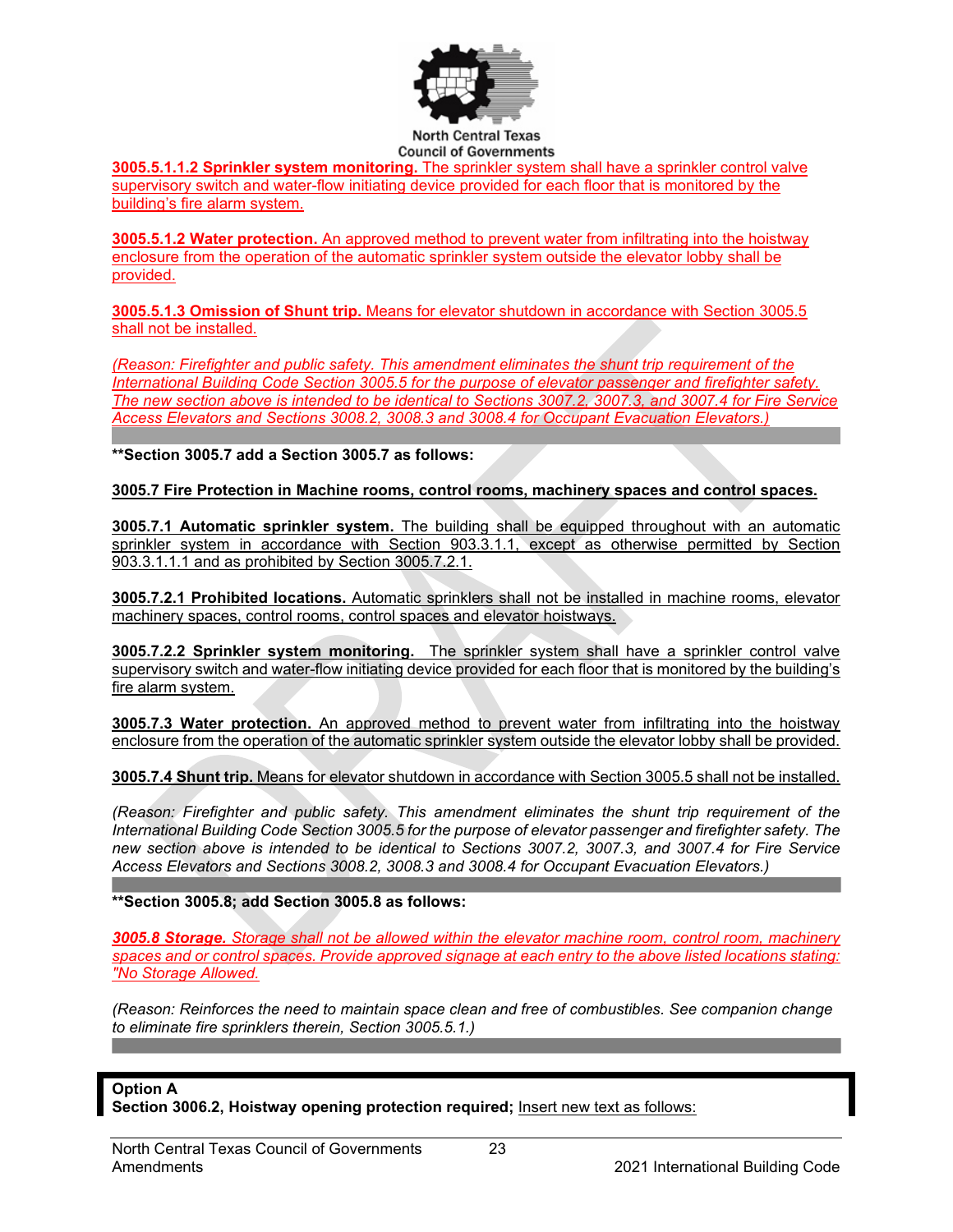

5. The building is a high rise and the elevator hoistway is more than 75 feet (22 860 mm) in height. The height of the hoistway shall be measured from the lowest floor at or above grade to the highest floors served by the hoistway."

#### **Option B**

Section 3006.2, Hoistway opening protection required; **Revise text as follows:** 

5. The building is a high rise and the elevator hoistway is more than  $75$  feet (22 860 mm) 55 feet (16 764 mm) in height. The height of the hoistway shall be measured from the lowest floor at or above grade to the highest floors served by the hoistway."

*(Reason: 2018 IBC text does not address hoistways that are greater than 75'-0" in height that are both below grade and above grade but not located above the high rise classification nor does the IBC address hoistways wholly located above grade such as those that serve sky lobbies".)* 

#### **\*\*Section 3007.3 and Section 3008.3: Revise text by deleting "enclosed" as follows:**

3007.3 Water Protection. Water from the operation of an automatic sprinkler system outside the enclosed lobby shall be prevent from infiltrating into the hoistway enclosure in accordance with an approved method.

3008.3 Water Protection. Water from the operation of an automatic sprinkler system outside the enclosed lobby shall be prevent from infiltrating into the hoistway enclosure in accordance with an approved method.

*(Reason: The lobbies for FSAE and or OEE elevators may be open (i.e., at ground level), or may not require a lobby enclosure on those upper floors with secondary cab entry doors opening into a nonrequired FSAE or OEE lobby. Regardless of whether or not the lobby is enclosed, the objective is to preclude fire sprinkler water from entering into the hoistway serving FSAE and OEE elevators. The deletion of "enclosed" clarifies the original intent of this provision and is consistent with ICC interpretations.)*

**\*\*\* Sections 3101**, 3102 & 3103 address the use of temporary membrane structures, such as tents. This should be made to be compatible with the IFC for consistency, and reviewed by individual jurisdictions for modifications if necessary.

**\*\*\* Section 3115** has been added to the code to include the use of intermodal shipping containers into the IBC. The entire Building Code group should discuss their use and any regulations that apply, so that any amendments made may be adoptable throughout the region. Verify the ICC-ES documents concerning shipping containers.

## **\*\*\*Section [F] 3313 Water Supply for Fire Protection:**

- *– (Section added)* 
	- **Where Required** soon as combustible material arrives on site,